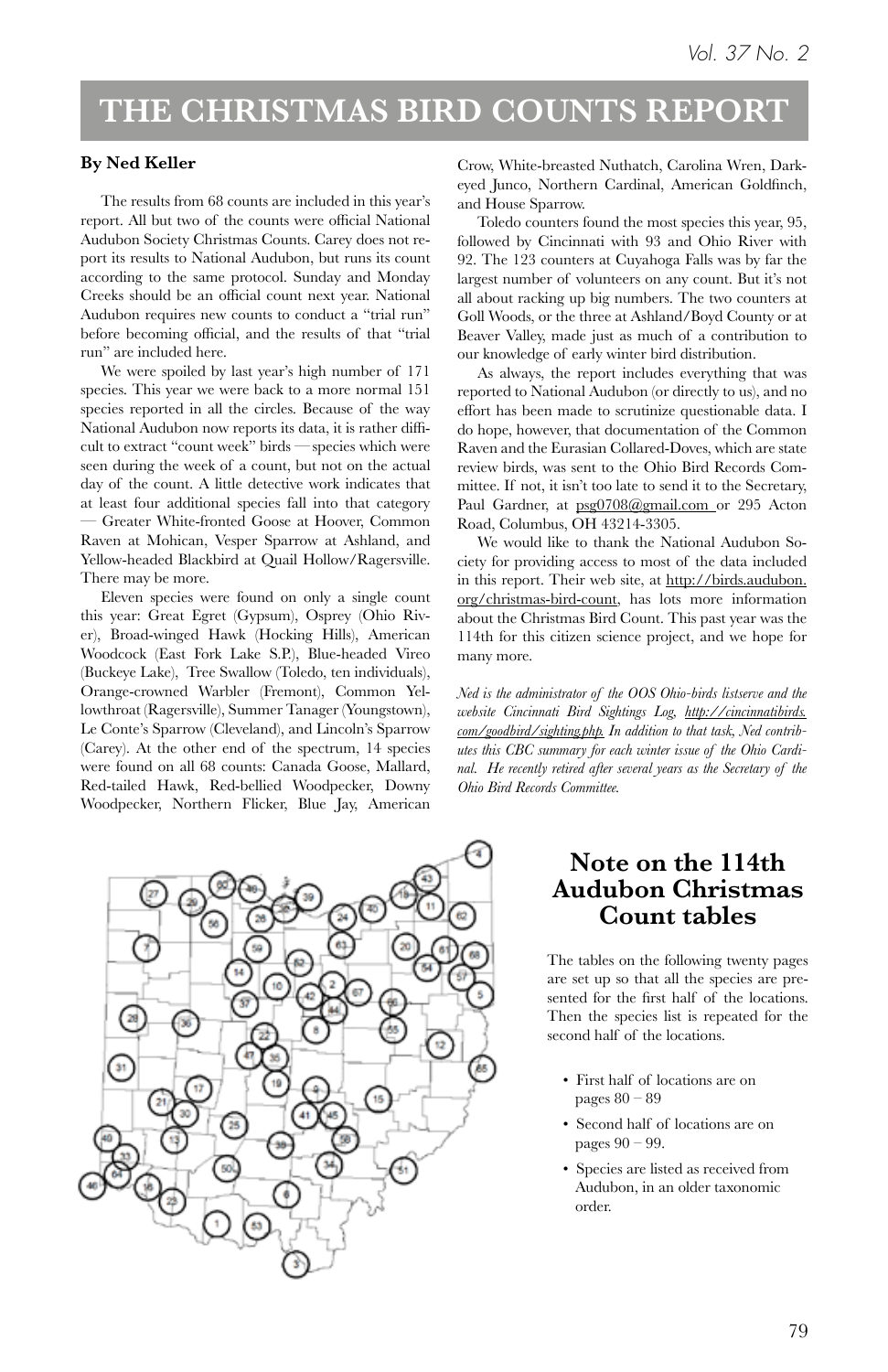| Date                          |                |                    |                          |                          |                          |                          |                | 14 Dec 20 Dec 27 Dec 28 Dec 15 Dec 14 Dec 17 Dec 15 Dec 14 Dec 04 Jan 04 Jan 04 Jan 19 Dec 03 Jan 21 Dec |                  |                        |                                   |                    |                 |                          |                    |
|-------------------------------|----------------|--------------------|--------------------------|--------------------------|--------------------------|--------------------------|----------------|----------------------------------------------------------------------------------------------------------|------------------|------------------------|-----------------------------------|--------------------|-----------------|--------------------------|--------------------|
|                               |                |                    |                          |                          |                          |                          |                |                                                                                                          |                  |                        |                                   |                    |                 |                          |                    |
|                               |                |                    |                          |                          |                          |                          |                |                                                                                                          |                  |                        |                                   |                    |                 |                          |                    |
|                               |                |                    | $\widehat{\mathfrak{S}}$ |                          |                          |                          |                | $_{\circledR}$                                                                                           |                  |                        |                                   |                    | $\widehat{\Xi}$ |                          |                    |
|                               |                |                    | KY-OH                    |                          |                          |                          |                | ਠੱ                                                                                                       |                  |                        |                                   |                    | Valley          |                          |                    |
| LOCATIONS                     | $\in$          |                    | Š                        |                          | $\widehat{\mathfrak{G}}$ | $\widehat{\mathfrak{G}}$ | $\epsilon$     | $\mathsf{Env}$                                                                                           | $^\circledR$     |                        |                                   |                    | $\mathbf{F}$    |                          | $\left( 15\right)$ |
|                               |                | $\widehat{\alpha}$ |                          | $\widehat{\mathfrak{T}}$ | Creek                    |                          |                |                                                                                                          |                  | $\widehat{\mathsf{e}}$ | $\widehat{\boldsymbol{\epsilon}}$ |                    | Crk./Spri       |                          |                    |
|                               |                |                    |                          |                          |                          |                          |                |                                                                                                          |                  | g                      |                                   | $\left( 12\right)$ |                 | $\widehat{\mathfrak{t}}$ |                    |
|                               | Adams County   | Ashland            | Ashland/Boyd             | Ashtabu la               | Beaver                   | Beaver Valley            | Black Swamp    | Brown Family                                                                                             | Buckeye Lake     | Bucy                   | Burton                            | Cadiz              | Caesar          | Carey                    | Chandlersville     |
| <b>SPECIES</b>                |                |                    |                          |                          |                          |                          |                |                                                                                                          |                  |                        |                                   |                    |                 |                          |                    |
| Snow Goose                    | $\mathbf{1}$   |                    |                          | $\overline{2}$           | 12                       |                          |                | 153                                                                                                      |                  |                        |                                   |                    | 307             |                          |                    |
| Ross's Goose                  |                |                    |                          |                          |                          |                          |                |                                                                                                          |                  |                        |                                   |                    |                 |                          |                    |
| Cackling Goose                |                |                    |                          |                          |                          |                          |                | $\ensuremath{\mathsf{3}}$                                                                                |                  |                        |                                   |                    | $_{3}$          |                          |                    |
| Canada Goose                  | 821            | 462                | 123                      | 1190                     | 612                      | 13                       | 2079           | 3087                                                                                                     | 461              | 51                     | 1079                              | 535                | 1063            | 1306                     | 240                |
| Mute Swan                     |                | $\sqrt{2}$         |                          |                          |                          |                          |                |                                                                                                          | $\,$ 5 $\,$      |                        | $\overline{4}$                    |                    |                 |                          |                    |
|                               |                | 7                  |                          |                          |                          |                          |                |                                                                                                          |                  |                        |                                   |                    |                 |                          |                    |
| Trumpeter Swan                |                |                    |                          |                          |                          |                          |                |                                                                                                          |                  |                        |                                   |                    |                 |                          | 17                 |
| Tundra Swan                   |                |                    |                          |                          | 34                       |                          |                | $\mathbf{3}$                                                                                             |                  |                        |                                   |                    |                 | $\,$ 1 $\,$              |                    |
| Wood Duck                     | $\overline{4}$ |                    |                          |                          |                          |                          |                |                                                                                                          |                  |                        |                                   |                    |                 |                          |                    |
| Gadwall                       |                |                    |                          | $\overline{1}$           |                          |                          |                | $\overline{2}$                                                                                           |                  |                        | $20\,$                            |                    | 84              | 12                       | $12\,$             |
| American Wigeon               |                |                    |                          |                          |                          |                          |                |                                                                                                          |                  |                        |                                   |                    |                 |                          | $\overline{4}$     |
| American Black Duck           | 19             | 25                 |                          | 16                       | 29                       |                          | $\overline{4}$ | $5\overline{5}$                                                                                          | $\boldsymbol{8}$ |                        | 34                                | $5\overline{5}$    | 14              | 27                       | 10 <sup>10</sup>   |
| Mallard                       | 61             | 170                | 71                       | 190                      | 261                      | $_{\rm 8}$               | 79             | 612                                                                                                      | 460              | 100                    | 173                               | 36                 | 202             | 125                      | 71                 |
| American Black Duck x Mallard |                |                    |                          |                          |                          |                          |                |                                                                                                          |                  |                        |                                   |                    |                 |                          |                    |
| Blue-winged Teal              |                |                    |                          |                          |                          |                          |                |                                                                                                          | 19               |                        |                                   |                    |                 |                          |                    |
| Northern Shoveler             |                |                    |                          |                          |                          |                          |                |                                                                                                          | 46               |                        |                                   |                    |                 |                          |                    |
| Northern Pintail              |                |                    |                          |                          |                          |                          |                | $\sqrt{2}$                                                                                               |                  |                        |                                   |                    | $\mathbf{3}$    |                          |                    |
| Green-winged Teal             | $\overline{2}$ |                    |                          |                          |                          |                          |                |                                                                                                          |                  |                        |                                   |                    | $\overline{4}$  |                          | $\overline{2}$     |
| Canvasback                    |                |                    |                          |                          |                          |                          |                |                                                                                                          |                  |                        |                                   |                    |                 |                          | $\overline{2}$     |
|                               |                |                    |                          |                          |                          |                          |                |                                                                                                          |                  |                        |                                   |                    |                 |                          |                    |
| Redhead                       |                |                    |                          | $\mathbf{3}$             |                          |                          |                |                                                                                                          |                  |                        |                                   |                    | $38\,$          | 18                       | 21                 |
| Ring-necked Duck              | 14             |                    |                          |                          |                          | $\overline{1}$           |                |                                                                                                          |                  |                        |                                   | $\overline{2}$     | $\overline{5}$  |                          | 98                 |
| Greater Scaup                 |                |                    |                          | 15                       |                          |                          |                |                                                                                                          |                  |                        |                                   |                    |                 |                          |                    |
| Lesser Scaup                  |                |                    |                          | $24\,$                   |                          |                          |                | $\mathbf 3$                                                                                              | $\overline{2}$   |                        |                                   |                    |                 |                          | 9                  |
| scaup species                 |                |                    |                          | 10                       |                          |                          |                |                                                                                                          |                  |                        |                                   |                    |                 |                          |                    |
| Surf Scoter                   |                |                    |                          |                          |                          |                          |                |                                                                                                          |                  |                        |                                   |                    |                 |                          |                    |
| White-winged Scoter           |                |                    |                          |                          |                          |                          |                |                                                                                                          |                  |                        |                                   |                    |                 |                          |                    |
| <b>Black Scoter</b>           |                |                    | $\mathbf{3}$             | $\overline{2}$           |                          |                          |                |                                                                                                          |                  |                        |                                   |                    |                 |                          |                    |
| Long-tailed Duck              |                |                    |                          | $\mathbf{3}$             |                          |                          |                |                                                                                                          |                  |                        |                                   |                    |                 |                          |                    |
| Bufflehead                    | $\sqrt{4}$     |                    |                          | 75                       |                          |                          |                | 6                                                                                                        | $5\phantom{.0}$  |                        |                                   |                    | $\overline{4}$  |                          |                    |
| Common Goldeneye              |                |                    |                          | 66                       |                          |                          |                |                                                                                                          | $\sqrt{5}$       |                        |                                   |                    | $\sqrt{4}$      |                          |                    |
| Hooded Merganser              | 19             |                    | $\bf{8}$                 | $\overline{7}$           | $\mathbf{1}$             |                          |                | 25                                                                                                       | $6\overline{6}$  |                        |                                   |                    | $13\,$          |                          | 3 <sup>1</sup>     |
| Common Merganser              |                |                    |                          | 403                      |                          |                          |                | $\overline{2}$                                                                                           | $\overline{2}$   |                        |                                   |                    | $\sqrt{2}$      |                          |                    |
|                               |                |                    |                          |                          |                          |                          |                |                                                                                                          |                  |                        | $\overline{1}$                    |                    |                 |                          |                    |
| Red-breasted Merganser        |                |                    |                          | 1316                     |                          |                          |                |                                                                                                          |                  |                        |                                   |                    | $\overline{1}$  |                          |                    |
| merganser species             |                |                    |                          |                          |                          |                          |                |                                                                                                          |                  |                        |                                   |                    |                 |                          |                    |
| Ruddy Duck                    |                |                    |                          |                          |                          |                          |                |                                                                                                          | 22               |                        |                                   | $5\phantom{.0}$    | 15              | $\overline{1}$           | $\,$ 6 $\,$        |
| diving duck species           |                |                    |                          |                          |                          |                          |                |                                                                                                          |                  |                        |                                   |                    |                 |                          |                    |
| duck species                  |                |                    | $\mathbf{1}$             | 14                       |                          |                          |                | 80                                                                                                       |                  |                        |                                   |                    |                 |                          |                    |
| Ring-necked Pheasant          |                |                    |                          | $\overline{2}$           |                          |                          |                | $\mathbf{1}$                                                                                             |                  |                        |                                   |                    | $6\phantom{.0}$ |                          |                    |
| Ruffed Grouse                 |                |                    |                          |                          |                          |                          |                |                                                                                                          |                  |                        |                                   | $\mathbf{3}$       |                 |                          | $\overline{3}$     |
| Wild Turkey                   | 108            | 156                |                          | 103                      | $140$                    | 10                       | 15             | 76                                                                                                       | $5\overline{5}$  |                        | $_{\rm 3}$                        | 27                 | $\,$ 6 $\,$     | 38                       | $\mathbf{1}$       |
| Northern Bobwhite             |                |                    |                          |                          |                          |                          |                |                                                                                                          |                  |                        |                                   |                    |                 |                          |                    |
| Common Loon                   |                |                    |                          | $\sqrt{2}$               |                          |                          |                |                                                                                                          | $\mathbf{1}$     |                        |                                   |                    |                 |                          |                    |
|                               |                |                    |                          |                          |                          |                          |                |                                                                                                          |                  |                        |                                   |                    |                 |                          |                    |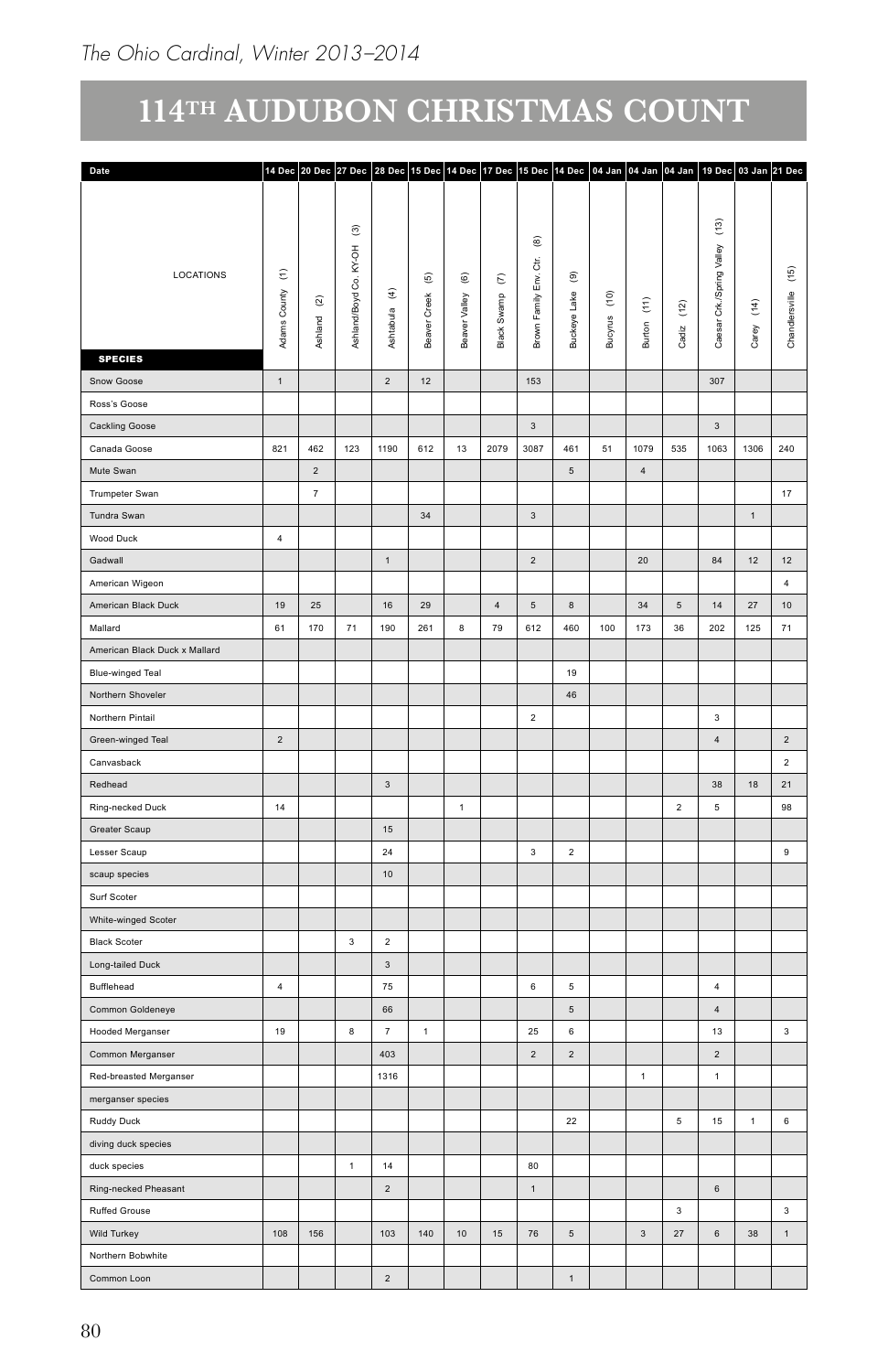|                         |                         |                                   |                               |                                 |                 |                    | 29 Dec 20 Dec 14 Dec 15 Dec 15 Dec 28 Dec 15 Dec 04 Jan 21 Dec 17 Dec 28 Dec 23 Dec 21 Dec 04 Jan 21 Dec 15 Dec 04 Jan 14 Dec 04 Jan 14 Dec 04 Jan |                         |                         |                 |                      |                         |             |                 |                         |                        |                    |                       |
|-------------------------|-------------------------|-----------------------------------|-------------------------------|---------------------------------|-----------------|--------------------|----------------------------------------------------------------------------------------------------------------------------------------------------|-------------------------|-------------------------|-----------------|----------------------|-------------------------|-------------|-----------------|-------------------------|------------------------|--------------------|-----------------------|
|                         |                         |                                   |                               |                                 |                 |                    |                                                                                                                                                    |                         |                         |                 |                      |                         |             |                 |                         |                        |                    |                       |
|                         |                         |                                   |                               |                                 |                 |                    |                                                                                                                                                    |                         |                         |                 |                      | (29)                    |             |                 |                         |                        |                    |                       |
|                         |                         |                                   |                               |                                 |                 | $\left( 22\right)$ | $\left( 23\right)$                                                                                                                                 |                         |                         |                 | $^{(28)}$            |                         |             |                 |                         | $\widehat{\mathbb{E}}$ |                    |                       |
|                         |                         |                                   |                               | $\rm ^{(20)}$                   |                 |                    | $(24)$                                                                                                                                             |                         | $^{(25)}$               |                 | Grand Lake-St. Marys | Grand Rapids-Waterville | $^{(30)}$   |                 |                         |                        |                    | Hoover Reservoir (35) |
| Cincinnati (16)         | $\epsilon$              |                                   | Cleveland (18)                | Columbus (19)<br>Cuyahoga Falls |                 | Delaware Reservoir | East Fork Lake S.P.                                                                                                                                |                         | Fremont (26)            | Goll Woods (27) |                      |                         |             | Greenville (31) | Gypsum (32)             | Hamilton-Fairfield     | Hocking Hills (34) |                       |
|                         | Clark Co.               |                                   |                               |                                 | Dayton (21)     |                    | Elyria-Lorain                                                                                                                                      |                         | Fayette Co.             |                 |                      |                         | Greene Co.  |                 |                         |                        |                    |                       |
|                         |                         |                                   |                               |                                 |                 |                    |                                                                                                                                                    |                         |                         |                 |                      |                         |             |                 |                         |                        |                    |                       |
|                         | $\,$ 9 $\,$             |                                   |                               |                                 |                 |                    |                                                                                                                                                    |                         |                         |                 |                      |                         | $\mathbf 1$ |                 |                         |                        |                    |                       |
|                         | $\blacktriangleleft$    |                                   |                               |                                 | $\overline{2}$  |                    |                                                                                                                                                    |                         |                         |                 |                      |                         |             | $\,$ 1 $\,$     |                         | $\mathbf 1$            |                    |                       |
| $\sqrt{2}$              |                         |                                   | $\sqrt{5}$                    |                                 |                 |                    | $\,$ 4 $\,$                                                                                                                                        |                         |                         |                 |                      |                         |             |                 |                         |                        |                    |                       |
| 2144                    | 3200                    | 335                               | 2940                          | 4338                            | 3482            | 2616               | 3458<br>6623                                                                                                                                       | 1044                    | 8597                    | 275             | 642                  | 2287                    |             | 724 272         | 3879 2040               |                        | 205                | 677                   |
| $\,$ 4 $\,$             | $\sqrt{2}$              |                                   | $\sqrt{4}$                    | $_{\rm 6}$                      | $\,$ 8 $\,$     |                    |                                                                                                                                                    |                         |                         |                 |                      |                         |             |                 | 28                      |                        | $\overline{9}$     | $\sqrt{4}$            |
|                         |                         |                                   |                               |                                 |                 |                    | $\overline{2}$                                                                                                                                     |                         | $\overline{4}$          |                 |                      |                         |             |                 | $10$                    |                        |                    |                       |
| $\,$ 1 $\,$             |                         |                                   | $\overline{2}$                | 68                              |                 | $11 -$             |                                                                                                                                                    |                         | 65                      |                 |                      |                         |             |                 | $\overline{2}$          |                        |                    |                       |
| $\tau$                  |                         |                                   | $\overline{4}$                | $\sqrt{5}$                      |                 |                    | $\overline{2}$                                                                                                                                     |                         |                         |                 |                      |                         |             |                 |                         |                        |                    |                       |
| $\overline{\mathbf{3}}$ | $6\phantom{.0}$         | $10\,$                            | $_{\rm 6}$                    | 43                              | 21              |                    | $20\,$                                                                                                                                             |                         | $\scriptstyle{7}$       |                 |                      |                         |             |                 | 125                     | 108                    | 1                  | $\bf8$                |
| 37                      | $\overline{1}$          |                                   | 9                             |                                 | 1               |                    |                                                                                                                                                    |                         |                         |                 |                      |                         |             |                 | 44                      | 1                      |                    | $\overline{2}$        |
| ${\bf 28}$              | $20\,$                  | 30 <sub>o</sub>                   | 630                           | $38\,$                          | $\bf 8$         | $\bf 48$           | $32\,$<br>1                                                                                                                                        | $\overline{2}$          | 148                     |                 |                      | 21                      |             |                 | 81                      | $47\,$                 | $\overline{2}$     | 83                    |
| 957                     | 442                     | 294                               | 1280                          | 1599                            | 498             | 1109               | 184<br>813                                                                                                                                         | 111                     | 2801                    | $100\,$         | 303                  | 843                     | 42          | 55              | 667                     | 1036                   | 116                | 913                   |
|                         |                         |                                   |                               | $\,$ 1 $\,$                     |                 |                    |                                                                                                                                                    |                         |                         |                 | $\mathbf 1$          |                         |             |                 |                         |                        |                    |                       |
| $10\,$                  | 10                      | 3 <sup>7</sup>                    | $\sqrt{2}$                    |                                 |                 |                    |                                                                                                                                                    |                         |                         |                 |                      |                         |             |                 | 94                      | $\,$ 6 $\,$            |                    | 32                    |
| $\scriptstyle{7}$       |                         | $\mathbf 1$                       | $\mathbf 1$                   | $\,$ 1 $\,$                     |                 |                    | $\bf 8$                                                                                                                                            |                         | 110                     |                 |                      | $\mathbf 1$             |             |                 | 21                      | $\overline{2}$         |                    |                       |
|                         |                         |                                   |                               | $\mathbf 1$                     | $\mathbf{3}$    |                    |                                                                                                                                                    |                         | $\mathbf{3}$            |                 |                      |                         | $10\,$      |                 |                         | $52\,$                 |                    | $\overline{2}$        |
| $\overline{2}$          | $\overline{\mathbf{3}}$ |                                   |                               |                                 |                 |                    | ${\bf 75}$                                                                                                                                         |                         |                         |                 |                      |                         |             |                 | 52                      |                        | $\mathbf 1$        |                       |
| 21                      |                         |                                   | 5 <sub>5</sub><br>$\,$ 6 $\,$ | $^{\rm 8}$                      |                 |                    | $18\,$                                                                                                                                             |                         |                         |                 |                      |                         |             |                 | $40\,$                  | $\,1\,$                | $\mathbf 1$        | $\,$ 7 $\,$           |
| $\overline{5}$          |                         |                                   | 202<br>$2^{\circ}$            | 97                              | $\mathsf{s}\,$  |                    | $\overline{2}$                                                                                                                                     |                         |                         |                 |                      | 1                       |             |                 |                         | $\,$ 5 $\,$            | $22\,$             |                       |
|                         |                         | $\bf 25$                          |                               |                                 |                 |                    |                                                                                                                                                    |                         |                         |                 |                      |                         |             |                 |                         |                        |                    |                       |
|                         | $\overline{1}$          | 219                               | $\overline{\mathbf{3}}$       |                                 | 24              |                    | $15\,$                                                                                                                                             | $\overline{2}$          | $\overline{\mathbf{3}}$ |                 |                      |                         |             |                 |                         | $\mathbf{1}$           | $\mathbf 1$        | $\bf 8$               |
|                         |                         |                                   |                               |                                 |                 |                    |                                                                                                                                                    |                         |                         |                 |                      |                         |             |                 |                         |                        |                    |                       |
|                         |                         | 1                                 |                               |                                 |                 |                    |                                                                                                                                                    |                         |                         |                 |                      |                         |             |                 |                         |                        |                    |                       |
|                         |                         | $6\overline{6}$<br>$\overline{4}$ |                               |                                 |                 |                    |                                                                                                                                                    |                         |                         |                 |                      |                         |             |                 |                         |                        |                    |                       |
|                         |                         | $\overline{2}$                    |                               | $\overline{2}$                  |                 |                    |                                                                                                                                                    |                         |                         |                 |                      |                         |             |                 |                         |                        |                    |                       |
| $20\,$                  | $\overline{4}$          | $\overline{2}$                    | 9                             | $\overline{2}$                  | 41              |                    | $11\,$<br>$\,6\,$                                                                                                                                  | $\overline{2}$          |                         |                 |                      | $\mathbf{1}$            |             |                 | $\overline{2}$          | $17\,$                 |                    | 11                    |
| $\sqrt{4}$              | $\,$ 1 $\,$             | 136                               |                               |                                 | 41              | 1                  | $\,$ 2 $\,$<br>$_{\rm 3}$                                                                                                                          |                         |                         |                 |                      | $\sqrt{5}$              |             |                 | $\scriptstyle{7}$       | $\scriptstyle{7}$      |                    | 19                    |
| 83                      | $\bf 27$                | $\,$ 1 $\,$                       | 162                           | $20\,$                          | $104\,$         | 13                 | $10\,$<br>$140\,$                                                                                                                                  | 16                      |                         |                 |                      |                         | $14\,$      |                 |                         | 25                     | 25                 | 430                   |
| $\mathbf 1$             | $\sqrt{2}$              | $27\,$                            |                               | 15                              | $\,$ 4 $\,$     |                    | $\mathsf{9}$                                                                                                                                       |                         | 424                     |                 |                      | $\mathbf 1$             |             |                 | 502                     | $\,$ 1 $\,$            |                    | $\mathbf{1}$          |
|                         |                         | 4345                              |                               |                                 | $7\overline{ }$ |                    | $10$<br>$\mathbf{1}$                                                                                                                               |                         |                         |                 |                      |                         |             |                 | 230                     |                        |                    | $17\,$                |
|                         |                         |                                   |                               |                                 |                 |                    |                                                                                                                                                    |                         |                         |                 |                      |                         |             |                 |                         |                        |                    |                       |
| 14                      |                         | $\bf 8$                           | $\,$ 6 $\,$                   | 21                              | $_{3}$          |                    | 11                                                                                                                                                 | $\overline{\mathbf{3}}$ |                         |                 |                      |                         |             |                 | $\overline{\mathbf{2}}$ | $\sqrt{2}$             | $\mathbf 1$        | $42\,$                |
| $\mathbf 1$             |                         |                                   |                               |                                 |                 |                    |                                                                                                                                                    |                         | 900                     |                 | $50\,$               |                         |             |                 |                         |                        |                    |                       |
|                         |                         |                                   |                               |                                 |                 | $\overline{2}$     |                                                                                                                                                    | 15                      | $\sqrt{2}$              |                 |                      | $\,$ 8 $\,$             |             |                 |                         |                        |                    |                       |
|                         |                         |                                   |                               |                                 |                 |                    |                                                                                                                                                    |                         |                         |                 |                      |                         |             |                 |                         |                        |                    |                       |
| $57\,$                  |                         | 34                                | $49\,$                        | $\,$ 1 $\,$                     |                 | 15                 | 12<br>$\mathbf{3}$                                                                                                                                 | $\overline{4}$          |                         | $18$            |                      | 24                      |             |                 |                         | $22\,$                 | 34                 | $\bf{23}$             |
| $_{\rm 6}$              |                         |                                   |                               |                                 |                 | $\mathbf{1}$       |                                                                                                                                                    | 12                      |                         |                 |                      |                         |             |                 |                         |                        |                    |                       |
|                         |                         | $\mathbf{1}$                      |                               |                                 | $\,$ 1 $\,$     |                    | $\overline{2}$                                                                                                                                     |                         |                         |                 |                      |                         |             |                 |                         |                        |                    | 4                     |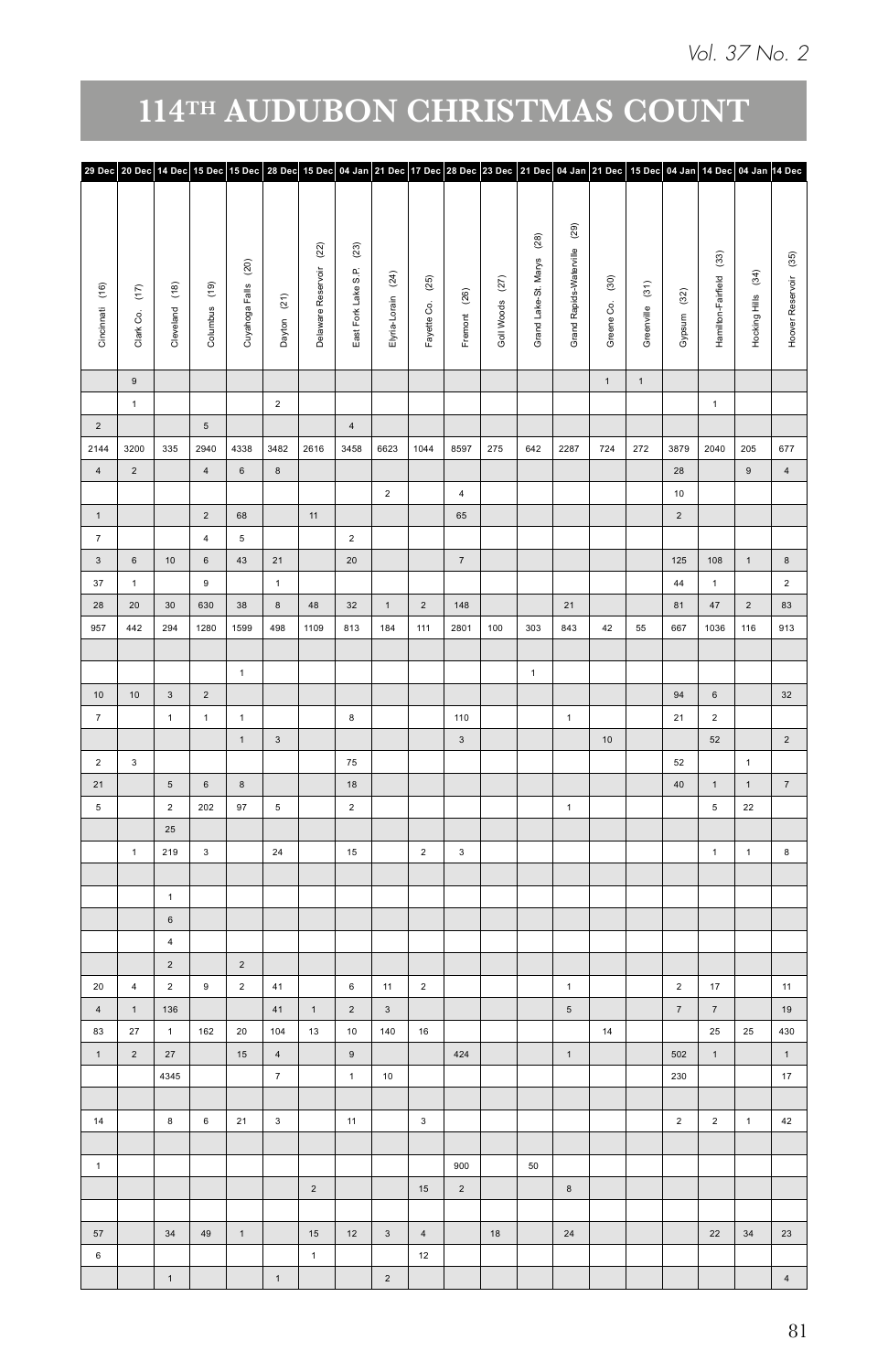| Date                      |                                         |                               |                                   |                                        |                                             |                                           |                           |                                           |                              |                                 |                                             |                             |                          | 14 Dec 20 Dec 27 Dec 28 Dec 15 Dec 14 Dec 17 Dec 15 Dec 14 Dec 04 Jan 04 Jan 04 Jan 19 Dec 03 Jan 21 Dec |                          |
|---------------------------|-----------------------------------------|-------------------------------|-----------------------------------|----------------------------------------|---------------------------------------------|-------------------------------------------|---------------------------|-------------------------------------------|------------------------------|---------------------------------|---------------------------------------------|-----------------------------|--------------------------|----------------------------------------------------------------------------------------------------------|--------------------------|
|                           |                                         |                               |                                   |                                        |                                             |                                           |                           |                                           |                              |                                 |                                             |                             |                          |                                                                                                          |                          |
|                           |                                         |                               | $\widehat{\mathfrak{S}}$<br>KY-OH |                                        |                                             |                                           |                           | $_{\circledR}$<br>$\ddot{\tilde{\sigma}}$ |                              |                                 |                                             |                             | $\binom{3}{2}$<br>Valley |                                                                                                          |                          |
| LOCATIONS                 | $\boldsymbol{\epsilon}$<br>Adams County | $\widehat{\alpha}$<br>Ashland | Ashland/Boyd Co.                  | $\widehat{\mathfrak{T}}$<br>Ashtabu la | $\widehat{\mathfrak{G}}$<br>Creek<br>Beaver | $\widehat{\mathfrak{G}}$<br>Beaver Valley | $\epsilon$<br>Black Swamp | $\mathsf{Env}$<br>Brown Family            | $^\circledR$<br>Buckeye Lake | $\widehat{\epsilon}$<br>Bucyrus | $\widehat{\boldsymbol{\epsilon}}$<br>Burton | $\left( 12\right)$<br>Cadiz | Crk./Spring<br>Caesar    | $\widehat{\mathfrak{t}}$<br>Carey                                                                        | $(15)$<br>Chandlersville |
| <b>SPECIES</b>            |                                         |                               |                                   |                                        |                                             |                                           |                           |                                           |                              |                                 |                                             |                             |                          |                                                                                                          |                          |
| Pied-billed Grebe         | $\overline{2}$                          |                               |                                   | 1                                      | $\mathbf{1}$                                | $\overline{1}$                            |                           | $\overline{2}$                            |                              |                                 |                                             | $\mathbf{1}$                | $42\,$                   |                                                                                                          | $5\overline{5}$          |
| Horned Grebe              |                                         |                               |                                   | $\mathbf 1$                            |                                             |                                           |                           |                                           |                              |                                 |                                             |                             | $\,$ 5 $\,$              |                                                                                                          |                          |
| Double-crested Cormorant  | $\,$ 6 $\,$                             |                               | $\,1\,$                           | $28\,$                                 |                                             |                                           |                           |                                           | $\mathbf{1}$                 |                                 |                                             |                             | $\boldsymbol{9}$         |                                                                                                          | $\mathbf{1}$             |
| Great Blue Heron          | $\boldsymbol{9}$                        | $23\,$                        | 11                                | 19                                     | $\mathbf 6$                                 |                                           | $\overline{2}$            | $\,6\,$                                   | 42                           | $\mathbf{1}$                    | $\mathbf{1}$                                | $\bf8$                      | $14\,$                   |                                                                                                          | 18                       |
| Great Egret               |                                         |                               |                                   |                                        |                                             |                                           |                           |                                           |                              |                                 |                                             |                             |                          |                                                                                                          |                          |
| Black-crowned Night Heron |                                         |                               | $\mathbf{1}$                      | $\overline{4}$                         |                                             |                                           |                           |                                           |                              |                                 |                                             |                             |                          |                                                                                                          |                          |
| <b>Black Vulture</b>      | 387                                     |                               |                                   |                                        |                                             |                                           |                           | $\,$ 5 $\,$                               |                              |                                 |                                             | $15\,$                      | $\bf8$                   |                                                                                                          |                          |
| Turkey Vulture            | 5                                       |                               | $\mathbf{1}$                      |                                        |                                             |                                           |                           | 7                                         |                              |                                 | $\overline{1}$                              | 1                           | ${\bf 26}$               |                                                                                                          |                          |
| Osprey                    |                                         |                               |                                   |                                        |                                             |                                           |                           |                                           |                              |                                 |                                             |                             |                          |                                                                                                          |                          |
| <b>Bald Eagle</b>         | $\overline{2}$                          | $\overline{4}$                |                                   | 14                                     | $\overline{\mathbf{3}}$                     | $\overline{4}$                            | $\overline{1}$            | 11                                        |                              | $\overline{4}$                  | $\mathbf{3}$                                | 13                          | $\overline{\mathbf{3}}$  | 14                                                                                                       |                          |
| Northern Harrier          | 14                                      | $\overline{1}$                |                                   | $\overline{\mathbf{3}}$                | $\overline{2}$                              | $\mathbf{3}$                              | $\overline{3}$            | $\overline{4}$                            | $6\overline{6}$              | $\sqrt{5}$                      | $\overline{1}$                              | $\overline{7}$              | $5\overline{5}$          | $5\overline{5}$                                                                                          | $\mathbf{8}$             |
| Sharp-shinned Hawk        | $\overline{\mathbf{3}}$                 |                               |                                   | $\overline{4}$                         | $\mathbf{1}$                                |                                           | $\overline{1}$            | $\mathbf{1}$                              | 1                            | $\overline{1}$                  | $\overline{4}$                              | 1                           |                          | $\overline{1}$                                                                                           | $\overline{2}$           |
| Cooper's Hawk             | $\overline{4}$                          | $\mathbf{3}$                  |                                   | $\overline{7}$                         | $6\overline{6}$                             | $\overline{\mathbf{3}}$                   | 1                         | $\overline{4}$                            | $\overline{\mathbf{3}}$      | $5\phantom{.0}$                 | 9                                           | $\scriptstyle{7}$           | 7                        | 11                                                                                                       | $\overline{4}$           |
| accipiter species         |                                         |                               |                                   |                                        |                                             |                                           |                           |                                           |                              |                                 |                                             |                             |                          |                                                                                                          |                          |
| Red-shouldered Hawk       | 14                                      | $_{\rm 6}$                    | $\overline{\mathbf{3}}$           | $\scriptstyle{7}$                      | 9                                           | $_{\rm 6}$                                |                           | $_{\rm 6}$                                | $\mathbf{3}$                 | $\overline{1}$                  | 42                                          | $\mathbf{3}$                | 27                       |                                                                                                          | $\overline{4}$           |
| Broad-winged Hawk         |                                         |                               |                                   |                                        |                                             |                                           |                           |                                           |                              |                                 |                                             |                             |                          |                                                                                                          |                          |
| Red-tailed Hawk           | 29                                      | $27\,$                        | $\overline{2}$                    | 54                                     | 38                                          | 11                                        | $^{\rm 8}$                | 61                                        | $16\,$                       | $10$                            | 67                                          | 60                          | $35\,$                   | 29                                                                                                       | 53                       |
| Rough-legged Hawk         |                                         | $\mathbf{1}$                  | $\mathbf 1$                       | $_{\rm 3}$                             | $\overline{2}$                              |                                           |                           | $\mathbf 1$                               |                              |                                 | $\scriptstyle{7}$                           | $\scriptstyle\rm 7$         | $\overline{2}$           |                                                                                                          | $\bf8$                   |
| buteo species             |                                         |                               |                                   |                                        |                                             |                                           |                           |                                           |                              |                                 |                                             |                             |                          |                                                                                                          |                          |
| hawk species              |                                         |                               |                                   |                                        |                                             |                                           |                           |                                           |                              |                                 |                                             |                             |                          |                                                                                                          |                          |
| American Kestrel          | 46                                      | $\,$ 6 $\,$                   | $7\overline{ }$                   | 11                                     | $5\phantom{.0}$                             | 7                                         | $10$                      | 17                                        | $\mathsf{9}$                 | $\scriptstyle{7}$               | $_{3}$                                      | $9\,$                       | 8                        | $\,$ 8 $\,$                                                                                              | 28                       |
| Merlin                    |                                         |                               |                                   |                                        |                                             |                                           |                           |                                           |                              |                                 | $\overline{1}$                              |                             | 1                        | $\overline{1}$                                                                                           |                          |
| Peregrine Falcon          |                                         |                               | 1                                 |                                        | $\mathbf{1}$                                |                                           |                           |                                           |                              |                                 | $\overline{1}$                              |                             |                          | $\mathbf{1}$                                                                                             |                          |
| falcon species            |                                         |                               |                                   |                                        |                                             |                                           |                           |                                           |                              |                                 |                                             |                             |                          |                                                                                                          |                          |
| American Coot             | 4                                       | $\overline{1}$                |                                   | 23                                     |                                             |                                           |                           | 12                                        | 1                            | 150                             |                                             | 30                          | 187                      |                                                                                                          | $20\degree$              |
| Sandhill Crane            |                                         |                               |                                   |                                        |                                             |                                           |                           |                                           |                              |                                 |                                             | 70                          |                          |                                                                                                          |                          |
| Killdeer                  | $_{\rm 6}$                              |                               |                                   |                                        |                                             | 18                                        |                           | 1                                         | $\overline{4}$               |                                 |                                             | $\overline{2}$              | $\sqrt{4}$               |                                                                                                          | $\,$ 6 $\,$              |
| Dunlin                    |                                         |                               |                                   | 1                                      |                                             |                                           |                           |                                           |                              |                                 |                                             |                             |                          |                                                                                                          |                          |
| Wilson's Snipe            |                                         |                               |                                   |                                        |                                             |                                           |                           | $\overline{2}$                            | $\,1\,$                      |                                 |                                             |                             |                          |                                                                                                          |                          |
| American Woodcock         |                                         |                               |                                   |                                        |                                             |                                           |                           |                                           |                              |                                 |                                             |                             |                          |                                                                                                          |                          |
| Bonaparte's Gull          |                                         |                               |                                   | 96                                     |                                             |                                           |                           |                                           |                              |                                 |                                             | $\mathbf{3}$                | $\sqrt{2}$               |                                                                                                          |                          |
| Ring-billed Gull          | $\scriptstyle{7}$                       | $90\,$                        |                                   | 2231                                   | 125                                         |                                           |                           | 116                                       | 192                          | $\overline{\mathbf{3}}$         | $32\,$                                      | 670                         | 633                      |                                                                                                          | 233                      |
| Herring Gull              | $\mathbf 1$                             | $\sqrt{5}$                    |                                   | 379                                    | $\overline{2}$                              |                                           |                           | $\mathbf 5$                               | $12\,$                       |                                 | $\overline{1}$                              |                             |                          |                                                                                                          |                          |
| Thayer's Gull             |                                         |                               |                                   |                                        |                                             |                                           |                           |                                           |                              |                                 |                                             |                             |                          |                                                                                                          |                          |
| Iceland Gull              |                                         |                               |                                   | $\mathbf{1}$                           |                                             |                                           |                           |                                           |                              |                                 |                                             |                             |                          |                                                                                                          |                          |
| Lesser Black-backed Gull  |                                         |                               |                                   | $\overline{1}$                         |                                             |                                           |                           |                                           | $\mathbf{1}$                 |                                 |                                             |                             |                          |                                                                                                          |                          |
| Glaucous Gull             |                                         |                               |                                   |                                        |                                             |                                           |                           |                                           |                              |                                 |                                             |                             |                          |                                                                                                          |                          |
| Great Black-backed Gull   |                                         |                               |                                   | 49                                     |                                             |                                           |                           |                                           |                              |                                 |                                             |                             |                          |                                                                                                          |                          |
| gull species              |                                         |                               |                                   |                                        |                                             |                                           |                           |                                           |                              |                                 |                                             |                             |                          |                                                                                                          |                          |
| Rock Pigeon               | 111                                     | 68                            | 397                               | 337                                    | 99                                          | 73                                        | 209                       | $142\,$                                   | 32                           | 148                             | 254                                         | 102                         | 34                       | 72                                                                                                       | 180                      |
| Eurasian Collared-Dove    |                                         |                               |                                   |                                        |                                             |                                           |                           |                                           |                              |                                 |                                             |                             |                          |                                                                                                          |                          |
|                           |                                         |                               |                                   |                                        |                                             |                                           |                           |                                           |                              |                                 |                                             |                             |                          |                                                                                                          |                          |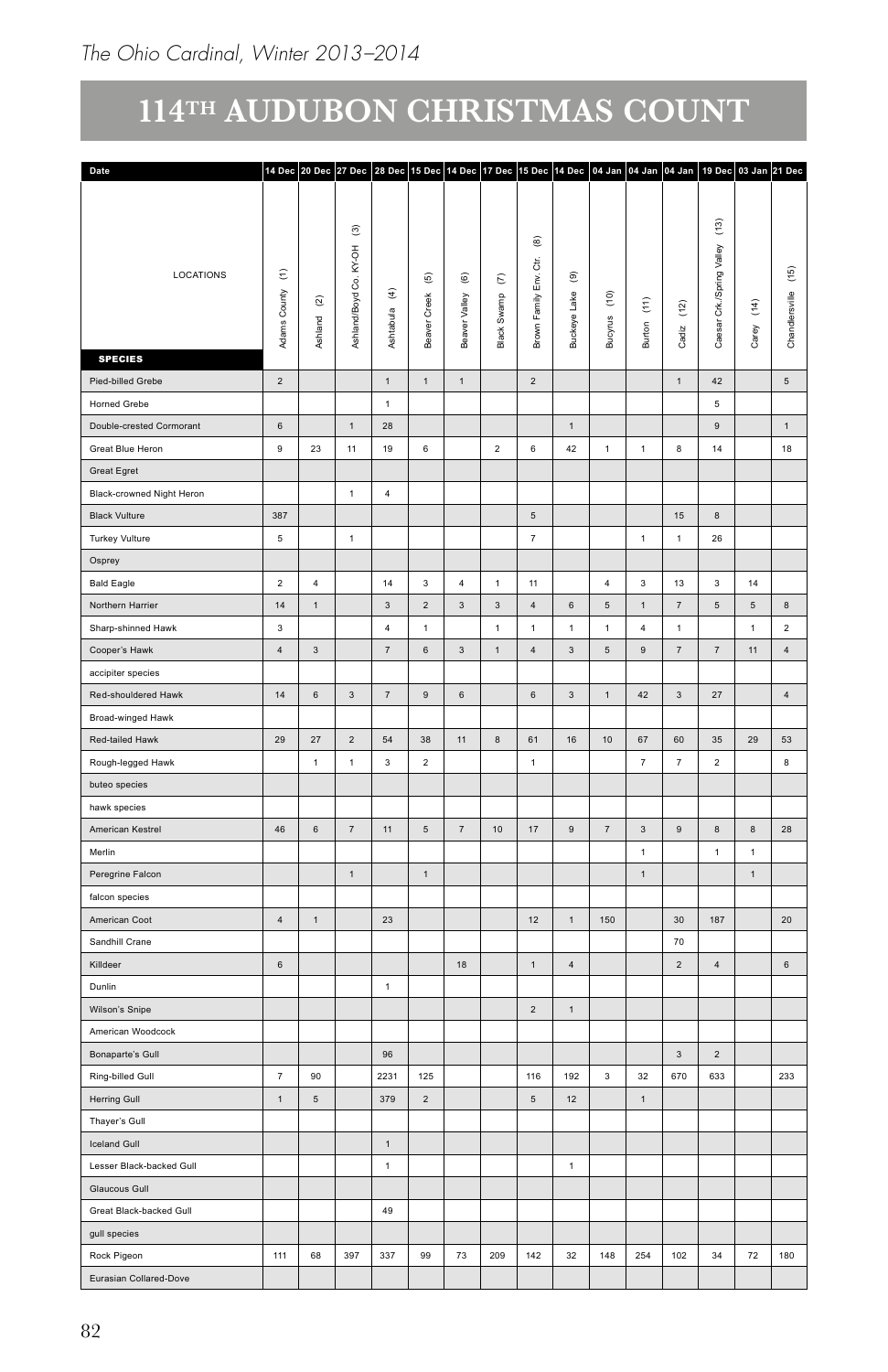| 29 Dec 20 Dec 14 Dec 15 Dec 15 Dec 28 Dec 15 Dec 04 Jan 21 Dec 17 Dec 28 Dec 23 Dec 21 Dec 04 Jan 21 Dec 15 Dec 04 Jan 14 Dec 04 Jan 14 Dec |            |                                  |                                           |                         |                    |                                |                   |                          |                |                 |                         |                         |                |                  |                         |                          |                         |                       |
|---------------------------------------------------------------------------------------------------------------------------------------------|------------|----------------------------------|-------------------------------------------|-------------------------|--------------------|--------------------------------|-------------------|--------------------------|----------------|-----------------|-------------------------|-------------------------|----------------|------------------|-------------------------|--------------------------|-------------------------|-----------------------|
|                                                                                                                                             |            |                                  |                                           |                         |                    |                                |                   |                          |                |                 |                         |                         |                |                  |                         |                          |                         |                       |
|                                                                                                                                             |            |                                  |                                           |                         |                    |                                |                   |                          |                |                 |                         |                         |                |                  |                         |                          |                         |                       |
|                                                                                                                                             |            |                                  |                                           |                         |                    |                                |                   |                          |                |                 | $^{(28)}$               | $^{(29)}$               |                |                  |                         |                          |                         |                       |
|                                                                                                                                             |            |                                  | $\widehat{\mathbb{S}}$                    |                         | $(22)$             | $(\overline{\boldsymbol{23}})$ |                   |                          |                |                 |                         | Grand Rapids-Waterville |                |                  |                         | $\widehat{\mathfrak{B}}$ |                         |                       |
|                                                                                                                                             |            |                                  |                                           |                         | Delaware Reservoir | East Fork Lake S.P.            | (24)              | $(25)$                   |                |                 | Grand Lake-St. Marys    |                         | $_{(30)}$      |                  |                         |                          | Hocking Hills (34)      | Hoover Reservoir (35) |
| Cincinnati (16)                                                                                                                             | $\epsilon$ | $\widehat{\mathsf{f}}$           | Columbus (19)<br>Cuyahoga Falls           | Dayton (21)             |                    |                                |                   |                          | Fremont (26)   | Goll Woods (27) |                         |                         |                | Greenville (31)  | $^{(32)}$               | Hamilton-Fairfield       |                         |                       |
|                                                                                                                                             |            |                                  |                                           |                         |                    |                                | Elyria-Lorain     |                          |                |                 |                         |                         | Greene Co.     |                  |                         |                          |                         |                       |
|                                                                                                                                             | Clark Co.  | Cleveland                        |                                           |                         |                    |                                |                   | Fayette Co.              |                |                 |                         |                         |                |                  | Gypsum                  |                          |                         |                       |
|                                                                                                                                             |            |                                  |                                           |                         |                    |                                |                   |                          |                |                 |                         |                         |                |                  |                         |                          |                         |                       |
| 41<br>$10\,$                                                                                                                                |            | $\overline{2}$<br>22             | 10                                        | 10                      |                    | 62                             |                   |                          |                |                 |                         | $\overline{2}$          |                |                  |                         | 29                       | $\overline{2}$          | $^{\rm 8}$            |
| $\overline{2}$                                                                                                                              |            | $35\,$                           | 4                                         | 1                       |                    |                                |                   |                          |                |                 |                         |                         |                |                  |                         | $\,6\,$                  |                         | 12                    |
|                                                                                                                                             |            | $\sqrt{4}$<br>$35\,$             |                                           | 1                       | 1                  |                                |                   |                          | 1              |                 |                         |                         |                |                  | $\overline{2}$          |                          |                         | 3 <sup>1</sup>        |
| 28<br>$\overline{5}$                                                                                                                        |            | 21<br>51                         | 17                                        | $22\,$                  | 47                 | $6\,$                          | $5\overline{5}$   | $6\overline{6}$          | $35\,$         |                 | 13                      | 44                      | $\mathbf{1}$   | $\mathbf{1}$     | 81                      | $27\,$                   | $6\,$                   | 13                    |
|                                                                                                                                             |            |                                  |                                           |                         |                    |                                |                   |                          |                |                 |                         |                         |                |                  | $\mathbf{1}$            |                          |                         |                       |
|                                                                                                                                             |            |                                  | 4                                         |                         |                    |                                |                   |                          |                |                 |                         |                         |                |                  | 44                      |                          |                         |                       |
| 109                                                                                                                                         |            |                                  |                                           |                         |                    | 81                             |                   |                          |                |                 |                         |                         | 10             |                  |                         |                          | 118                     |                       |
| $27\,$                                                                                                                                      |            |                                  | $\mathbf 1$                               | $\,$ 2 $\,$             |                    | 59                             |                   | $\,$ 6 $\,$              |                |                 |                         |                         | $34\,$         |                  |                         |                          | 56                      |                       |
|                                                                                                                                             |            |                                  |                                           |                         |                    |                                |                   |                          |                |                 |                         |                         |                |                  |                         |                          |                         |                       |
| $\overline{2}$                                                                                                                              |            | 3 <sup>1</sup>                   | $10$<br>12                                | $\mathbf{3}$            | $10$               | $3^{\circ}$                    | $\mathbf{1}$      |                          | $_{33}$        |                 | $1 -$                   | 18                      | $\mathbf 1$    |                  | 37                      | $\overline{2}$           | $\mathbf 1$             | $_{\rm 3}$            |
| $_{\rm 3}$<br>$\,$ 1 $\,$                                                                                                                   |            | $\overline{\mathbf{3}}$<br>$1$ . |                                           |                         | 11                 | $\bf8$                         |                   | 4                        | $10\,$         | 1               |                         |                         |                | $1$ .            | $\overline{2}$          | $\mathbf{2}^-$           | $\overline{\mathbf{2}}$ | $\overline{2}$        |
| $\scriptstyle{7}$                                                                                                                           |            |                                  | $\overline{4}$<br>$\overline{\mathbf{3}}$ | $\overline{2}$          | $\overline{2}$     | $^{\rm 3}$                     | $\overline{2}$    |                          | $\overline{2}$ |                 |                         | $5\phantom{.0}$         |                |                  | $\overline{2}$          | $\overline{\mathbf{2}}$  | $\mathbf{1}$            | $\overline{2}$        |
| $17\,$                                                                                                                                      |            | $2^{\circ}$<br>$24\,$            | $20\,$                                    | $^{\rm 8}$              | $\,$ 8 $\,$        | $\overline{\mathbf{3}}$        | $_{\rm 3}$        | $\overline{\phantom{a}}$ | $10\,$         |                 | $3^{\circ}$             | $12$                    | $\mathbf 1$    | $\sqrt{5}$       | $\sqrt{5}$              | $\mathbf 5$              | $\overline{4}$          | $\overline{4}$        |
|                                                                                                                                             |            |                                  |                                           |                         |                    |                                |                   |                          |                |                 |                         |                         |                |                  |                         |                          |                         |                       |
| 31                                                                                                                                          |            | $3^{\circ}$                      | 22<br>1                                   | $\overline{2}$          | 1                  | 24                             | $\scriptstyle{7}$ |                          |                |                 |                         | $5\overline{)}$         | $\,$ 1 $\,$    |                  |                         | $1 -$                    | $16\,$                  |                       |
|                                                                                                                                             |            |                                  |                                           |                         |                    |                                |                   |                          |                |                 |                         |                         |                |                  |                         |                          | $\mathbf{1}$            |                       |
| 69<br>$\sqrt{5}$                                                                                                                            |            | 12                               | 42<br>71                                  | 27                      | 31                 | $26\,$                         | 14                | $10\,$                   | $66\,$         | $\overline{4}$  | $\overline{\mathbf{3}}$ | $64\,$                  | $\overline{2}$ | 12               | $25\,$                  | $23\,$                   | 45 <sup>°</sup>         | 28                    |
|                                                                                                                                             |            | $\mathbf{1}$                     |                                           |                         |                    | $\overline{2}$                 |                   |                          |                |                 |                         |                         |                |                  | $\overline{\mathbf{3}}$ |                          | $\overline{2}$          |                       |
| $\mathbf 1$                                                                                                                                 |            |                                  |                                           |                         | 1                  |                                |                   |                          |                |                 |                         |                         |                |                  |                         |                          |                         |                       |
|                                                                                                                                             |            |                                  |                                           |                         |                    |                                |                   |                          |                |                 |                         |                         |                |                  |                         |                          |                         |                       |
| $\overline{\mathbf{3}}$<br>12                                                                                                               |            | 3 <sup>7</sup>                   | 10<br>$\mathbf{3}$                        | 9                       | $16\,$             | 13                             | 7                 | $\scriptstyle{7}$        | 18             | 10              | 21                      | 15                      | $\overline{2}$ | 7                |                         | 15                       | $5\overline{)}$         | $\overline{2}$        |
|                                                                                                                                             |            |                                  | $\mathbf{1}$                              | $\overline{2}$          | 1                  |                                |                   |                          |                |                 |                         |                         |                |                  |                         |                          |                         |                       |
| 3                                                                                                                                           |            | $\overline{\mathbf{3}}$          | 1                                         | $\mathbf{1}$            |                    |                                |                   |                          | 1              |                 |                         | $\mathbf{1}$            |                |                  |                         | $\mathbf{1}$             |                         |                       |
|                                                                                                                                             |            |                                  |                                           |                         |                    |                                |                   |                          |                |                 |                         |                         |                |                  |                         |                          |                         |                       |
| 22<br>239                                                                                                                                   |            | $\mathbf{3}$                     | 91<br>129                                 | 221                     | $\mathbf{1}$       | $\sqrt{4}$                     | 39                | $\,$ 9 $\,$              |                |                 |                         | $\overline{2}$          |                |                  | $\sqrt{4}$              | $\,$ 6 $\,$              |                         | $20\degree$           |
| 205                                                                                                                                         |            |                                  |                                           | $_{3}$                  | $100\,$            |                                |                   |                          |                |                 |                         |                         |                | 15 <sub>15</sub> |                         |                          |                         |                       |
| $\scriptstyle\rm 7$                                                                                                                         |            |                                  | $\overline{2}$<br>$\overline{2}$          | $\overline{\mathbf{2}}$ | $1$ .              | $27\,$                         |                   |                          |                |                 |                         |                         |                | $\,$ 1 $\,$      |                         | 11                       | $\scriptstyle{7}$       | $\overline{2}$        |
|                                                                                                                                             |            |                                  |                                           |                         |                    |                                |                   |                          |                |                 |                         |                         |                |                  |                         | $\mathbf 1$              |                         |                       |
|                                                                                                                                             |            | $\,$ 1 $\,$                      |                                           |                         | $\mathbf{1}$       |                                |                   |                          |                |                 |                         |                         |                |                  |                         | 13                       |                         |                       |
|                                                                                                                                             |            |                                  |                                           |                         |                    | $\,1\,$                        |                   |                          |                |                 |                         |                         |                |                  |                         |                          |                         |                       |
| $\,$ 6 $\,$                                                                                                                                 | 2495       |                                  |                                           |                         | $\mathbf{1}$       |                                | 11                | 40                       |                |                 | $\overline{\mathbf{2}}$ |                         |                |                  | $210\,$                 |                          |                         | $_{\rm 24}$           |
| 173<br>865                                                                                                                                  |            | 2720<br>2607                     | 1951                                      | 1192                    | 224                | 2825                           | 40,464            | $60\,$                   | 2038           | $\mathbf{1}$    | $33\,$                  | 468                     |                |                  | 1286                    | 311                      |                         | 765                   |
| $\,$ 1 $\,$<br>$26\,$                                                                                                                       | 235        |                                  | 17<br>108                                 | $10$                    |                    | $15\,$                         | $62\,$            | $30\,$                   | $201$          |                 | $\overline{\mathbf{3}}$ | 214                     |                |                  | 947                     |                          |                         | $\,$ 6 $\,$           |
|                                                                                                                                             |            |                                  |                                           |                         |                    |                                |                   |                          |                |                 |                         |                         |                |                  |                         |                          |                         |                       |
|                                                                                                                                             |            |                                  |                                           |                         |                    |                                |                   |                          |                |                 |                         |                         |                |                  |                         |                          |                         |                       |
|                                                                                                                                             |            | $\overline{2}$                   |                                           |                         |                    |                                |                   |                          |                |                 |                         | 1                       |                |                  | 1                       |                          |                         |                       |
|                                                                                                                                             |            |                                  |                                           |                         |                    |                                |                   |                          |                |                 |                         |                         |                |                  |                         |                          |                         |                       |
|                                                                                                                                             |            | 13                               |                                           |                         |                    |                                | 11                |                          |                |                 |                         |                         |                |                  | $\overline{3}$          |                          |                         |                       |
|                                                                                                                                             |            |                                  |                                           |                         | $\overline{2}$     |                                |                   |                          |                |                 | $25\,$                  |                         |                |                  |                         |                          |                         |                       |
|                                                                                                                                             |            |                                  |                                           |                         |                    |                                |                   |                          |                |                 |                         |                         |                |                  |                         |                          |                         | 69                    |
| 416<br>305                                                                                                                                  |            | 90                               | 901<br>496                                | 165                     | 70                 | 55                             | 262               |                          | 863            | 25              | 45                      | $95\,$                  | 14             | 90               | $20\,$                  | 2478                     | 30                      |                       |
|                                                                                                                                             |            |                                  |                                           |                         |                    |                                |                   |                          |                |                 | $\mathbf{3}$            |                         |                |                  |                         |                          |                         |                       |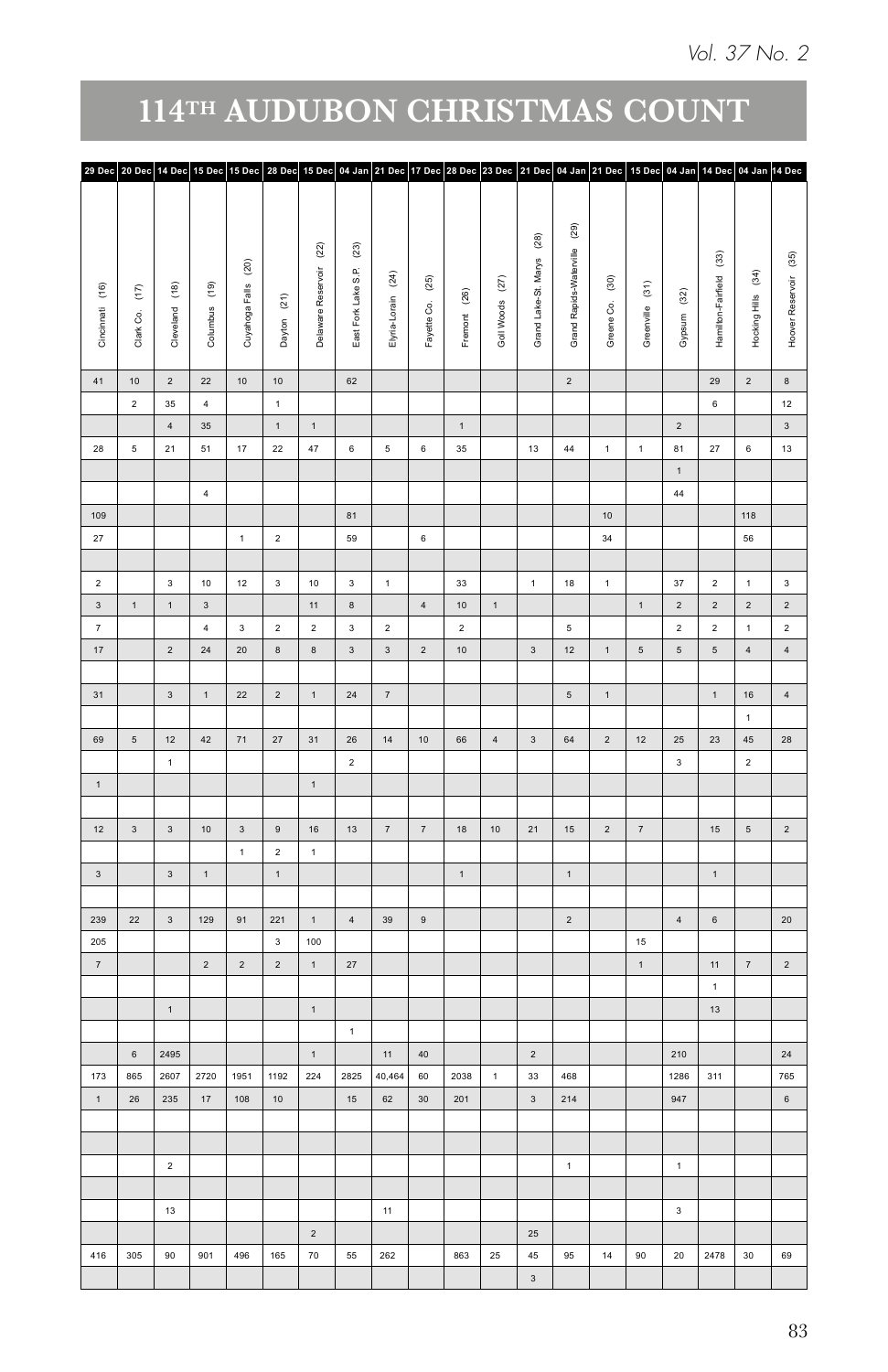| Date                                 |                                |                               |                                        |                          |                          |                         |                                |                         |                          |                                              |                           |                                     |                                  | 14 Dec 20 Dec 27 Dec 28 Dec 15 Dec 14 Dec 17 Dec 15 Dec 14 Dec 04 Jan 04 Jan 04 Jan 19 Dec 03 Jan 21 Dec |                 |
|--------------------------------------|--------------------------------|-------------------------------|----------------------------------------|--------------------------|--------------------------|-------------------------|--------------------------------|-------------------------|--------------------------|----------------------------------------------|---------------------------|-------------------------------------|----------------------------------|----------------------------------------------------------------------------------------------------------|-----------------|
|                                      |                                |                               |                                        |                          |                          |                         |                                |                         |                          |                                              |                           |                                     |                                  |                                                                                                          |                 |
| LOCATIONS                            | $\widehat{\Xi}$                |                               | $\widehat{\mathfrak{S}}$<br>KY-OH<br>8 | $\widehat{\mathfrak{T}}$ | $\widehat{\mathfrak{G}}$ | $\widehat{\circledast}$ | $\epsilon$                     | ම<br>ਰ<br>$\tilde{\Xi}$ | $^\circledR$             |                                              |                           |                                     | $\left(13\right)$<br>Valley<br>g |                                                                                                          | $(15)$          |
| <b>SPECIES</b>                       | È<br>$\overline{c}$<br>Γ£<br>ę | $\widehat{\omega}$<br>Ashland | Ashland/Boyd                           | Ashtabula                | Creek<br>উ<br>å          | Beaver Valley           | Black Swamp                    | Brown Family            | teye Lake<br><b>Buck</b> | $\widehat{\epsilon}$<br>$\mathbf{S}$<br>Bucy | $\widehat{\Xi}$<br>Burton | $\widetilde{\mathfrak{L}}$<br>Cadiz | ិ៍<br>ౙ<br>ෂී                    | $\widehat{\mathfrak{L}}$<br>Carey                                                                        | Chandlersville  |
|                                      |                                |                               |                                        |                          |                          |                         |                                |                         |                          |                                              |                           |                                     |                                  |                                                                                                          |                 |
| Mourning Dove                        | 994                            | 239                           | 134                                    | 192                      | 307                      | 947                     | 354                            | 463                     | 282                      | 84                                           | 254                       | 168                                 | 145                              | 345                                                                                                      | 197             |
| dove species                         |                                |                               |                                        |                          |                          |                         |                                |                         |                          |                                              |                           |                                     |                                  |                                                                                                          |                 |
| Barn Owl                             |                                |                               |                                        |                          |                          |                         |                                |                         |                          |                                              |                           |                                     |                                  |                                                                                                          |                 |
| Eastern Screech-Owl                  | 10                             | $\mathbf{3}$                  |                                        | $\overline{1}$           | $\mathbf{3}$             |                         | $\mathbf{3}$                   | $\mathbf{1}$            | 1                        |                                              | $\overline{1}$            | $\mathbf{3}$                        | 6                                | $\overline{2}$                                                                                           | $\overline{1}$  |
| Great Horned Owl                     | $\overline{2}$                 |                               |                                        | $\overline{1}$           |                          |                         |                                |                         | $\overline{7}$           |                                              | $\overline{1}$            |                                     | $\overline{1}$                   | $\overline{2}$                                                                                           |                 |
| Snowy Owl                            |                                |                               |                                        | $\overline{2}$           |                          |                         |                                |                         |                          |                                              |                           |                                     |                                  |                                                                                                          |                 |
| Barred Owl                           | $\overline{\mathbf{3}}$        | $\mathbf{3}$                  |                                        | $\overline{1}$           | $\overline{2}$           |                         |                                | $\overline{2}$          | $\overline{2}$           | $\overline{2}$                               | $\overline{\mathbf{3}}$   | 1                                   | $5\overline{5}$                  |                                                                                                          | 1               |
| Long-eared Owl                       |                                |                               |                                        |                          |                          |                         |                                |                         |                          |                                              |                           |                                     |                                  |                                                                                                          |                 |
| Short-eared Owl                      |                                |                               |                                        |                          |                          |                         |                                |                         |                          |                                              |                           |                                     |                                  |                                                                                                          | $6\overline{6}$ |
| Northern Saw-whet Owl                |                                |                               |                                        |                          |                          |                         |                                |                         |                          |                                              |                           |                                     |                                  |                                                                                                          |                 |
| <b>Belted Kingfisher</b>             | $5\overline{5}$                | $\sqrt{4}$                    | $\mathbf{3}$                           |                          | 9                        | $\overline{1}$          |                                | $\,$ 5 $\,$             | $\,6\,$                  |                                              | $\overline{1}$            | $\scriptstyle{7}$                   | $\bf8$                           | $\overline{1}$                                                                                           | 16              |
| Red-headed Woodpecker                | $\sqrt{5}$                     | $\overline{2}$                |                                        |                          |                          |                         | $\sqrt{5}$                     | $\overline{2}$          | 9                        | 24                                           | $\overline{1}$            |                                     |                                  | $\overline{4}$                                                                                           | $\mathbf{1}$    |
| Red-bellied Woodpecker               | 75<br>$\,6\,$                  | $52\,$                        | $7\overline{ }$<br>$\mathbf{1}$        | 22                       | 34                       | 13                      | 28<br>$\overline{1}$           | 38                      | 38                       | 12                                           | 97                        | 50                                  | 66                               | 18                                                                                                       | 35              |
| Yellow-bellied Sapsucker             |                                |                               |                                        |                          |                          |                         |                                | $\mathbf{1}$            |                          |                                              | $\overline{2}$            | $\mathbf{1}$                        | $14\,$                           |                                                                                                          | $\overline{2}$  |
| Downy Woodpecker                     | 39                             | 60                            | $\,$ 6 $\,$                            | 40                       | 47                       | 11                      | $32\,$                         | 40                      | 32                       | 21                                           | 109                       | 54                                  | 82                               | 34                                                                                                       | 52              |
| Hairy Woodpecker                     | 18<br>$^{\rm 55}$              | 12<br>$\overline{7}$          |                                        | $\overline{7}$           | 8                        | $\overline{1}$          | $\mathbf{3}$<br>$\overline{7}$ | 11                      | $\mathbf{3}$             | $6\phantom{.0}$                              | 41                        | 14                                  | $10\,$                           | $\overline{a}$<br>$10$                                                                                   | 13              |
| Northern Flicker                     |                                |                               | $\mathbf{3}$                           | $\sqrt{4}$               | $7^{\circ}$<br>16        | 14                      |                                | $\bf8$                  | 7                        | $\overline{4}$                               | 13                        | 12                                  | $\bf 48$                         |                                                                                                          | 48              |
| Pileated Woodpecker                  | $5\phantom{.0}$                | 6                             | $\mathbf{3}$                           | $\overline{4}$           |                          | $\overline{4}$          |                                | 7                       | $\overline{2}$           | $\sqrt{2}$                                   | $13\,$                    | 13                                  | $13\,$                           |                                                                                                          | 8               |
| woodpecker species<br>Eastern Phoebe | $\overline{1}$                 |                               |                                        |                          |                          |                         |                                |                         |                          |                                              |                           |                                     |                                  |                                                                                                          |                 |
|                                      |                                |                               | $\overline{1}$                         |                          |                          |                         |                                |                         |                          |                                              |                           |                                     |                                  |                                                                                                          |                 |
| Northern Shrike                      |                                |                               |                                        | $\mathbf{1}$             |                          |                         |                                |                         |                          |                                              |                           |                                     |                                  | $\mathbf{1}$                                                                                             | 1               |
| Blue-headed vireo                    |                                |                               |                                        |                          |                          |                         |                                |                         | $\overline{1}$           |                                              |                           |                                     |                                  |                                                                                                          |                 |
| Blue Jay                             | 196                            | 138                           | 18                                     | 129                      | 145                      | $47\,$                  | 80                             | 106                     | 87                       | 63                                           | 388                       | 57                                  | 211                              | 110                                                                                                      | 150             |
| American Crow                        | 334                            | 240                           | $20\,$                                 | 326                      | 350                      | 205                     | 13                             | 331                     | 84                       | 245                                          | 253                       | 206                                 | 244                              | 15                                                                                                       | 521             |
| Horned Lark                          | 19                             | $\sqrt{5}$                    |                                        |                          | 42                       | 30                      | 769                            | 337                     | 47                       | 1304                                         | 271                       | $\scriptstyle{7}$                   | 309                              | 3350                                                                                                     | 24              |
| <b>Tree Swallow</b>                  |                                |                               |                                        |                          |                          |                         |                                |                         |                          |                                              |                           |                                     |                                  |                                                                                                          |                 |
| Carolina Chickadee                   | $107\,$                        | 65                            | $33\,$                                 |                          | $15\,$                   | $25\,$                  |                                | 66                      | $27\,$                   | 19                                           |                           | 153                                 | 166                              |                                                                                                          | 133             |
| Black-capped Chickadee               |                                | $18\,$                        | $\mathbf{1}$                           | 68                       | $42\,$                   |                         | $37\,$                         |                         |                          | $\boldsymbol{9}$                             | 491                       | $\overline{1}$                      |                                  | 10                                                                                                       |                 |
| chickadee species                    |                                | $21\,$                        |                                        |                          | 84                       |                         |                                |                         |                          |                                              |                           |                                     |                                  |                                                                                                          |                 |
| <b>Tufted Titmouse</b>               | 69                             | 69                            | $17\,$                                 | 31                       | 111                      | 9                       | 22                             | 78                      | 14                       | $\bf 27$                                     | 147                       | 68                                  | 113                              | $\overline{\mathbf{3}}$                                                                                  | 62              |
| Red-breasted Nuthatch                |                                |                               |                                        | $\overline{1}$           |                          |                         | $\mathbf{3}$                   | $\overline{1}$          |                          |                                              | $\overline{7}$            | $\overline{1}$                      |                                  |                                                                                                          | 1               |
| White-breasted Nuthatch              | 41                             | 61                            | $11 -$                                 | 24                       | 52                       | $\overline{7}$          | 27                             | 32                      | 23                       | 32                                           | 108                       | 64                                  | 102                              | 20                                                                                                       | 37              |
| Brown Creeper                        | $_{\rm 6}$                     | $\mathbf{a}$                  | $\overline{1}$                         | $\overline{2}$           | 5 <sup>5</sup>           | $\overline{4}$          | 6                              |                         | $\overline{9}$           | $\overline{4}$                               | $\overline{4}$            | $\,$ 6 $\,$                         | $20\degree$                      | $\overline{4}$                                                                                           | $\overline{7}$  |
| Carolina Wren                        | 65                             | $36\,$                        | 24                                     | $\overline{7}$           | 36                       | $12\,$                  | $\overline{2}$                 | 23                      | $27\,$                   | $\overline{4}$                               | $12\,$                    | 25                                  | 104                              | $\blacksquare$                                                                                           | 51              |
| House Wren                           |                                |                               |                                        |                          |                          |                         |                                |                         |                          |                                              |                           |                                     |                                  |                                                                                                          |                 |
| Winter Wren                          | 1                              | $\mathbf{1}$                  | $\mathbf 1$                            |                          |                          |                         |                                | $\mathbf 1$             |                          |                                              |                           | $\,1\,$                             | $\,$ 5 $\,$                      | $\overline{1}$                                                                                           |                 |
| Marsh Wren                           |                                |                               |                                        |                          |                          |                         |                                |                         |                          |                                              |                           |                                     |                                  |                                                                                                          |                 |
| wren species                         |                                |                               |                                        |                          |                          |                         |                                |                         |                          |                                              |                           |                                     |                                  |                                                                                                          |                 |
| Golden-crowned Kinglet               | 15                             | 31                            | $\,$ 6 $\,$                            | $\sqrt{2}$               | $45\,$                   | 12                      | $\overline{2}$                 | 32                      | $20\,$                   | 24                                           | 58                        | 40                                  | 122                              | 1                                                                                                        | 66              |
| Ruby-crowned Kinglet                 |                                | $\overline{2}$                |                                        |                          |                          |                         |                                |                         |                          |                                              |                           |                                     |                                  |                                                                                                          |                 |
| kinglet species                      |                                |                               |                                        |                          |                          |                         |                                |                         |                          |                                              |                           |                                     |                                  |                                                                                                          |                 |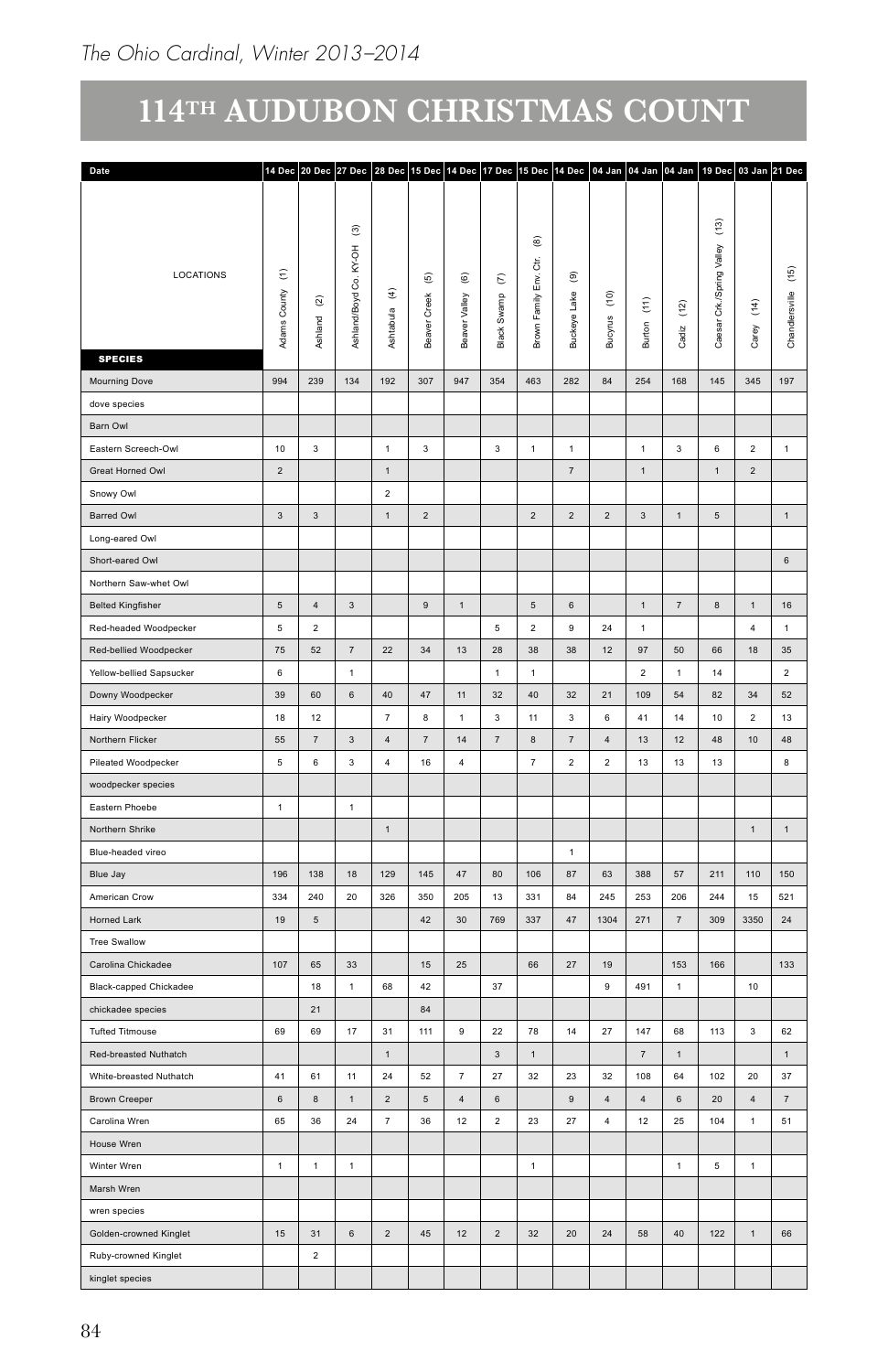| 29 Dec 20 Dec 14 Dec 15 Dec 15 Dec 28 Dec 15 Dec 04 Jan 21 Dec 17 Dec 28 Dec 23 Dec 21 Dec 04 Jan 21 Dec 15 Dec 04 Jan 14 Dec 04 Jan 14 Dec |                   |                         |                              |                           |                                  |                               |                          |                                   |                         |                              |                |                 |                               |                                  |                         |                         |                     |                          |                              |                                         |
|---------------------------------------------------------------------------------------------------------------------------------------------|-------------------|-------------------------|------------------------------|---------------------------|----------------------------------|-------------------------------|--------------------------|-----------------------------------|-------------------------|------------------------------|----------------|-----------------|-------------------------------|----------------------------------|-------------------------|-------------------------|---------------------|--------------------------|------------------------------|-----------------------------------------|
|                                                                                                                                             |                   |                         |                              |                           |                                  |                               |                          |                                   |                         |                              |                |                 |                               |                                  |                         |                         |                     |                          |                              |                                         |
|                                                                                                                                             |                   |                         |                              |                           |                                  |                               | $^{(23)}$                |                                   |                         |                              |                |                 | $^{(28)}$                     | $^{(29)}$                        |                         |                         |                     |                          |                              |                                         |
|                                                                                                                                             |                   |                         |                              | $\left( 20\right)$        |                                  | $\left( 22\right)$            |                          |                                   |                         |                              |                |                 |                               | Grand Rapids-Waterville          |                         |                         |                     | $\widehat{\mathfrak{B}}$ |                              | Hoover Reservoir (35)                   |
| $\widehat{\epsilon}$                                                                                                                        | Cincinnati (16)   | $\widehat{\mathsf{f}}$  | Columbus (19)                | Cuyahoga Falls            |                                  | Delaware Reservoir            | East Fork Lake S.P.      | $\widehat{\mathbf{C}}$            | $^{(25)}$               | $^{(26)}$                    |                | Goll Woods (27) | Grand Lake-St. Marys          |                                  | $^{(30)}$               | Greenville (31)         | $^{(32)}$           | Hamilton-Fairfield       | Hocking Hills (34)           |                                         |
| Clark Co.                                                                                                                                   |                   | Cleveland               |                              |                           | Dayton (21)                      |                               |                          | Elyria-Lorain                     | Fayette Co.             | Fremont                      |                |                 |                               |                                  | Greene Co.              |                         | Gypsum              |                          |                              |                                         |
|                                                                                                                                             |                   |                         |                              |                           |                                  |                               |                          |                                   |                         |                              |                |                 |                               |                                  |                         |                         |                     |                          |                              |                                         |
| 66                                                                                                                                          | 1342              | 129                     | 396                          | 540                       | 67                               | 650                           | 313                      | 193                               | 523                     | 32                           |                | 115             | 72                            | 446                              | 63                      | 291                     | 25                  | 1157                     | 292                          | 157                                     |
|                                                                                                                                             |                   |                         |                              |                           |                                  |                               |                          |                                   |                         |                              |                |                 | $\mathbf{3}$                  |                                  |                         |                         |                     |                          |                              |                                         |
|                                                                                                                                             |                   |                         |                              |                           |                                  |                               |                          |                                   |                         |                              |                |                 |                               |                                  |                         |                         |                     |                          |                              |                                         |
|                                                                                                                                             | 3<br>$11 -$       | 1                       | $\overline{2}$<br>$\sqrt{2}$ | 7                         | $\overline{2}$<br>$\overline{4}$ | $5\overline{5}$<br>$\sqrt{4}$ | $\overline{2}$           |                                   |                         | $\overline{2}$<br>$\sqrt{2}$ | $\overline{2}$ |                 |                               | 31<br>$\mathbf{3}$               | $\overline{2}$          |                         | $\overline{2}$      | $\mathbf{1}$<br>$_{3}$   | $\overline{2}$<br>$\sqrt{4}$ | $\mathbf{1}$<br>$\overline{\mathbf{3}}$ |
|                                                                                                                                             |                   | $\mathbf{2}$            |                              | $_{\rm 3}$<br>$\,$ 1 $\,$ |                                  |                               |                          | $_{3}$                            |                         |                              |                | $\overline{2}$  |                               |                                  |                         |                         | $\,1\,$             |                          |                              |                                         |
|                                                                                                                                             | 1                 | 1                       | 12                           | $\sqrt{5}$                | $\overline{2}$                   | 1                             | $\overline{2}$           | $\overline{2}$                    |                         |                              |                | 1               |                               | $\overline{\mathbf{3}}$          |                         |                         |                     |                          | $5^{\circ}$                  | $\overline{2}$                          |
|                                                                                                                                             |                   |                         |                              |                           |                                  | $\mathbf{1}$                  |                          |                                   |                         |                              |                |                 |                               |                                  |                         |                         |                     |                          |                              |                                         |
|                                                                                                                                             | $\mathbf 1$       |                         |                              |                           |                                  |                               |                          | 1                                 | $\overline{2}$          |                              |                |                 |                               |                                  |                         |                         | 1                   |                          |                              |                                         |
|                                                                                                                                             |                   | $\overline{\mathbf{3}}$ |                              |                           |                                  |                               |                          |                                   |                         |                              |                |                 |                               |                                  |                         |                         |                     |                          |                              |                                         |
| $11$<br>$\blacktriangleleft$                                                                                                                | 21                | $\bf 8$<br>$\,$ 2 $\,$  | 15<br>$\bf 8$                | 7                         | 13                               | $\,$ 6 $\,$<br>$\bf 8$        | $\sqrt{5}$<br>${\bf 26}$ | $\overline{\mathbf{3}}$<br>$_{3}$ | $\overline{2}$          | $\overline{2}$               |                | $\,$ 6 $\,$     | $3^{\circ}$<br>$\mathbf 1$    | $\overline{2}$<br>$\overline{4}$ | $\overline{2}$          | $\overline{\mathbf{2}}$ | $1$ .               | 12                       | $\overline{2}$               | $\overline{\mathbf{3}}$                 |
| $24\,$                                                                                                                                      | 311               | 57                      | 148                          | 217                       | $101$                            | 83                            | 65                       | $27\,$                            | $\overline{2}$          | $\bf 45$                     |                | $17$            | 4                             | 131                              | $23\,$                  | 19                      | $20\,$              | $17$                     | $^{\rm 84}$                  | 88                                      |
| $_{3}$                                                                                                                                      | $27\,$            |                         | 13                           |                           | 9                                | $\mathbf{3}$                  | $_{3}$                   |                                   |                         |                              |                |                 | $1 -$                         | 1                                | $\overline{\mathbf{3}}$ |                         | $\mathbf{1}$        | $\mathbf 5$              | 7                            | $\,$ 6 $\,$                             |
| $35\,$                                                                                                                                      | 272               | 57                      | 195                          | 243                       | 107                              | 84                            | 56                       | 22                                | $\overline{\mathbf{3}}$ | 69                           |                | 15              | 14                            | 136                              | $33\,$                  | 21                      | $52\,$              | $37\,$                   | 81                           | $75\,$                                  |
| $_{\rm 6}$                                                                                                                                  | 33                | $\boldsymbol{7}$        | $19\,$                       | 61                        | $25\,$                           | $19$                          | $\mathbf 5$              | $\overline{2}$                    |                         | $14\,$                       |                | $\mathbf 1$     | $\,$ 2 $\,$                   | 31                               | $\sqrt{4}$              | $\mathbf{2}$            | $\mathbf 1$         | $\mathbf 3$              | 21                           | 13                                      |
| 11                                                                                                                                          | 129               | $\scriptstyle{7}$       | 73                           | 32                        | $45\,$                           | 41                            | $24\,$                   | $5\overline{)}$                   | $\,1\,$                 | $36\,$                       |                | $\sqrt{5}$      | $\,$ 6 $\,$                   | $46\,$                           | $\scriptstyle\rm 7$     | $\,1\,$                 | 18                  | $15\,$                   | $17\,$                       | 32                                      |
|                                                                                                                                             | 24                | $\,$ 6 $\,$             | 13                           | 24                        | $20\,$                           | $\overline{4}$                | $\bf8$                   |                                   |                         |                              |                | 1               |                               | $\overline{2}$                   | $\overline{4}$          |                         |                     | $\overline{\mathbf{3}}$  | 41                           | $\bf 8$                                 |
|                                                                                                                                             | $\overline{4}$    |                         |                              |                           |                                  |                               | 1                        |                                   |                         | $\overline{2}$               |                |                 |                               |                                  | 1                       |                         |                     |                          | $\overline{2}$               |                                         |
|                                                                                                                                             |                   |                         |                              | $\mathbf{1}$              |                                  | 1                             |                          |                                   |                         |                              |                |                 |                               |                                  |                         |                         |                     |                          |                              |                                         |
|                                                                                                                                             |                   |                         |                              |                           |                                  |                               |                          |                                   |                         |                              |                |                 |                               |                                  |                         |                         |                     |                          |                              |                                         |
| $20\degree$                                                                                                                                 | 444               | 192                     | 349                          | 566                       | 67                               | 206                           | 193                      | 159                               | $5\overline{)}$         | 186                          |                | 30              | 60                            | 394                              | $35\,$                  | 42                      | 88                  | 21                       | 180                          | 207                                     |
| 10,000                                                                                                                                      | 1462              | $22\,$                  | 300                          | 3703                      | 120                              | 115                           | 219                      | 70                                | $46\,$                  | 48                           | 21             |                 | $\mathbf{1}$                  | 190                              | 448                     | $36\,$                  | $27\,$              | 49                       | 638                          | 134                                     |
| $\sqrt{5}$                                                                                                                                  | $15\,$            | $\mathbf{1}$            | 105                          |                           | $\mathbf{3}$                     | 2031                          | 219                      | $\overline{2}$                    | 110                     | 137                          | 20             |                 | 10                            | 1007                             | $25\,$                  | 2941                    | 673                 | 148                      |                              | 4                                       |
| 61                                                                                                                                          | 1220              |                         | 447                          |                           | 293                              | $\mathbf{3}$                  | 169                      |                                   |                         |                              |                |                 |                               |                                  | 160                     | 23                      |                     | 86                       | $\vert$ 226                  | 168                                     |
|                                                                                                                                             |                   | 85                      |                              | 616                       |                                  |                               |                          | 76                                | $5\overline{5}$         | 30 <sup>°</sup>              | 55             |                 |                               | 236                              |                         |                         | 32                  |                          |                              |                                         |
|                                                                                                                                             |                   |                         |                              |                           |                                  | 158                           |                          |                                   |                         |                              |                |                 | $21\,$                        |                                  |                         |                         |                     |                          |                              |                                         |
| 16                                                                                                                                          | 554               | $\bf 48$                | 175                          | 251                       | 91                               | 56                            | 109                      | 47                                |                         | 24                           | $17$           |                 | $\overline{2}$                | 171                              | 59                      | $14\,$                  | $\,$ 9              | $42\,$                   | 157                          | 92                                      |
|                                                                                                                                             |                   | $\overline{4}$          | $\mathbf{1}$                 | $\sqrt{2}$                |                                  |                               |                          |                                   |                         | $\,$ 5 $\,$                  |                |                 | $\overline{\mathbf{3}}$       |                                  |                         | $\overline{\mathbf{2}}$ |                     | $\mathbf{2}$             | $\,$ 6 $\,$                  |                                         |
| $35\,$<br>$33\,$                                                                                                                            | 174<br>$44\,$     | $30\,$<br>$\,1\,$       | $104\,$<br>$40\,$            | 220<br>$10$               | 95<br>$61\,$                     | 108<br>$24\,$                 | 37<br>$\sqrt{5}$         | $20\,$<br>$_{3}$                  | $\overline{2}$          | 29<br>14                     | $\bf 25$       | $\,$ 6 $\,$     | 11 <sub>1</sub><br>$\sqrt{5}$ | ${\bf 157}$<br>$\bf 45$          | $22\,$<br>$\mathbf 5$   | 17                      | $20\,$<br>16        | $12\,$<br>$\mathsf{9}$   | $125$<br>$\bf8$              | 61<br>$\bf8$                            |
| $\bf 23$                                                                                                                                    | 585               | ${\bf 26}$              | 93                           | 65                        | 104                              | 39                            | $77\,$                   | $\tau$                            | $\overline{2}$          | 15                           |                | 1               | $\scriptstyle{7}$             | 32                               | $13\,$                  | $5\phantom{a}$          | $9\,$               | $52\,$                   | 80                           | $44\,$                                  |
|                                                                                                                                             |                   |                         |                              |                           |                                  |                               |                          |                                   |                         |                              |                |                 |                               |                                  |                         |                         |                     |                          |                              |                                         |
| $\blacktriangleleft$                                                                                                                        | $\bf8$            | $\mathbf{2}$            | $5\phantom{.0}$              | $\overline{\mathbf{3}}$   | $\uparrow$                       | $\overline{2}$                |                          |                                   |                         | $\overline{\mathbf{3}}$      |                |                 |                               | $\sqrt{2}$                       | $\,$ 1 $\,$             |                         | $\overline{2}$      | $_{\rm 3}$               |                              | $\sqrt{5}$                              |
|                                                                                                                                             |                   |                         |                              |                           |                                  |                               |                          |                                   |                         |                              |                |                 |                               |                                  |                         |                         |                     |                          |                              |                                         |
|                                                                                                                                             |                   |                         |                              |                           |                                  |                               |                          |                                   |                         |                              |                |                 |                               |                                  |                         |                         |                     |                          |                              |                                         |
| $36\,$                                                                                                                                      | 335               | $\,$ 6 $\,$             | $54\,$                       | 108                       | 94                               | $36\,$                        | 39                       | $_{\rm 6}$                        |                         | $13\,$                       |                | $\,$ 5 $\,$     | $14$                          | 71                               | 30                      | $\,$ 5 $\,$             | $\scriptstyle\rm 7$ | $73\,$                   | $75\,$                       | 40                                      |
|                                                                                                                                             | $\scriptstyle{7}$ |                         | $\mathbf{1}$                 |                           | $\overline{2}$                   |                               |                          |                                   |                         | $\mathbf{1}$                 |                |                 |                               |                                  |                         |                         |                     | $\mathbf{2}^-$           | $\mathbf{1}$                 | $\mathbf 1$                             |
|                                                                                                                                             |                   |                         |                              |                           |                                  |                               |                          |                                   |                         |                              |                |                 |                               |                                  |                         |                         |                     |                          |                              |                                         |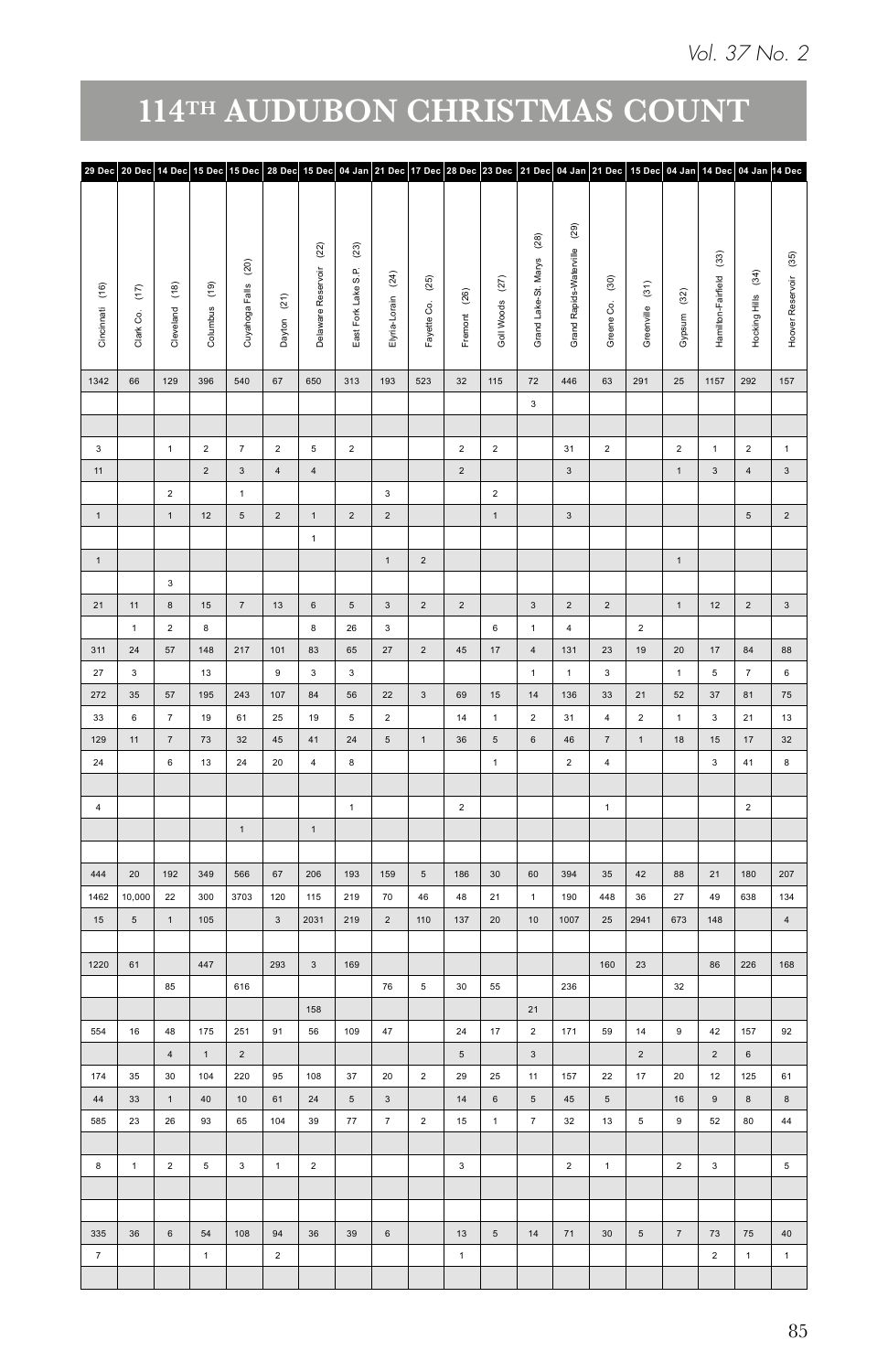| Date                                  |                                   |                |                                        |                                       |                          |                          |                | 14 Dec   20 Dec   27 Dec   28 Dec   15 Dec   14 Dec   17 Dec   15 Dec   14 Dec   04 Jan   04 Jan   04 Jan   19 Dec   03 Jan   21 Dec |                          |                                      |                           |                                     |                                      |                          |                |
|---------------------------------------|-----------------------------------|----------------|----------------------------------------|---------------------------------------|--------------------------|--------------------------|----------------|--------------------------------------------------------------------------------------------------------------------------------------|--------------------------|--------------------------------------|---------------------------|-------------------------------------|--------------------------------------|--------------------------|----------------|
|                                       |                                   |                |                                        |                                       |                          |                          |                |                                                                                                                                      |                          |                                      |                           |                                     |                                      |                          |                |
| LOCATIONS                             | $\widehat{\boldsymbol{\epsilon}}$ |                | $\widehat{\mathfrak{S}}$<br>KY-OH<br>් |                                       | $\widehat{\mathfrak{G}}$ | $\widehat{\mathfrak{G}}$ | $\epsilon$     | $^\circledR$<br>ਠੱ<br>$\tilde{\Xi}$                                                                                                  | $^\circledR$             |                                      |                           |                                     | $\widehat{\Xi}$<br>Valley<br>/Spring |                          | $(15)$         |
|                                       | $\geq$<br>Cour<br>Έ               | ତ୍ର<br>Ashland | Ashland/Boyd                           | $\widehat{\mathfrak{T}}$<br>Ashtabula | Creek<br>ह<br>Bea        | Valley<br>Beaver         | Black Swamp    | Brown Family                                                                                                                         | teye Lake<br><b>Buck</b> | $\widehat{\varepsilon}$<br>g<br>Bucy | $\widehat{\Xi}$<br>Burton | $\widetilde{\mathfrak{L}}$<br>Cadiz | ិ៍<br>ड<br>පී                        | $\widehat{\Xi}$<br>Carey | Chandlersville |
| <b>SPECIES</b>                        |                                   |                |                                        |                                       |                          |                          |                |                                                                                                                                      |                          |                                      |                           |                                     |                                      |                          |                |
| Eastern Bluebird                      | 132                               | 39             | 20                                     | 50                                    | 46                       | 29                       | $_{\rm 6}$     | 81                                                                                                                                   | 22                       | $_{\rm 6}$                           | 101                       | 71                                  | 98                                   | $\bf{8}$                 | 152            |
| Hermit Thrush                         | $\sqrt{4}$                        |                |                                        |                                       |                          | $\sqrt{3}$               |                | $\mathbf{1}$                                                                                                                         | $\,$ 1 $\,$              |                                      |                           | $\,$ 5 $\,$                         | ${\bf 26}$                           | $\overline{2}$           | $\overline{2}$ |
| American Robin                        | 1003                              | 214            | 59                                     | 51                                    | $17\,$                   | $125\,$                  |                | 32                                                                                                                                   | 171                      | 13                                   | 556                       | 99                                  | 2237                                 | 61                       | 113            |
| Gray Catbird                          |                                   |                |                                        |                                       |                          |                          |                | $\overline{1}$                                                                                                                       |                          |                                      |                           |                                     |                                      |                          |                |
| Northern Mockingbird                  | 52                                | $\overline{1}$ | $17\,$                                 |                                       | $13$                     | $\overline{2}$           |                | $\mathsf{9}$                                                                                                                         | $16\,$                   | $\,$ 1 $\,$                          |                           | $^{\rm 8}$                          | $33\,$                               | $\,$ 1 $\,$              | 19             |
| Brown Thrasher                        | $\overline{2}$                    |                |                                        |                                       |                          |                          |                |                                                                                                                                      |                          |                                      |                           |                                     |                                      |                          |                |
| European Starling                     | 1726                              | 970            | 880                                    | 1486                                  | 609                      | 360                      | 3758           | 2569                                                                                                                                 | 3921                     | 2690                                 | 2779                      | 608                                 | 3117                                 | 1407                     | 1227           |
| American Pipit                        |                                   |                |                                        |                                       |                          |                          |                |                                                                                                                                      |                          |                                      |                           | $\mathbf{q}$                        |                                      |                          |                |
| Cedar Waxwing                         | 28                                | $38\,$         |                                        |                                       | $\overline{4}$           |                          |                | 16                                                                                                                                   |                          |                                      | 123                       |                                     | 28                                   | $\mathbf{3}$             | $10\,$         |
| Orange-crowned Warbler                |                                   |                |                                        |                                       |                          |                          |                |                                                                                                                                      |                          |                                      |                           |                                     |                                      |                          |                |
| Yellow-rumped Warbler<br>Pine Warbler | 113                               | 13             | 120                                    |                                       |                          | $\overline{2}$           | 29             | 1                                                                                                                                    | $\mathbf{1}$             | $\,$ 1 $\,$                          | $10$                      | $\overline{4}$                      | 297                                  |                          | $\,$ 6 $\,$    |
| Palm Warbler                          |                                   | $\mathbf{3}$   | $\scriptstyle{7}$                      |                                       |                          |                          |                |                                                                                                                                      |                          |                                      |                           |                                     |                                      |                          |                |
| Common Yellowthroat                   |                                   |                |                                        |                                       |                          |                          |                |                                                                                                                                      |                          |                                      |                           |                                     |                                      |                          |                |
| Summer Tanager                        |                                   |                |                                        |                                       |                          |                          |                |                                                                                                                                      |                          |                                      |                           |                                     |                                      |                          |                |
| Eastern Towhee                        | ${\bf 22}$                        | 9              | $\,$ 5 $\,$                            | $\overline{2}$                        | $\overline{2}$           | $\overline{\mathbf{3}}$  |                | $\overline{4}$                                                                                                                       | $16\,$                   |                                      | $\overline{2}$            | $\boldsymbol{8}$                    | $30\,$                               |                          | 12             |
| American Tree Sparrow                 | $47\,$                            | 148            | 1                                      | 77                                    | 189                      | $38\,$                   | 79             | 291                                                                                                                                  | 51                       | 167                                  | 379                       | 155                                 | 115                                  | 628                      | $_{\rm 87}$    |
|                                       |                                   |                |                                        | $\overline{1}$                        |                          |                          |                | 1                                                                                                                                    |                          |                                      |                           |                                     |                                      |                          | $\sim$         |
| Chipping Sparrow                      |                                   | $\overline{1}$ |                                        |                                       |                          |                          |                |                                                                                                                                      |                          |                                      |                           |                                     |                                      |                          |                |
| Field Sparrow<br>Savannah Sparrow     | $24\,$                            |                |                                        |                                       |                          | $\overline{2}$           |                | 9                                                                                                                                    |                          |                                      |                           | 10<br>$\overline{1}$                | $12\,$<br>$\overline{1}$             |                          | $\mathbf{3}$   |
| Le Conte's Sparrow                    |                                   |                |                                        |                                       |                          |                          |                |                                                                                                                                      |                          |                                      |                           |                                     |                                      |                          |                |
| Fox Sparrow                           | 18                                |                |                                        |                                       |                          |                          |                |                                                                                                                                      |                          |                                      |                           |                                     | $\mathbf{3}$                         |                          |                |
| Song Sparrow                          | $101$                             | 48             | 24                                     | $9\,$                                 | 60                       | 37                       | $15\,$         | 97                                                                                                                                   | 77                       | 17                                   | 17                        | 124                                 | 172                                  | 71                       | 95             |
| Lincoln's Sparrow                     |                                   |                |                                        |                                       |                          |                          |                |                                                                                                                                      |                          |                                      |                           |                                     |                                      | $\mathbf{1}$             |                |
| Swamp Sparrow                         | $9\,$                             | 5              | $\sqrt{4}$                             |                                       | $\overline{4}$           | $\sqrt{4}$               |                | $\mathbf{1}$                                                                                                                         | $\overline{2}$           | $\overline{1}$                       |                           | 13                                  | $30\,$                               | 12                       | $10$           |
| White-throated Sparrow                | $157\,$                           | 31             | ${\bf 22}$                             | $\sqrt{4}$                            | $13\,$                   | 29                       | $\overline{1}$ | $\bf 46$                                                                                                                             | 65                       | 21                                   | $18\,$                    | 45                                  | 163                                  | $\overline{\mathbf{c}}$  | 51             |
| White-crowned Sparrow                 | 67                                | $18\,$         |                                        |                                       | $12\,$                   | 33                       | $\mathbf{1}$   | $18\,$                                                                                                                               | $\mathsf g$              | $\,$ 1 $\,$                          |                           | 44                                  | $\sqrt{4}$                           | $\bf8$                   | $\overline{4}$ |
| sparrow species                       |                                   |                |                                        |                                       |                          |                          |                | 16                                                                                                                                   |                          |                                      |                           |                                     |                                      |                          |                |
| Dark-eyed Junco                       | $334\,$                           | 203            | $70\,$                                 | 136                                   | 724                      | 182                      | 332            | 359                                                                                                                                  | 149                      | 249                                  | $317$                     | 446                                 | 274                                  | 981                      | 141            |
| Dark-eyed (Oregon) Junco              |                                   |                |                                        |                                       |                          |                          |                | $\overline{5}$                                                                                                                       |                          |                                      |                           |                                     |                                      |                          |                |
| Lapland Longspur                      |                                   |                |                                        | $\mathbf{3}$                          |                          |                          | $52\,$         | 200                                                                                                                                  |                          | 1012                                 |                           |                                     | $\scriptstyle{7}$                    | 1409                     |                |
| Snow Bunting                          |                                   |                |                                        | 192                                   |                          |                          | 70             |                                                                                                                                      |                          | 87                                   |                           |                                     | $\overline{1}$                       | 764                      |                |
| Northern Cardinal                     | 262                               | 118            | $36\,$                                 | 85                                    | 373                      | 18                       | 58             | 159                                                                                                                                  | 97                       | 62                                   | 88                        | 170                                 | 384                                  | 104                      | 156            |
| Red-winged Blackbird                  | 5                                 | $\overline{1}$ |                                        | $\overline{1}$                        |                          | 25                       |                | 20                                                                                                                                   | $\overline{2}$           |                                      |                           | 27                                  | $32\,$                               |                          | $22\,$         |
| Eastern Meadowlark                    | $_{\rm 6}$                        |                | $\mathbf{3}$                           |                                       | $\overline{2}$           | 19                       |                | $\mathsf g$                                                                                                                          | 26                       |                                      |                           | $\overline{2}$                      |                                      | $\mathbf{3}$             | 11             |
| Rusty Blackbird                       |                                   |                |                                        |                                       |                          | $\overline{2}$           |                | $\mathbf{1}$                                                                                                                         | $\overline{2}$           |                                      |                           |                                     |                                      |                          |                |
| Brewer's Blackbird                    |                                   |                |                                        |                                       |                          |                          |                |                                                                                                                                      |                          |                                      |                           |                                     |                                      |                          |                |
| Common Grackle                        | 11                                | $\overline{a}$ |                                        |                                       |                          | $\,$ 5 $\,$              |                | $\overline{2}$                                                                                                                       |                          | $\mathfrak s$                        |                           | $\overline{1}$                      | $\overline{2}$                       |                          | $\overline{2}$ |
| Brown-headed Cowbird                  | 9                                 | 10             |                                        |                                       |                          | $20\,$                   |                | $1$ .                                                                                                                                | 45                       | $\overline{2}$                       |                           | 10                                  | $\,$ 5 $\,$                          |                          |                |
| blackbird species                     |                                   |                |                                        |                                       |                          |                          |                |                                                                                                                                      |                          |                                      |                           |                                     |                                      |                          |                |
| Purple Finch                          |                                   |                |                                        |                                       |                          |                          |                |                                                                                                                                      | $\,1\,$                  | $\sqrt{5}$                           |                           |                                     | $\overline{1}$                       |                          | $\overline{2}$ |
|                                       |                                   |                |                                        |                                       |                          |                          |                |                                                                                                                                      |                          |                                      |                           |                                     |                                      |                          |                |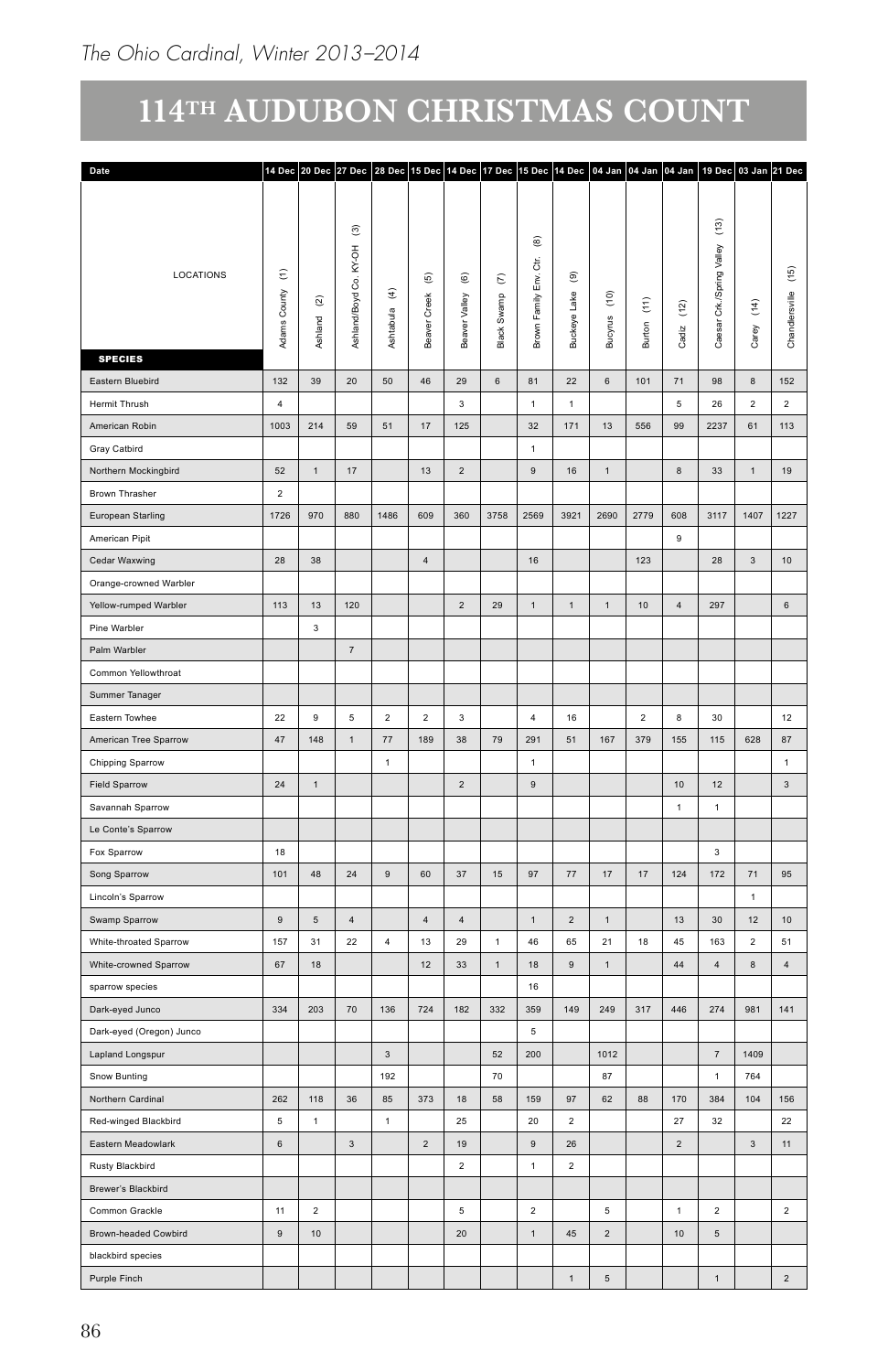| (29)<br>$^{(28)}$<br>$\left( 23\right)$<br>$\left( 22\right)$<br>Grand Rapids-Waterville<br>$\widehat{\mathcal{C}}$<br>$\left( 20\right)$<br>Grand Lake-St. Marys<br>Delaware Reservoir<br>East Fork Lake S.P.<br>Hocking Hills (34)<br>(24)<br>$^{(25)}$<br>Goll Woods (27)<br>$^{(30)}$<br>Hamilton-Fairfield<br>Greenville (31)<br>Cuyahoga Falls<br>$^{(26)}$<br>$^{(32)}$<br>Dayton (21)<br>Elyria-Lorain<br>Fayette Co.<br>Greene Co.<br>Fremont<br>Gypsum<br>127<br>67<br>$39\,$<br>24<br>$\overline{2}$<br>53<br>$121$<br>$19$<br>98<br>$\overline{2}$<br>8<br>9<br>$_{\rm 3}$<br>$\scriptstyle{7}$<br>$\,$ 6 $\,$<br>$\mathbf{2}$<br>$\mathbf 1$<br>$\mathbf 1$<br>918<br>317<br>698<br>517<br>2106<br>$347\,$<br>868<br>112<br>$\overline{4}$<br>$\,$ 5 $\,$<br>117<br>$\,$ 1 $\,$<br>302<br>$\overline{2}$<br>$\overline{2}$<br>$\overline{1}$<br>$\mathbf{1}$<br>$\overline{4}$<br>$\mathbf 1$<br>$19$<br>$14$<br>23<br>$\overline{2}$<br>$\,9$<br>$\overline{2}$<br>$\,$ 1 $\,$<br>$\,1\,$<br>$9\,$<br>$\overline{2}$<br>$\overline{1}$<br>$\mathbf 1$<br>1<br>8418<br>1413 2688<br>630<br>3282<br>3298 6731<br>1107<br>6620<br>700<br>$2160$ 3671<br>1286<br>901<br>$\scriptstyle{7}$<br>$\mathbf 3$<br>$\,$ 1 $\,$<br>$\,9$<br>$\,$ 1 $\,$<br>23<br>13<br>$_{\rm 6}$<br>$\overline{\mathbf{3}}$<br>254<br>12<br>$\,$ 1 $\,$<br>69<br>31<br>53<br>$\,$ 8 $\,$<br>$1 -$<br>68<br>$\,$ 1 $\,$<br>29<br>$\overline{2}$<br>$36\,$<br>10<br>$42\,$<br>91<br>$\overline{7}$<br>1<br>$\overline{1}$<br>$\,9$<br>$\overline{4}$<br>1<br>487<br>100<br>459<br>79<br>259<br>857<br>$14\,$<br>517<br>$\bf 71$<br>$144$<br>425<br>$\,1\,$<br>$10$<br>$62\,$<br>$\,$ 5 $\,$<br>$\,$ 1 $\,$<br>$\mathbf{1}$<br>$_{\rm 3}$<br>9<br>$\overline{2}$<br>$10$<br>$\mathbf 1$<br>1<br>64<br>$\overline{3}$<br>1<br>$_{\rm 6}$<br>$\mathbf 5$<br>$\overline{4}$<br>$\overline{2}$<br>$\mathbf{3}$<br>87<br>$27\,$<br>53<br>138<br>131<br>215<br>$\,9$<br>45<br>$23\,$<br>$121$<br>11<br>25<br>157<br>$\scriptstyle\rm 7$<br>$\sqrt{2}$<br>$_{\rm 3}$<br>$\overline{2}$<br>$\,$ 6 $\,$<br>24<br>$54\,$<br>$\,$ 4 $\,$<br>$\mathbf{3}$<br>$\sqrt{5}$<br>218<br>14<br>$\overline{7}$<br>$\mathsf{94}$<br>137<br>$218\,$<br>$5\phantom{.0}$<br>$\,$ 6 $\,$<br>44<br>81<br>155<br>$112$<br>$_{\rm 3}$<br>$_{\rm 3}$<br>$\mathbf{2}$<br>$16\,$<br>14<br>$\,9$<br>$40\,$<br>21<br>17<br>175<br>271<br>$143\,$<br>78<br>311<br>$18\,$<br>267<br>813<br>645<br>65<br>1338<br>$35\,$<br>349<br>98<br>155<br>339<br>134<br>$20\,$<br>121<br>18<br>13<br>189<br>15<br>212<br>236<br>298<br>93<br>$19$<br>193<br>$18\,$<br>$16\,$<br>$\bf 418$<br>83<br>69<br>105<br>137<br>$\frac{249}{ }$<br>13<br>252<br>$\overline{1}$<br>$30\,$<br>371<br>$\,$ 5 $\,$<br>$\mathbf{1}$<br>1<br>10 <sup>10</sup><br>$15\,$<br>$6\overline{6}$<br>7<br>$\overline{2}$<br>26<br>10<br>7<br>31<br>399<br>4<br>$\overline{4}$<br>$\overline{2}$<br>79<br>$5\phantom{.0}$<br>27<br>$24\,$<br>35<br>$\sqrt{5}$<br>18<br>$\mathbf{1}$<br>$\overline{2}$<br>$\mathbf{3}$<br>124<br>$\mathbf{1}$<br>$_{\rm 3}$<br>$\overline{4}$<br>$\sqrt{5}$ | 29 Dec 20 Dec 14 Dec 15 Dec 15 Dec 28 Dec 15 Dec 04 Jan 21 Dec 17 Dec 28 Dec 23 Dec 21 Dec 04 Jan 21 Dec 15 Dec 04 Jan 14 Dec 04 Jan 14 Dec |  |                                                                   |                      |              |  |  |  |  |  |  |  |  |                         |
|------------------------------------------------------------------------------------------------------------------------------------------------------------------------------------------------------------------------------------------------------------------------------------------------------------------------------------------------------------------------------------------------------------------------------------------------------------------------------------------------------------------------------------------------------------------------------------------------------------------------------------------------------------------------------------------------------------------------------------------------------------------------------------------------------------------------------------------------------------------------------------------------------------------------------------------------------------------------------------------------------------------------------------------------------------------------------------------------------------------------------------------------------------------------------------------------------------------------------------------------------------------------------------------------------------------------------------------------------------------------------------------------------------------------------------------------------------------------------------------------------------------------------------------------------------------------------------------------------------------------------------------------------------------------------------------------------------------------------------------------------------------------------------------------------------------------------------------------------------------------------------------------------------------------------------------------------------------------------------------------------------------------------------------------------------------------------------------------------------------------------------------------------------------------------------------------------------------------------------------------------------------------------------------------------------------------------------------------------------------------------------------------------------------------------------------------------------------------------------------------------------------------------------------------------------------------------------------------------------------------------------------------------------------------------------------------------------------------------------------------------------------------------------------------------------------------------------------------------------------------------------------------------------------------------------------------------------------------------------------------------------------------------------------------------------------------------------------------------|---------------------------------------------------------------------------------------------------------------------------------------------|--|-------------------------------------------------------------------|----------------------|--------------|--|--|--|--|--|--|--|--|-------------------------|
|                                                                                                                                                                                                                                                                                                                                                                                                                                                                                                                                                                                                                                                                                                                                                                                                                                                                                                                                                                                                                                                                                                                                                                                                                                                                                                                                                                                                                                                                                                                                                                                                                                                                                                                                                                                                                                                                                                                                                                                                                                                                                                                                                                                                                                                                                                                                                                                                                                                                                                                                                                                                                                                                                                                                                                                                                                                                                                                                                                                                                                                                                                      |                                                                                                                                             |  |                                                                   |                      |              |  |  |  |  |  |  |  |  |                         |
|                                                                                                                                                                                                                                                                                                                                                                                                                                                                                                                                                                                                                                                                                                                                                                                                                                                                                                                                                                                                                                                                                                                                                                                                                                                                                                                                                                                                                                                                                                                                                                                                                                                                                                                                                                                                                                                                                                                                                                                                                                                                                                                                                                                                                                                                                                                                                                                                                                                                                                                                                                                                                                                                                                                                                                                                                                                                                                                                                                                                                                                                                                      | Cincinnati (16)<br>$\widehat{\epsilon}$<br>Clark Co.                                                                                        |  | $\begin{array}{c} (18) \\ \underline{0} \end{array}$<br>Cleveland | Columbus (19)        |              |  |  |  |  |  |  |  |  | Hoover Reservoir (35)   |
|                                                                                                                                                                                                                                                                                                                                                                                                                                                                                                                                                                                                                                                                                                                                                                                                                                                                                                                                                                                                                                                                                                                                                                                                                                                                                                                                                                                                                                                                                                                                                                                                                                                                                                                                                                                                                                                                                                                                                                                                                                                                                                                                                                                                                                                                                                                                                                                                                                                                                                                                                                                                                                                                                                                                                                                                                                                                                                                                                                                                                                                                                                      | 196<br>$_{\rm 6}$                                                                                                                           |  | 13                                                                | 92                   | 150          |  |  |  |  |  |  |  |  | 108                     |
|                                                                                                                                                                                                                                                                                                                                                                                                                                                                                                                                                                                                                                                                                                                                                                                                                                                                                                                                                                                                                                                                                                                                                                                                                                                                                                                                                                                                                                                                                                                                                                                                                                                                                                                                                                                                                                                                                                                                                                                                                                                                                                                                                                                                                                                                                                                                                                                                                                                                                                                                                                                                                                                                                                                                                                                                                                                                                                                                                                                                                                                                                                      | $\scriptstyle{7}$<br>$14$                                                                                                                   |  |                                                                   | $_{\rm 3}$           |              |  |  |  |  |  |  |  |  | $\sqrt{2}$              |
|                                                                                                                                                                                                                                                                                                                                                                                                                                                                                                                                                                                                                                                                                                                                                                                                                                                                                                                                                                                                                                                                                                                                                                                                                                                                                                                                                                                                                                                                                                                                                                                                                                                                                                                                                                                                                                                                                                                                                                                                                                                                                                                                                                                                                                                                                                                                                                                                                                                                                                                                                                                                                                                                                                                                                                                                                                                                                                                                                                                                                                                                                                      | 583<br>6985                                                                                                                                 |  | 1526                                                              | 3000                 | 872          |  |  |  |  |  |  |  |  | 328                     |
|                                                                                                                                                                                                                                                                                                                                                                                                                                                                                                                                                                                                                                                                                                                                                                                                                                                                                                                                                                                                                                                                                                                                                                                                                                                                                                                                                                                                                                                                                                                                                                                                                                                                                                                                                                                                                                                                                                                                                                                                                                                                                                                                                                                                                                                                                                                                                                                                                                                                                                                                                                                                                                                                                                                                                                                                                                                                                                                                                                                                                                                                                                      | $\overline{2}$                                                                                                                              |  | $5\overline{5}$                                                   |                      |              |  |  |  |  |  |  |  |  |                         |
|                                                                                                                                                                                                                                                                                                                                                                                                                                                                                                                                                                                                                                                                                                                                                                                                                                                                                                                                                                                                                                                                                                                                                                                                                                                                                                                                                                                                                                                                                                                                                                                                                                                                                                                                                                                                                                                                                                                                                                                                                                                                                                                                                                                                                                                                                                                                                                                                                                                                                                                                                                                                                                                                                                                                                                                                                                                                                                                                                                                                                                                                                                      | 181                                                                                                                                         |  | 5 <sub>5</sub>                                                    | 17                   |              |  |  |  |  |  |  |  |  | $11 -$                  |
|                                                                                                                                                                                                                                                                                                                                                                                                                                                                                                                                                                                                                                                                                                                                                                                                                                                                                                                                                                                                                                                                                                                                                                                                                                                                                                                                                                                                                                                                                                                                                                                                                                                                                                                                                                                                                                                                                                                                                                                                                                                                                                                                                                                                                                                                                                                                                                                                                                                                                                                                                                                                                                                                                                                                                                                                                                                                                                                                                                                                                                                                                                      | $\mathbf{1}$                                                                                                                                |  |                                                                   |                      |              |  |  |  |  |  |  |  |  | 2488                    |
|                                                                                                                                                                                                                                                                                                                                                                                                                                                                                                                                                                                                                                                                                                                                                                                                                                                                                                                                                                                                                                                                                                                                                                                                                                                                                                                                                                                                                                                                                                                                                                                                                                                                                                                                                                                                                                                                                                                                                                                                                                                                                                                                                                                                                                                                                                                                                                                                                                                                                                                                                                                                                                                                                                                                                                                                                                                                                                                                                                                                                                                                                                      | 16,490 7000                                                                                                                                 |  | 530                                                               | $18\,$               | 10,251 3872  |  |  |  |  |  |  |  |  | $\,$ 5 $\,$             |
|                                                                                                                                                                                                                                                                                                                                                                                                                                                                                                                                                                                                                                                                                                                                                                                                                                                                                                                                                                                                                                                                                                                                                                                                                                                                                                                                                                                                                                                                                                                                                                                                                                                                                                                                                                                                                                                                                                                                                                                                                                                                                                                                                                                                                                                                                                                                                                                                                                                                                                                                                                                                                                                                                                                                                                                                                                                                                                                                                                                                                                                                                                      | 83<br>$\overline{4}$                                                                                                                        |  | $9\,$                                                             | $20\degree$          | 402          |  |  |  |  |  |  |  |  | 115                     |
|                                                                                                                                                                                                                                                                                                                                                                                                                                                                                                                                                                                                                                                                                                                                                                                                                                                                                                                                                                                                                                                                                                                                                                                                                                                                                                                                                                                                                                                                                                                                                                                                                                                                                                                                                                                                                                                                                                                                                                                                                                                                                                                                                                                                                                                                                                                                                                                                                                                                                                                                                                                                                                                                                                                                                                                                                                                                                                                                                                                                                                                                                                      |                                                                                                                                             |  |                                                                   |                      |              |  |  |  |  |  |  |  |  |                         |
|                                                                                                                                                                                                                                                                                                                                                                                                                                                                                                                                                                                                                                                                                                                                                                                                                                                                                                                                                                                                                                                                                                                                                                                                                                                                                                                                                                                                                                                                                                                                                                                                                                                                                                                                                                                                                                                                                                                                                                                                                                                                                                                                                                                                                                                                                                                                                                                                                                                                                                                                                                                                                                                                                                                                                                                                                                                                                                                                                                                                                                                                                                      | 78<br>$\,$ 9 $\,$                                                                                                                           |  | $2^{\circ}$                                                       | 67                   | 47           |  |  |  |  |  |  |  |  | 41                      |
|                                                                                                                                                                                                                                                                                                                                                                                                                                                                                                                                                                                                                                                                                                                                                                                                                                                                                                                                                                                                                                                                                                                                                                                                                                                                                                                                                                                                                                                                                                                                                                                                                                                                                                                                                                                                                                                                                                                                                                                                                                                                                                                                                                                                                                                                                                                                                                                                                                                                                                                                                                                                                                                                                                                                                                                                                                                                                                                                                                                                                                                                                                      |                                                                                                                                             |  |                                                                   |                      |              |  |  |  |  |  |  |  |  |                         |
|                                                                                                                                                                                                                                                                                                                                                                                                                                                                                                                                                                                                                                                                                                                                                                                                                                                                                                                                                                                                                                                                                                                                                                                                                                                                                                                                                                                                                                                                                                                                                                                                                                                                                                                                                                                                                                                                                                                                                                                                                                                                                                                                                                                                                                                                                                                                                                                                                                                                                                                                                                                                                                                                                                                                                                                                                                                                                                                                                                                                                                                                                                      |                                                                                                                                             |  |                                                                   |                      | $1$ .        |  |  |  |  |  |  |  |  |                         |
|                                                                                                                                                                                                                                                                                                                                                                                                                                                                                                                                                                                                                                                                                                                                                                                                                                                                                                                                                                                                                                                                                                                                                                                                                                                                                                                                                                                                                                                                                                                                                                                                                                                                                                                                                                                                                                                                                                                                                                                                                                                                                                                                                                                                                                                                                                                                                                                                                                                                                                                                                                                                                                                                                                                                                                                                                                                                                                                                                                                                                                                                                                      |                                                                                                                                             |  |                                                                   |                      |              |  |  |  |  |  |  |  |  |                         |
|                                                                                                                                                                                                                                                                                                                                                                                                                                                                                                                                                                                                                                                                                                                                                                                                                                                                                                                                                                                                                                                                                                                                                                                                                                                                                                                                                                                                                                                                                                                                                                                                                                                                                                                                                                                                                                                                                                                                                                                                                                                                                                                                                                                                                                                                                                                                                                                                                                                                                                                                                                                                                                                                                                                                                                                                                                                                                                                                                                                                                                                                                                      |                                                                                                                                             |  |                                                                   |                      |              |  |  |  |  |  |  |  |  |                         |
|                                                                                                                                                                                                                                                                                                                                                                                                                                                                                                                                                                                                                                                                                                                                                                                                                                                                                                                                                                                                                                                                                                                                                                                                                                                                                                                                                                                                                                                                                                                                                                                                                                                                                                                                                                                                                                                                                                                                                                                                                                                                                                                                                                                                                                                                                                                                                                                                                                                                                                                                                                                                                                                                                                                                                                                                                                                                                                                                                                                                                                                                                                      | 161<br>1                                                                                                                                    |  | $\,$ 1 $\,$                                                       | 18                   | $\mathsf g$  |  |  |  |  |  |  |  |  | 4                       |
|                                                                                                                                                                                                                                                                                                                                                                                                                                                                                                                                                                                                                                                                                                                                                                                                                                                                                                                                                                                                                                                                                                                                                                                                                                                                                                                                                                                                                                                                                                                                                                                                                                                                                                                                                                                                                                                                                                                                                                                                                                                                                                                                                                                                                                                                                                                                                                                                                                                                                                                                                                                                                                                                                                                                                                                                                                                                                                                                                                                                                                                                                                      | 403<br>$\,$ 8 $\,$<br>$\overline{1}$                                                                                                        |  | 106                                                               | 395                  |              |  |  |  |  |  |  |  |  | 32                      |
|                                                                                                                                                                                                                                                                                                                                                                                                                                                                                                                                                                                                                                                                                                                                                                                                                                                                                                                                                                                                                                                                                                                                                                                                                                                                                                                                                                                                                                                                                                                                                                                                                                                                                                                                                                                                                                                                                                                                                                                                                                                                                                                                                                                                                                                                                                                                                                                                                                                                                                                                                                                                                                                                                                                                                                                                                                                                                                                                                                                                                                                                                                      | $70\,$                                                                                                                                      |  |                                                                   | $\,$ 6 $\,$          |              |  |  |  |  |  |  |  |  | $\mathbf{3}$            |
|                                                                                                                                                                                                                                                                                                                                                                                                                                                                                                                                                                                                                                                                                                                                                                                                                                                                                                                                                                                                                                                                                                                                                                                                                                                                                                                                                                                                                                                                                                                                                                                                                                                                                                                                                                                                                                                                                                                                                                                                                                                                                                                                                                                                                                                                                                                                                                                                                                                                                                                                                                                                                                                                                                                                                                                                                                                                                                                                                                                                                                                                                                      | 17                                                                                                                                          |  |                                                                   | $\mathbf 1$          |              |  |  |  |  |  |  |  |  |                         |
|                                                                                                                                                                                                                                                                                                                                                                                                                                                                                                                                                                                                                                                                                                                                                                                                                                                                                                                                                                                                                                                                                                                                                                                                                                                                                                                                                                                                                                                                                                                                                                                                                                                                                                                                                                                                                                                                                                                                                                                                                                                                                                                                                                                                                                                                                                                                                                                                                                                                                                                                                                                                                                                                                                                                                                                                                                                                                                                                                                                                                                                                                                      |                                                                                                                                             |  | $\mathbf{1}$                                                      |                      |              |  |  |  |  |  |  |  |  |                         |
|                                                                                                                                                                                                                                                                                                                                                                                                                                                                                                                                                                                                                                                                                                                                                                                                                                                                                                                                                                                                                                                                                                                                                                                                                                                                                                                                                                                                                                                                                                                                                                                                                                                                                                                                                                                                                                                                                                                                                                                                                                                                                                                                                                                                                                                                                                                                                                                                                                                                                                                                                                                                                                                                                                                                                                                                                                                                                                                                                                                                                                                                                                      | 10                                                                                                                                          |  |                                                                   | $\mathbf{3}$         | $\mathbf{1}$ |  |  |  |  |  |  |  |  | $\overline{\mathbf{3}}$ |
|                                                                                                                                                                                                                                                                                                                                                                                                                                                                                                                                                                                                                                                                                                                                                                                                                                                                                                                                                                                                                                                                                                                                                                                                                                                                                                                                                                                                                                                                                                                                                                                                                                                                                                                                                                                                                                                                                                                                                                                                                                                                                                                                                                                                                                                                                                                                                                                                                                                                                                                                                                                                                                                                                                                                                                                                                                                                                                                                                                                                                                                                                                      | 1026<br>$20\degree$                                                                                                                         |  | 69                                                                | 220                  | 163          |  |  |  |  |  |  |  |  | 92                      |
|                                                                                                                                                                                                                                                                                                                                                                                                                                                                                                                                                                                                                                                                                                                                                                                                                                                                                                                                                                                                                                                                                                                                                                                                                                                                                                                                                                                                                                                                                                                                                                                                                                                                                                                                                                                                                                                                                                                                                                                                                                                                                                                                                                                                                                                                                                                                                                                                                                                                                                                                                                                                                                                                                                                                                                                                                                                                                                                                                                                                                                                                                                      |                                                                                                                                             |  |                                                                   |                      |              |  |  |  |  |  |  |  |  |                         |
|                                                                                                                                                                                                                                                                                                                                                                                                                                                                                                                                                                                                                                                                                                                                                                                                                                                                                                                                                                                                                                                                                                                                                                                                                                                                                                                                                                                                                                                                                                                                                                                                                                                                                                                                                                                                                                                                                                                                                                                                                                                                                                                                                                                                                                                                                                                                                                                                                                                                                                                                                                                                                                                                                                                                                                                                                                                                                                                                                                                                                                                                                                      | 83                                                                                                                                          |  | $23\,$                                                            | $\overline{2}$       | $\,$ 8 $\,$  |  |  |  |  |  |  |  |  | $\mathbf{1}$            |
|                                                                                                                                                                                                                                                                                                                                                                                                                                                                                                                                                                                                                                                                                                                                                                                                                                                                                                                                                                                                                                                                                                                                                                                                                                                                                                                                                                                                                                                                                                                                                                                                                                                                                                                                                                                                                                                                                                                                                                                                                                                                                                                                                                                                                                                                                                                                                                                                                                                                                                                                                                                                                                                                                                                                                                                                                                                                                                                                                                                                                                                                                                      | 857<br>${\bf 71}$                                                                                                                           |  | 116                                                               | 608                  | 158          |  |  |  |  |  |  |  |  | 212                     |
|                                                                                                                                                                                                                                                                                                                                                                                                                                                                                                                                                                                                                                                                                                                                                                                                                                                                                                                                                                                                                                                                                                                                                                                                                                                                                                                                                                                                                                                                                                                                                                                                                                                                                                                                                                                                                                                                                                                                                                                                                                                                                                                                                                                                                                                                                                                                                                                                                                                                                                                                                                                                                                                                                                                                                                                                                                                                                                                                                                                                                                                                                                      | 153<br>$\,$ 1 $\,$                                                                                                                          |  | $\,$ 6 $\,$                                                       |                      |              |  |  |  |  |  |  |  |  | $\sqrt{2}$              |
|                                                                                                                                                                                                                                                                                                                                                                                                                                                                                                                                                                                                                                                                                                                                                                                                                                                                                                                                                                                                                                                                                                                                                                                                                                                                                                                                                                                                                                                                                                                                                                                                                                                                                                                                                                                                                                                                                                                                                                                                                                                                                                                                                                                                                                                                                                                                                                                                                                                                                                                                                                                                                                                                                                                                                                                                                                                                                                                                                                                                                                                                                                      | 516<br>$14$                                                                                                                                 |  | 344                                                               | 552                  | 584          |  |  |  |  |  |  |  |  | 281                     |
|                                                                                                                                                                                                                                                                                                                                                                                                                                                                                                                                                                                                                                                                                                                                                                                                                                                                                                                                                                                                                                                                                                                                                                                                                                                                                                                                                                                                                                                                                                                                                                                                                                                                                                                                                                                                                                                                                                                                                                                                                                                                                                                                                                                                                                                                                                                                                                                                                                                                                                                                                                                                                                                                                                                                                                                                                                                                                                                                                                                                                                                                                                      |                                                                                                                                             |  |                                                                   |                      |              |  |  |  |  |  |  |  |  |                         |
|                                                                                                                                                                                                                                                                                                                                                                                                                                                                                                                                                                                                                                                                                                                                                                                                                                                                                                                                                                                                                                                                                                                                                                                                                                                                                                                                                                                                                                                                                                                                                                                                                                                                                                                                                                                                                                                                                                                                                                                                                                                                                                                                                                                                                                                                                                                                                                                                                                                                                                                                                                                                                                                                                                                                                                                                                                                                                                                                                                                                                                                                                                      |                                                                                                                                             |  | $\mathbf 1$                                                       | 183                  | $\,$ 1 $\,$  |  |  |  |  |  |  |  |  |                         |
|                                                                                                                                                                                                                                                                                                                                                                                                                                                                                                                                                                                                                                                                                                                                                                                                                                                                                                                                                                                                                                                                                                                                                                                                                                                                                                                                                                                                                                                                                                                                                                                                                                                                                                                                                                                                                                                                                                                                                                                                                                                                                                                                                                                                                                                                                                                                                                                                                                                                                                                                                                                                                                                                                                                                                                                                                                                                                                                                                                                                                                                                                                      |                                                                                                                                             |  | $\overline{7}$                                                    |                      |              |  |  |  |  |  |  |  |  |                         |
|                                                                                                                                                                                                                                                                                                                                                                                                                                                                                                                                                                                                                                                                                                                                                                                                                                                                                                                                                                                                                                                                                                                                                                                                                                                                                                                                                                                                                                                                                                                                                                                                                                                                                                                                                                                                                                                                                                                                                                                                                                                                                                                                                                                                                                                                                                                                                                                                                                                                                                                                                                                                                                                                                                                                                                                                                                                                                                                                                                                                                                                                                                      | 1826<br>$73\,$                                                                                                                              |  | 180                                                               | 600                  | 630          |  |  |  |  |  |  |  |  | 246                     |
|                                                                                                                                                                                                                                                                                                                                                                                                                                                                                                                                                                                                                                                                                                                                                                                                                                                                                                                                                                                                                                                                                                                                                                                                                                                                                                                                                                                                                                                                                                                                                                                                                                                                                                                                                                                                                                                                                                                                                                                                                                                                                                                                                                                                                                                                                                                                                                                                                                                                                                                                                                                                                                                                                                                                                                                                                                                                                                                                                                                                                                                                                                      | 73                                                                                                                                          |  | $\mathbf{1}$                                                      | $13$                 | $16\,$       |  |  |  |  |  |  |  |  |                         |
|                                                                                                                                                                                                                                                                                                                                                                                                                                                                                                                                                                                                                                                                                                                                                                                                                                                                                                                                                                                                                                                                                                                                                                                                                                                                                                                                                                                                                                                                                                                                                                                                                                                                                                                                                                                                                                                                                                                                                                                                                                                                                                                                                                                                                                                                                                                                                                                                                                                                                                                                                                                                                                                                                                                                                                                                                                                                                                                                                                                                                                                                                                      | 21                                                                                                                                          |  |                                                                   |                      |              |  |  |  |  |  |  |  |  |                         |
|                                                                                                                                                                                                                                                                                                                                                                                                                                                                                                                                                                                                                                                                                                                                                                                                                                                                                                                                                                                                                                                                                                                                                                                                                                                                                                                                                                                                                                                                                                                                                                                                                                                                                                                                                                                                                                                                                                                                                                                                                                                                                                                                                                                                                                                                                                                                                                                                                                                                                                                                                                                                                                                                                                                                                                                                                                                                                                                                                                                                                                                                                                      | 10                                                                                                                                          |  |                                                                   | $5\overline{5}$      |              |  |  |  |  |  |  |  |  |                         |
|                                                                                                                                                                                                                                                                                                                                                                                                                                                                                                                                                                                                                                                                                                                                                                                                                                                                                                                                                                                                                                                                                                                                                                                                                                                                                                                                                                                                                                                                                                                                                                                                                                                                                                                                                                                                                                                                                                                                                                                                                                                                                                                                                                                                                                                                                                                                                                                                                                                                                                                                                                                                                                                                                                                                                                                                                                                                                                                                                                                                                                                                                                      |                                                                                                                                             |  |                                                                   |                      |              |  |  |  |  |  |  |  |  |                         |
|                                                                                                                                                                                                                                                                                                                                                                                                                                                                                                                                                                                                                                                                                                                                                                                                                                                                                                                                                                                                                                                                                                                                                                                                                                                                                                                                                                                                                                                                                                                                                                                                                                                                                                                                                                                                                                                                                                                                                                                                                                                                                                                                                                                                                                                                                                                                                                                                                                                                                                                                                                                                                                                                                                                                                                                                                                                                                                                                                                                                                                                                                                      | 112<br>$\mathbf{1}$                                                                                                                         |  |                                                                   | $\bf8$<br>$\sqrt{5}$ |              |  |  |  |  |  |  |  |  | 127<br>$\overline{2}$   |
|                                                                                                                                                                                                                                                                                                                                                                                                                                                                                                                                                                                                                                                                                                                                                                                                                                                                                                                                                                                                                                                                                                                                                                                                                                                                                                                                                                                                                                                                                                                                                                                                                                                                                                                                                                                                                                                                                                                                                                                                                                                                                                                                                                                                                                                                                                                                                                                                                                                                                                                                                                                                                                                                                                                                                                                                                                                                                                                                                                                                                                                                                                      |                                                                                                                                             |  |                                                                   | 50                   |              |  |  |  |  |  |  |  |  |                         |
|                                                                                                                                                                                                                                                                                                                                                                                                                                                                                                                                                                                                                                                                                                                                                                                                                                                                                                                                                                                                                                                                                                                                                                                                                                                                                                                                                                                                                                                                                                                                                                                                                                                                                                                                                                                                                                                                                                                                                                                                                                                                                                                                                                                                                                                                                                                                                                                                                                                                                                                                                                                                                                                                                                                                                                                                                                                                                                                                                                                                                                                                                                      | $\scriptstyle{7}$                                                                                                                           |  |                                                                   |                      | $10\,$       |  |  |  |  |  |  |  |  |                         |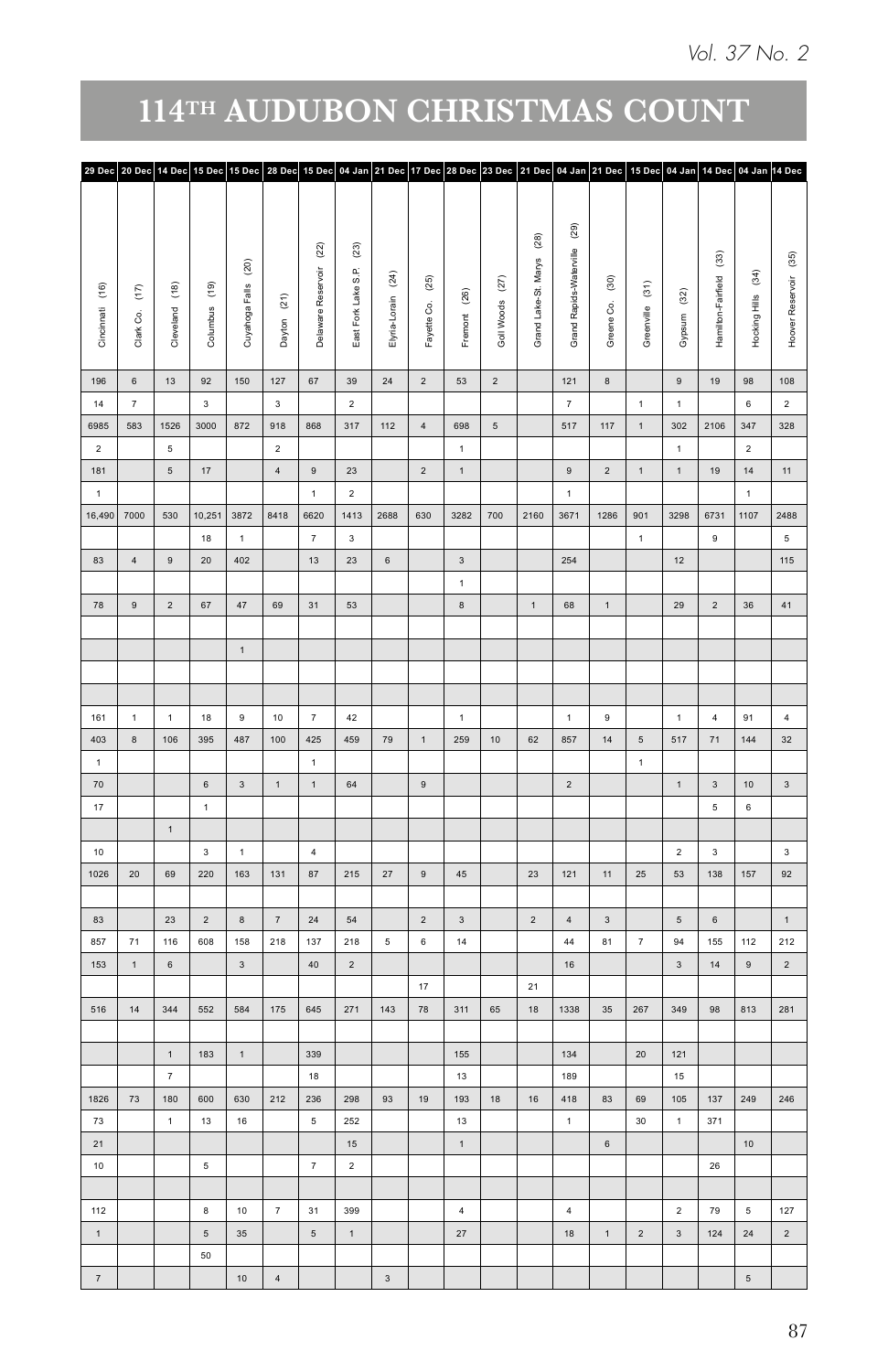| Date                     |                               |                                    |                                                                   |                               |                                                                               |                         |                                |                      |                                   |                        | 14 Dec 20 Dec 27 Dec 28 Dec 15 Dec 14 Dec 17 Dec 15 Dec 14 Dec 04 Jan 04 Jan 04 Jan |                    |                                 | 19 Dec 03 Jan 21 Dec    |                                             |
|--------------------------|-------------------------------|------------------------------------|-------------------------------------------------------------------|-------------------------------|-------------------------------------------------------------------------------|-------------------------|--------------------------------|----------------------|-----------------------------------|------------------------|-------------------------------------------------------------------------------------|--------------------|---------------------------------|-------------------------|---------------------------------------------|
| LOCATIONS                | ε<br>$\rightarrow$<br>$\circ$ | $\widehat{\alpha}$<br>$\mathbf{r}$ | $\widehat{\mathbb{C}}$<br>$\overline{5}$<br>≿<br>්<br><b>Boyd</b> | $\widehat{\mathfrak{T}}$<br>显 | $\widehat{\mathfrak{G}}$                                                      | $\widehat{\circ}$<br>≍  | $\varepsilon$<br>c<br>$\omega$ | ම<br>రె<br>Env.<br>≧ | $\widehat{\circledast}$<br>Φ<br>- | $\widehat{\mathbf{e}}$ | $\widehat{\Xi}$                                                                     | $\left( 12\right)$ | $\widetilde{c}$<br>$\mathbf{D}$ | $\widehat{\tilde{z}}$   | $\begin{array}{c} (15) \\ \end{array}$<br>≝ |
| <b>SPECIES</b>           |                               | ÷<br>◀                             |                                                                   |                               |                                                                               |                         | ≃                              | 菡                    | ⋒                                 | ぁ                      | õ                                                                                   | 칌<br>ී             |                                 | Ö                       | $\epsilon$<br><b>Cha</b>                    |
| <b>House Finch</b>       | 11                            | 30                                 | $5\overline{5}$                                                   | 140                           | 47                                                                            | 10                      | 26                             | 79                   | 39                                | 38                     | 146                                                                                 | 19                 | 42                              | 22                      |                                             |
| Common Redpoll           |                               |                                    |                                                                   |                               |                                                                               |                         |                                |                      |                                   |                        | $\overline{\phantom{a}}$                                                            |                    |                                 |                         |                                             |
| Pine Siskin              |                               |                                    |                                                                   | $\overline{2}$                |                                                                               |                         |                                | $\overline{2}$       |                                   |                        | $\overline{2}$                                                                      |                    |                                 |                         |                                             |
| American Goldfinch       | 212                           | 67                                 | 21                                                                | 51                            | 88                                                                            | 31                      | 41                             | 59                   | 30                                | 40                     | 241                                                                                 | 68                 | 89                              | 115                     | 68                                          |
| House Sparrow            | 308                           | 193                                | 41                                                                | 346                           | 443                                                                           | 55                      | 512                            | 466                  | 443                               | 862                    | 615                                                                                 | 143                | 260                             | 602                     | 199                                         |
| <b>TOTAL SPECIES</b>     | 75                            | 62                                 | 49                                                                | 77                            | 57                                                                            | 52                      | 44                             | 81                   | 72                                | 52                     | 60                                                                                  | 71                 | 85                              | 57                      | 76                                          |
| <b>TOTAL INDIVIDUALS</b> | 8437                          | 4302                               |                                                                   |                               | 2256 10,219 5395                                                              | 2534                    | 8786                           | $ 10,605 $ 7285      |                                   | 7653                   | 9411                                                                                |                    |                                 | 4664 12,083 11,808      | 4896                                        |
| Observers                | 24                            | 14                                 | $\mathbf{3}$                                                      | 14                            | 21                                                                            | $\overline{\mathbf{3}}$ | 8                              | 25                   | 27                                | 8                      | 26                                                                                  | 23                 | 58                              | 11                      | 17                                          |
| Party hours              | 77.50                         |                                    |                                                                   |                               | 34.00   9.00   60.75   67.00   14.25   25.75   49.08   33.50   21.00   110.50 |                         |                                |                      |                                   |                        |                                                                                     |                    |                                 | 70.75 46.00 24.75 53.50 |                                             |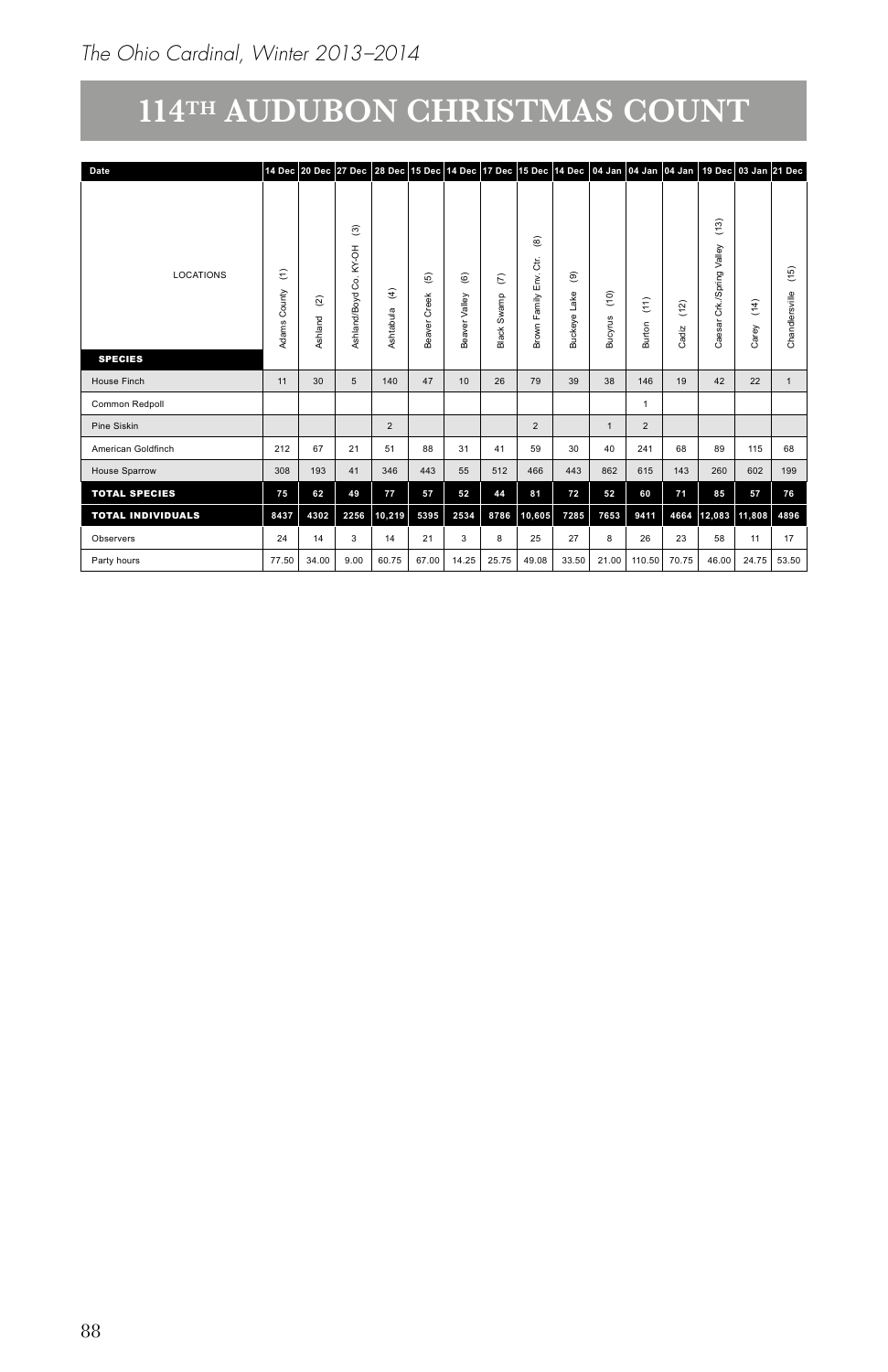| (29)<br>(28)<br>(23)<br>$\left( 22\right)$<br>$\overline{3}$<br>$\left( 35\right)$<br>S.<br>$\mathbf{a}$<br>hār<br>$\widehat{a}$<br>$^{(24)}$<br>$\left( 25\right)$<br>$\widehat{S}$<br>$\left( 27\right)$<br>S<br>$\Rightarrow$<br>5i<br>Lake<br>$^{(26)}$<br>$^{(32)}$<br>ಲ<br>ing Hills<br>in<br>ai<br>œ<br>8<br>ക<br>රි<br>ğ<br>š<br>$\theta$<br>ofk<br>$\overline{\phantom{a}}$<br>œ<br>š<br>٠<br>$\mathbf{\overline{5}}$<br>щ<br>$\mathbf{r}$<br>٠<br>$\overline{5}$<br>믕<br>£,<br>$\sigma$<br>ŏ<br>Ő<br>Ō<br>Ō<br>ó<br>$\mathbf{H}$<br>65<br>39<br>106<br>197<br>17<br>232<br>15<br>91<br>100<br>12<br>15<br>5<br>4<br>5<br>$\mathbf{3}$<br>56<br>280<br>97<br>182<br>80<br>238<br>81<br>25<br>65<br>115<br>10<br>211<br>38<br>11<br>1382<br>525<br>1652<br>90<br>328<br>528<br>138<br>404<br>50<br>362<br>662<br>47<br>$\overline{2}$<br>184<br>81<br>82<br>37<br>72<br>52<br>82<br>78<br>56<br>39<br>80<br>74<br>46<br>67<br>42<br>9010<br>43,179 23,461 15,236 29,675 25,390 18,228 18,527 13,712 52,197 2892 23,701 1664<br>4064   16,216   3728   5817<br>16,210 18,631 6300<br>34<br>20<br>33<br>19<br>19<br>51<br>33<br>12<br>12<br>14<br>$\overline{2}$<br>13<br>11<br>6 |
|-----------------------------------------------------------------------------------------------------------------------------------------------------------------------------------------------------------------------------------------------------------------------------------------------------------------------------------------------------------------------------------------------------------------------------------------------------------------------------------------------------------------------------------------------------------------------------------------------------------------------------------------------------------------------------------------------------------------------------------------------------------------------------------------------------------------------------------------------------------------------------------------------------------------------------------------------------------------------------------------------------------------------------------------------------------------------------------------------------------------------------------------------------------------------------------------|
|                                                                                                                                                                                                                                                                                                                                                                                                                                                                                                                                                                                                                                                                                                                                                                                                                                                                                                                                                                                                                                                                                                                                                                                         |
|                                                                                                                                                                                                                                                                                                                                                                                                                                                                                                                                                                                                                                                                                                                                                                                                                                                                                                                                                                                                                                                                                                                                                                                         |
|                                                                                                                                                                                                                                                                                                                                                                                                                                                                                                                                                                                                                                                                                                                                                                                                                                                                                                                                                                                                                                                                                                                                                                                         |
|                                                                                                                                                                                                                                                                                                                                                                                                                                                                                                                                                                                                                                                                                                                                                                                                                                                                                                                                                                                                                                                                                                                                                                                         |
|                                                                                                                                                                                                                                                                                                                                                                                                                                                                                                                                                                                                                                                                                                                                                                                                                                                                                                                                                                                                                                                                                                                                                                                         |
|                                                                                                                                                                                                                                                                                                                                                                                                                                                                                                                                                                                                                                                                                                                                                                                                                                                                                                                                                                                                                                                                                                                                                                                         |
|                                                                                                                                                                                                                                                                                                                                                                                                                                                                                                                                                                                                                                                                                                                                                                                                                                                                                                                                                                                                                                                                                                                                                                                         |
|                                                                                                                                                                                                                                                                                                                                                                                                                                                                                                                                                                                                                                                                                                                                                                                                                                                                                                                                                                                                                                                                                                                                                                                         |
|                                                                                                                                                                                                                                                                                                                                                                                                                                                                                                                                                                                                                                                                                                                                                                                                                                                                                                                                                                                                                                                                                                                                                                                         |
|                                                                                                                                                                                                                                                                                                                                                                                                                                                                                                                                                                                                                                                                                                                                                                                                                                                                                                                                                                                                                                                                                                                                                                                         |
|                                                                                                                                                                                                                                                                                                                                                                                                                                                                                                                                                                                                                                                                                                                                                                                                                                                                                                                                                                                                                                                                                                                                                                                         |
|                                                                                                                                                                                                                                                                                                                                                                                                                                                                                                                                                                                                                                                                                                                                                                                                                                                                                                                                                                                                                                                                                                                                                                                         |
|                                                                                                                                                                                                                                                                                                                                                                                                                                                                                                                                                                                                                                                                                                                                                                                                                                                                                                                                                                                                                                                                                                                                                                                         |
|                                                                                                                                                                                                                                                                                                                                                                                                                                                                                                                                                                                                                                                                                                                                                                                                                                                                                                                                                                                                                                                                                                                                                                                         |
|                                                                                                                                                                                                                                                                                                                                                                                                                                                                                                                                                                                                                                                                                                                                                                                                                                                                                                                                                                                                                                                                                                                                                                                         |
|                                                                                                                                                                                                                                                                                                                                                                                                                                                                                                                                                                                                                                                                                                                                                                                                                                                                                                                                                                                                                                                                                                                                                                                         |
|                                                                                                                                                                                                                                                                                                                                                                                                                                                                                                                                                                                                                                                                                                                                                                                                                                                                                                                                                                                                                                                                                                                                                                                         |
| 46.25<br>  4.00   57.75   14.00   21.25   87.50   15.00   32.25   7.00   45.00   66.97<br>174.00 28.00 52.50 144.00 205.25 70.00 79.50 40.50 10.00                                                                                                                                                                                                                                                                                                                                                                                                                                                                                                                                                                                                                                                                                                                                                                                                                                                                                                                                                                                                                                      |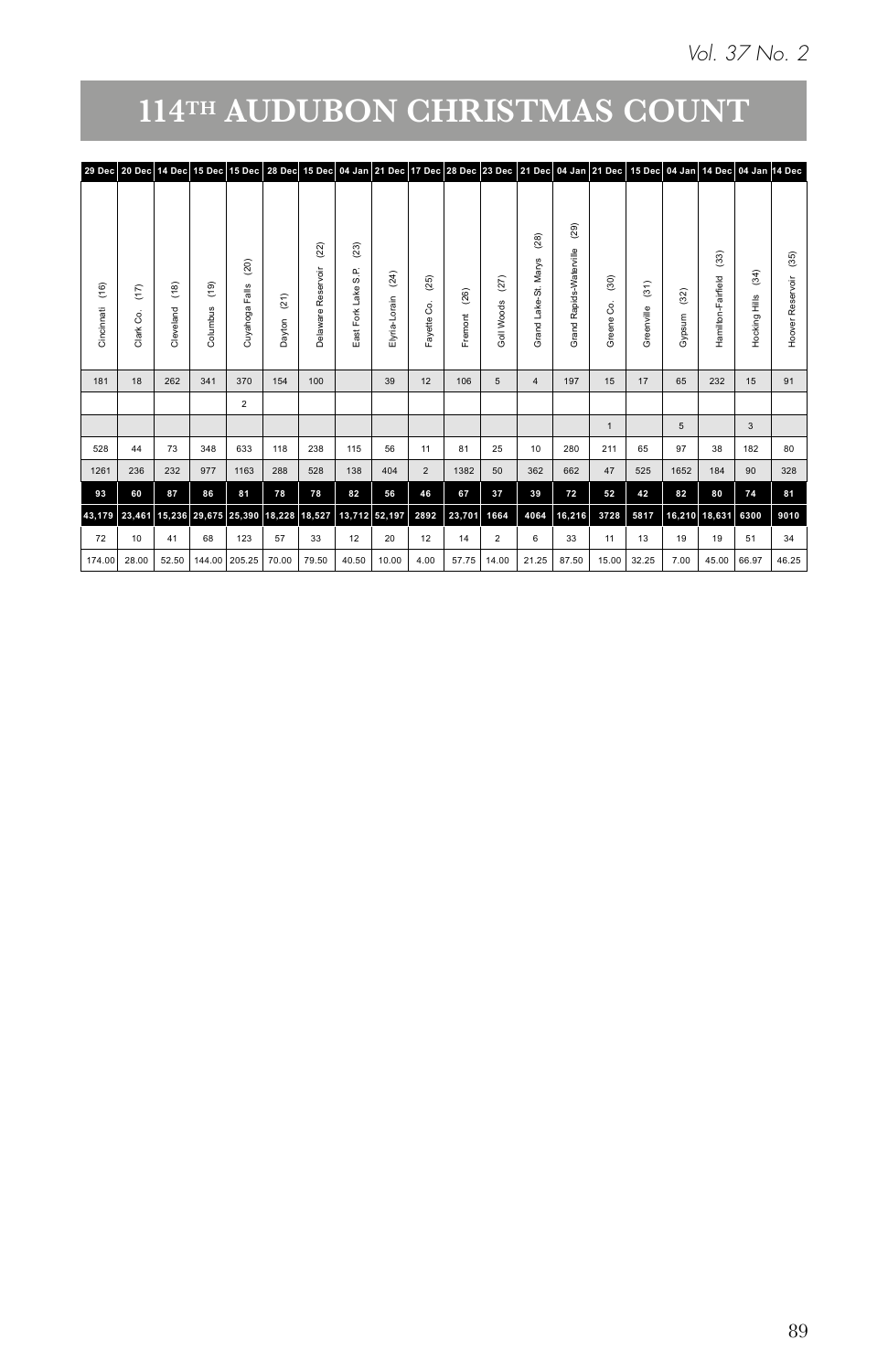| Dates                         |                    |                          |                        |                 |                |                          |                    |                    |                |                |                         | 22 Dec 29 Dec 01 Jan 15 Dec 29 Dec 28 Dec 14 Dec 21 Dec 28 Dec 01 Jan 15 Dec 31 Dec 05 Jan 14 Dec 15 Dec |                                             |                 |                  |
|-------------------------------|--------------------|--------------------------|------------------------|-----------------|----------------|--------------------------|--------------------|--------------------|----------------|----------------|-------------------------|----------------------------------------------------------------------------------------------------------|---------------------------------------------|-----------------|------------------|
|                               |                    |                          |                        |                 |                |                          |                    |                    |                |                |                         |                                                                                                          |                                             |                 |                  |
|                               |                    | $(37)$                   |                        |                 |                |                          |                    |                    |                |                |                         | $\left(47\right)$                                                                                        |                                             |                 |                  |
|                               |                    | Area                     |                        |                 |                |                          |                    |                    | $\overline{4}$ |                |                         |                                                                                                          |                                             |                 |                  |
| LOCATIONS                     |                    |                          |                        | $(39)$          |                |                          |                    |                    | Forest         | $(45)$         | (46)                    | Reservoir                                                                                                | $\begin{array}{c} (48) \\[-48] \end{array}$ |                 | $\overline{50}$  |
|                               | $\left( 36\right)$ | Killdeer Plains Wildlife | $\widehat{\mathbf{g}}$ | Islands         | $\widehat{q}$  | $\widehat{\mathfrak{t}}$ | $\left( 42\right)$ |                    |                |                | Ohio River IN-OH        |                                                                                                          |                                             |                 |                  |
|                               | Lake               |                          |                        |                 | ood            |                          |                    | $\left( 43\right)$ |                |                |                         |                                                                                                          |                                             | (49)            |                  |
|                               | Indian             |                          | Kingston               | Lake Erie       |                | caster                   | Mansfield          | Mentor             | Mohican State  | New Lexington  |                         | O'Shaughnessy                                                                                            | Ottawa N.W.R.                               | Oxford          | Paint Creek Area |
| <b>SPECIES</b>                |                    |                          |                        |                 | 혺              | $\frac{5}{2}$            |                    |                    |                |                |                         |                                                                                                          |                                             |                 |                  |
| Snow Goose                    |                    | $\,$ 1 $\,$              |                        |                 |                |                          |                    |                    | $\overline{2}$ |                |                         |                                                                                                          |                                             |                 |                  |
| Ross's Goose                  |                    |                          |                        |                 |                |                          |                    |                    |                |                |                         | $\overline{2}$                                                                                           |                                             |                 |                  |
| Cackling Goose                |                    |                          |                        |                 |                |                          |                    |                    |                |                |                         |                                                                                                          |                                             |                 |                  |
| Canada Goose                  | 1352               | 3330                     | 889                    | 1175            | 1294           | 971                      | 1976               | 722                | 1280           | $57\,$         | 2084                    | 1947                                                                                                     | 2133                                        |                 | 211              |
|                               |                    |                          |                        |                 |                |                          |                    |                    |                |                |                         |                                                                                                          |                                             | 45              |                  |
| Mute Swan                     | $\,9$              |                          |                        | $\overline{2}$  |                | $\boldsymbol{9}$         | $\mathbf{3}$       |                    |                |                |                         | $\mathbf{1}$                                                                                             | $\overline{4}$                              |                 |                  |
| Trumpeter Swan                |                    | 14                       |                        |                 | $\overline{2}$ |                          | $\overline{1}$     |                    |                |                |                         |                                                                                                          | 40                                          |                 |                  |
| Tundra Swan                   |                    | $33\,$                   |                        | 349             |                | $\mathbf{1}$             |                    | 9                  |                |                | $5\phantom{.0}$         |                                                                                                          | 106                                         |                 |                  |
| Wood Duck                     |                    |                          |                        |                 | 5              |                          |                    |                    |                |                | $\overline{\mathbf{3}}$ |                                                                                                          |                                             |                 | $5\overline{)}$  |
| Gadwall                       |                    |                          |                        | 362             |                |                          | $\overline{4}$     |                    |                |                | 119                     | $5\overline{5}$                                                                                          | $\overline{4}$                              |                 |                  |
| American Wigeon               |                    | $\overline{4}$           |                        | 13              |                | 12                       |                    |                    |                |                | $\overline{\mathbf{3}}$ |                                                                                                          |                                             |                 | $\mathbf{1}$     |
| American Black Duck           | $\overline{1}$     | 572                      |                        | 321             | 63             | $\overline{3}$           | $\overline{1}$     | $\overline{2}$     | $\overline{7}$ |                | 57                      | 48                                                                                                       | $5\phantom{.0}$                             | $6\phantom{.0}$ | 16               |
| Mallard                       | 214                | 2457                     | 10                     | 1575            | 1482           | 160                      | 60                 | 185                | 119            | $\mathbf{1}$   | 1063                    | 1119                                                                                                     | 163                                         | 28              | 142              |
| American Black Duck x Mallard |                    |                          |                        | $\,$ 5 $\,$     |                |                          |                    |                    |                |                |                         |                                                                                                          |                                             |                 |                  |
| Blue-winged Teal              |                    |                          |                        |                 |                |                          |                    |                    |                |                |                         |                                                                                                          |                                             |                 | 1                |
| Northern Shoveler             |                    |                          |                        |                 |                | $\overline{4}$           |                    |                    |                |                | 81                      | $\overline{4}$                                                                                           |                                             | $\overline{1}$  | 18               |
| Northern Pintail              |                    | 152                      |                        |                 |                |                          |                    |                    |                |                | $\sqrt{3}$              |                                                                                                          |                                             |                 |                  |
| Green-winged Teal             |                    |                          |                        |                 |                |                          |                    |                    |                |                |                         |                                                                                                          |                                             |                 |                  |
| Canvasback                    |                    |                          |                        | $5\phantom{.0}$ | ${\bf 56}$     |                          |                    |                    |                |                | $\,$ 6 $\,$             |                                                                                                          | $\overline{1}$                              |                 |                  |
| Redhead                       |                    |                          |                        | 66              | 611            |                          |                    | 22                 |                |                | 32                      | 48                                                                                                       |                                             |                 |                  |
| Ring-necked Duck              |                    |                          |                        | 146             | $\overline{1}$ |                          |                    |                    | 4              | 1              | 129                     | 16                                                                                                       |                                             |                 |                  |
| Greater Scaup                 |                    |                          |                        | 1510            | $\overline{4}$ |                          |                    |                    |                |                | $5\phantom{.0}$         |                                                                                                          |                                             |                 |                  |
| Lesser Scaup                  |                    |                          |                        | 4129            | 608            |                          |                    |                    | $\mathbf{3}$   |                | $\,$ 6 $\,$             | 40                                                                                                       |                                             |                 | $11 -$           |
|                               |                    |                          |                        | 3944            |                |                          |                    |                    |                |                |                         |                                                                                                          |                                             |                 |                  |
| scaup species                 |                    |                          |                        |                 |                |                          |                    |                    |                |                |                         |                                                                                                          |                                             |                 |                  |
| Surf Scoter                   |                    |                          |                        |                 | 6              |                          |                    |                    |                |                | $\overline{2}$          |                                                                                                          |                                             |                 |                  |
| White-winged Scoter           |                    |                          |                        |                 | $\sqrt{5}$     |                          |                    |                    |                |                |                         |                                                                                                          |                                             |                 |                  |
| <b>Black Scoter</b>           |                    |                          |                        |                 | $\,9$          |                          |                    |                    |                |                |                         |                                                                                                          |                                             |                 |                  |
| Long-tailed Duck              |                    |                          |                        | 1               | $_{3}$         |                          |                    |                    |                |                |                         |                                                                                                          |                                             |                 |                  |
| Bufflehead                    |                    |                          |                        | 2212            | 58             |                          |                    |                    |                |                | $27\,$                  | $\,$ 5 $\,$                                                                                              | $\overline{4}$                              |                 | 35               |
| Common Goldeneye              |                    |                          |                        | 5694            | 575            |                          |                    | $\overline{9}$     |                |                |                         | 30                                                                                                       |                                             | $\sqrt{3}$      | $\mathsf g$      |
| Hooded Merganser              |                    |                          |                        | $\overline{4}$  | $\sqrt{5}$     |                          | $\overline{1}$     | 9                  |                |                | 145                     | 138                                                                                                      | $\mathbf{1}$                                |                 | 94               |
| Common Merganser              |                    | $\,1\,$                  |                        | 3247            | $44\,$         |                          |                    | $\overline{7}$     |                |                | $\overline{4}$          | 12                                                                                                       |                                             |                 |                  |
| Red-breasted Merganser        |                    |                          |                        | 6220            | 4695           |                          |                    | 393                | 40             |                | $\mathbf{1}$            | $\mathbf{1}$                                                                                             |                                             |                 |                  |
| merganser species             |                    |                          |                        | 2450            |                |                          |                    |                    |                |                |                         |                                                                                                          |                                             |                 |                  |
| Ruddy Duck                    |                    |                          |                        | 1               | 50             |                          | $\overline{1}$     |                    |                |                | 4                       | 45                                                                                                       |                                             | $\mathbf{3}$    | 27               |
| diving duck species           |                    |                          |                        | 10,642          |                |                          |                    |                    |                |                |                         |                                                                                                          |                                             |                 |                  |
| duck species                  | $5\phantom{.0}$    |                          |                        | 530             |                |                          |                    |                    |                |                |                         |                                                                                                          |                                             |                 |                  |
| Ring-necked Pheasant          |                    |                          |                        | $\sqrt{5}$      |                |                          |                    |                    |                |                |                         |                                                                                                          | $\overline{1}$                              |                 |                  |
| Ruffed Grouse                 |                    |                          |                        |                 |                |                          |                    |                    |                |                |                         |                                                                                                          |                                             |                 |                  |
| Wild Turkey                   |                    |                          |                        | 5 <sup>5</sup>  |                |                          | 293                | $\overline{4}$     | $20\degree$    | $\overline{4}$ | 152                     | $\overline{2}$                                                                                           |                                             | 56              |                  |
| Northern Bobwhite             |                    |                          |                        |                 |                |                          |                    |                    |                |                |                         |                                                                                                          |                                             |                 |                  |
|                               |                    |                          |                        |                 |                |                          |                    |                    |                |                |                         |                                                                                                          |                                             |                 |                  |
| Common Loon                   |                    |                          |                        | $\mathbf{1}$    | $_{\rm 3}$     |                          |                    |                    |                |                |                         |                                                                                                          |                                             |                 |                  |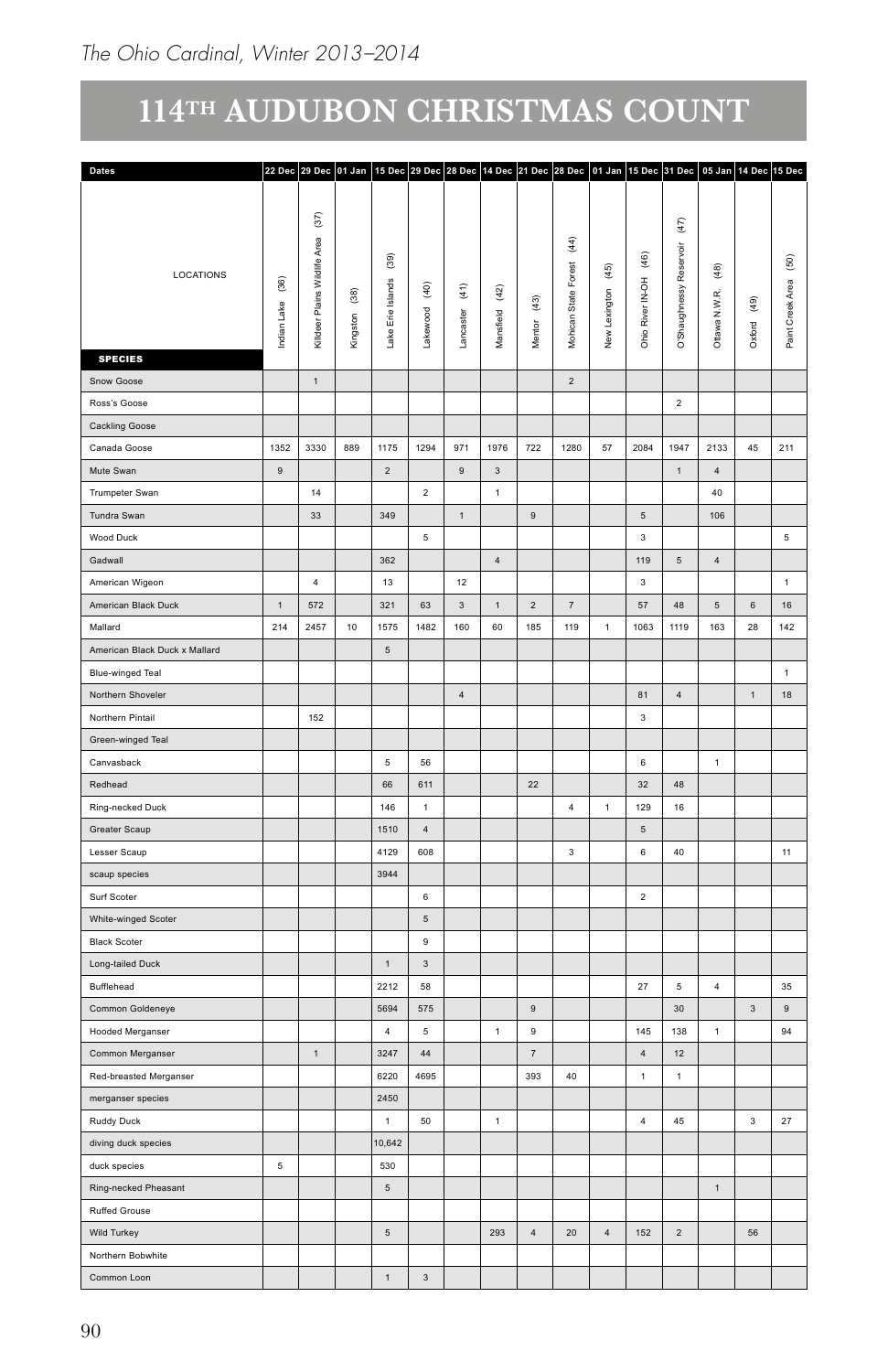| 28 Dec 04 Jan 21 Dec 14 Dec 27 Dec 29 Dec 28 Dec 04 Jan 14 Dec 30 Dec 28 Dec 15 Dec 28 Dec 22 Dec 21 Dec 20 Dec 21 Dec 14 Dec |                |                 |                          |              |              |                            |                                                                       |             |                         |                          |              |                                     |                          |                |                |                    |                   |                    |                |
|-------------------------------------------------------------------------------------------------------------------------------|----------------|-----------------|--------------------------|--------------|--------------|----------------------------|-----------------------------------------------------------------------|-------------|-------------------------|--------------------------|--------------|-------------------------------------|--------------------------|----------------|----------------|--------------------|-------------------|--------------------|----------------|
| $\widehat{\mathbb{E}}$                                                                                                        | $^{(52)}$      |                 | $\widehat{\mathfrak{F}}$ | $(55)$       |              |                            | $\begin{array}{c} \boxed{68} \end{array}$<br>Sunday and Monday Creeks |             |                         | $\widehat{\mathfrak{s}}$ | $^{(62)}$    |                                     | $\widehat{\mathfrak{F}}$ | $^{(65)}$      |                | $\left( 67\right)$ |                   |                    |                |
| Parkersburg WV-OH                                                                                                             | Plymouth       | Portsmouth (53) | Quail Hollow-Hartville   | Ragersville  | Rudolph (56) | $\left(57\right)$<br>Salem |                                                                       | Tiffin (59) | Toledo (60)             | Tri-Reservoir            | Trumbull Co. | Wellington (63)                     | Western Hamilton Co.     | Wheeling       | Wilmot (66)    | Wooster            | Youngstown (68)   | <b>INDIVIDUALS</b> | CIRCLES        |
|                                                                                                                               |                |                 |                          |              |              |                            |                                                                       |             |                         |                          |              |                                     | $\,$ 6 $\,$              |                |                |                    | $\mathbf{1}$      | 496                | 12             |
|                                                                                                                               |                |                 |                          |              |              |                            |                                                                       |             |                         |                          |              |                                     |                          |                |                |                    |                   | $6\overline{6}$    | $\overline{4}$ |
|                                                                                                                               |                |                 |                          | $\mathbf{1}$ |              |                            |                                                                       |             | 4                       | $\overline{1}$           |              |                                     | $5\phantom{.0}$          |                |                |                    |                   | 28                 | $\overline{9}$ |
| 2009                                                                                                                          | 350            |                 | 233 4141                 | 1669         | 1698         | 4363                       | 34                                                                    | 484         | 13,454                  | 1673                     | 2987         | 6769                                | 4994                     |                | 101 1363       | 643                | 571               | 129,902            | 68             |
|                                                                                                                               |                |                 | $23\,$                   |              |              | $\overline{4}$             |                                                                       |             | $\,$ 1 $\,$             |                          |              | 13                                  | $\sqrt{2}$               |                |                | $\sqrt{4}$         |                   | 151                | 23<br>22       |
|                                                                                                                               |                |                 |                          |              |              |                            |                                                                       |             | $\bf8$                  |                          | 49           |                                     |                          |                |                | $\overline{a}$     |                   | 1379               |                |
|                                                                                                                               | $\,$ 1 $\,$    |                 | $\mathbf{1}$             |              |              |                            |                                                                       |             | 624                     | $\mathbf 1$              |              | 12                                  |                          |                | $\overline{2}$ | 48                 |                   | 1379               |                |
|                                                                                                                               |                | $\mathbf{2}$    | $\,$ 6 $\,$              |              | $\,$ 1 $\,$  |                            |                                                                       |             | $\overline{4}$          |                          |              |                                     |                          |                |                |                    |                   | 48                 |                |
| $\,$ 4 $\,$                                                                                                                   |                |                 | $23\,$                   | $\,$ 1 $\,$  |              | 53                         |                                                                       |             | $\,$ 9 $\,$             | $_{\rm 6}$               |              | $\mathbf 1$                         | $74\,$                   |                |                | $13\,$             | 67                | 1234               |                |
|                                                                                                                               |                |                 | $-1$                     |              |              |                            |                                                                       |             | $\overline{\mathbf{3}}$ |                          |              |                                     | $\overline{4}$           |                |                | $\mathbf{1}$       |                   | 141                |                |
| $17\,$<br>430                                                                                                                 |                | $\mathbf{1}$    | 33                       |              | 12           | 90                         |                                                                       |             | 219                     | $17\,$                   |              |                                     | 44                       |                | 1              | $23\,$             | $15\,$            | 2989               |                |
|                                                                                                                               | $44\,$         | 56              | 1246                     | 12           | 757          | 477                        | 10 <sub>1</sub>                                                       | 65          | 3275                    | 257                      | 67           | 175                                 | 827                      | 82             | 372            | 236                | 469               | 34,417             |                |
|                                                                                                                               |                |                 |                          |              |              |                            |                                                                       |             | 1                       |                          |              |                                     |                          |                |                |                    |                   | $6\overline{6}$    |                |
|                                                                                                                               |                |                 |                          |              |              |                            |                                                                       |             |                         |                          |              |                                     |                          |                |                |                    |                   | 21                 |                |
|                                                                                                                               |                |                 |                          |              |              | $\overline{3}$             |                                                                       |             | 11                      |                          |              |                                     | $\mathbf{8}$             |                | 1              |                    | $6\overline{6}$   | 340                |                |
|                                                                                                                               |                |                 | 4                        |              | 1            |                            |                                                                       |             | 9                       |                          |              | $\overline{2}$                      | $\overline{2}$           |                |                | 31                 |                   | 361                |                |
|                                                                                                                               |                |                 |                          |              |              |                            |                                                                       |             |                         |                          | 1            |                                     | 42                       |                |                |                    |                   | 122                |                |
|                                                                                                                               |                |                 |                          |              |              |                            |                                                                       |             | 198<br>405              | 37                       |              | $\mathbf{1}$<br>$\scriptstyle\rm 7$ | $\sqrt{2}$               | $\mathbf 1$    |                |                    |                   | 402<br>1418        |                |
|                                                                                                                               |                |                 |                          |              |              |                            |                                                                       |             | 42                      | $\overline{2}$           |              | 15 <sub>15</sub>                    | 286                      | $\overline{4}$ |                |                    | $\scriptstyle{7}$ | 1146               |                |
| 32                                                                                                                            |                |                 |                          |              |              |                            |                                                                       |             | 38                      |                          |              |                                     |                          |                |                |                    | $\mathbf 1$       | 1598               |                |
| $10$                                                                                                                          |                | $\,$ 5 $\,$     |                          |              |              | 13                         |                                                                       |             | 697                     | $\,9$                    |              | $\bf 8$                             |                          |                |                |                    |                   | 5854               |                |
|                                                                                                                               |                |                 |                          |              |              |                            |                                                                       |             | 8650                    |                          |              |                                     |                          |                |                |                    |                   | 12,604             |                |
|                                                                                                                               |                |                 |                          |              |              |                            |                                                                       |             |                         |                          |              |                                     |                          |                |                |                    |                   | $\mathsf{9}^-$     |                |
|                                                                                                                               |                |                 |                          |              |              |                            |                                                                       |             |                         |                          |              |                                     |                          |                |                |                    |                   | $11 -$             |                |
|                                                                                                                               |                |                 |                          |              |              |                            |                                                                       |             |                         |                          |              |                                     |                          |                |                |                    |                   | 18                 |                |
|                                                                                                                               |                |                 |                          |              |              |                            |                                                                       |             |                         |                          |              |                                     |                          |                |                |                    |                   | 11 <sup>1</sup>    |                |
| $5\phantom{.0}$                                                                                                               |                |                 |                          |              |              |                            |                                                                       |             | 17                      | 11                       |              | 21                                  | $\overline{1}$           | $11$           |                |                    | $\,9$             | 2638               |                |
|                                                                                                                               |                |                 |                          |              |              | $\overline{2}$             |                                                                       |             | 373                     | $28\,$                   |              | $\mathbf{1}$                        | $\mathbf 1$              |                |                |                    | $22\,$            | 7048               |                |
| 16                                                                                                                            |                | $^{\rm 8}$      |                          |              |              | $6\,$                      |                                                                       |             | 10 <sub>1</sub>         | 56                       |              | $\bf{8}$                            | 16                       |                |                | $\bf 8$            | 41                | 1718               |                |
| $\overline{2}$                                                                                                                |                |                 |                          |              |              |                            |                                                                       |             | 3079                    | $10$                     |              |                                     |                          |                |                |                    |                   | 7802               |                |
|                                                                                                                               |                |                 |                          |              |              |                            |                                                                       |             | 36                      | $\overline{2}$           |              |                                     |                          |                |                |                    | $\mathbf 1$       | 17,317             |                |
|                                                                                                                               |                |                 |                          |              |              |                            |                                                                       |             |                         |                          |              |                                     |                          |                |                |                    |                   | 2450               |                |
| 11                                                                                                                            | $\overline{1}$ |                 | $\mathbf{1}$             |              | $\mathbf 1$  | $\overline{2}$             |                                                                       |             | 277                     |                          |              | $16\,$                              |                          | $\,$ 1 $\,$    |                | $\overline{4}$     | 153               | 760                |                |
|                                                                                                                               |                |                 |                          |              |              |                            |                                                                       |             |                         |                          |              |                                     |                          |                |                |                    |                   | 10,642             |                |
|                                                                                                                               |                |                 | 42                       | 90           |              |                            |                                                                       |             |                         |                          |              |                                     |                          |                | $\mathbf{1}$   |                    |                   | 1714               |                |
|                                                                                                                               |                |                 |                          |              | $\,$ 5 $\,$  | $\mathbf{1}$               |                                                                       |             |                         | $\mathbf 1$              |              |                                     |                          |                |                |                    |                   | 49                 |                |
|                                                                                                                               |                |                 |                          |              |              |                            |                                                                       |             |                         |                          |              |                                     |                          |                |                |                    |                   | $6\overline{6}$    |                |
| $\mathbf 1$                                                                                                                   |                |                 | 94                       | 42           |              |                            |                                                                       | $37\,$      |                         | $20\degree$              | $\bar{7}$    |                                     | 82                       | $\mathbf 6$    | $52\,$         |                    | $\bf8$            | 1869               |                |
|                                                                                                                               |                | $\overline{2}$  |                          |              |              |                            |                                                                       |             |                         |                          |              |                                     |                          |                |                |                    |                   | 21                 |                |
|                                                                                                                               |                |                 |                          |              |              |                            |                                                                       |             |                         |                          |              |                                     |                          |                |                |                    |                   | 15 <sup>15</sup>   |                |
|                                                                                                                               |                |                 |                          |              |              |                            |                                                                       |             |                         |                          |              |                                     |                          |                |                |                    |                   |                    |                |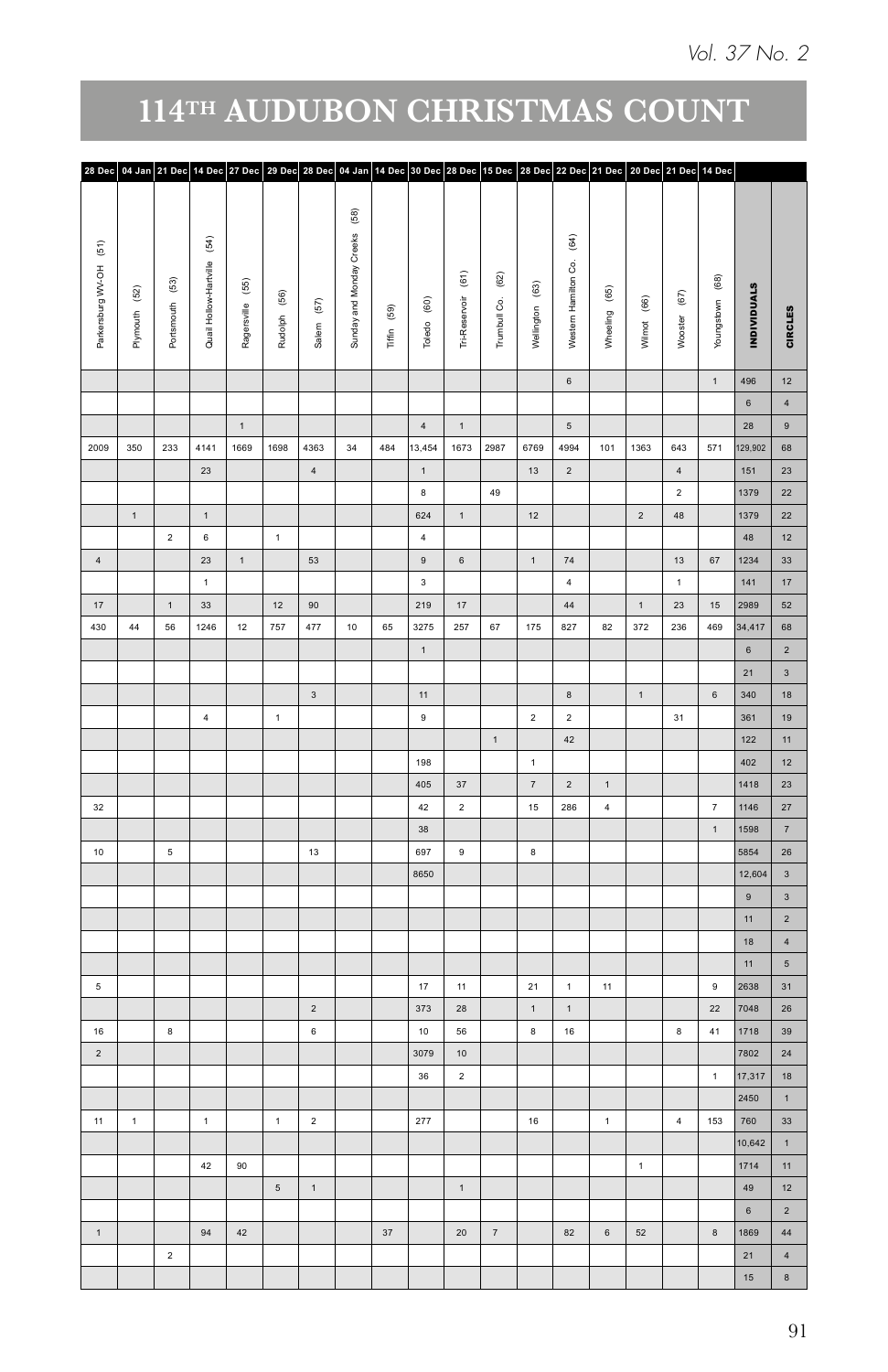| Dates                     |                |                               |                 |                                                      |                         |                          |                |                          |                  |               |                          | 22 Dec 29 Dec 01 Jan 15 Dec 29 Dec 28 Dec 14 Dec 21 Dec 28 Dec 01 Jan 15 Dec 31 Dec 05 Jan 14 Dec 15 Dec |                |                   |                   |
|---------------------------|----------------|-------------------------------|-----------------|------------------------------------------------------|-------------------------|--------------------------|----------------|--------------------------|------------------|---------------|--------------------------|----------------------------------------------------------------------------------------------------------|----------------|-------------------|-------------------|
|                           |                |                               |                 |                                                      |                         |                          |                |                          |                  |               |                          |                                                                                                          |                |                   |                   |
|                           |                | $(37)$                        |                 |                                                      |                         |                          |                |                          |                  |               |                          | $(47)$                                                                                                   |                |                   |                   |
|                           |                |                               |                 | $\begin{array}{c} (39) \\ \underline{0} \end{array}$ |                         |                          |                |                          | $\overline{4}$   |               | $\widehat{\mathfrak{g}}$ | Reservoir                                                                                                |                |                   | $\left(50\right)$ |
| LOCATIONS                 | $^{(36)}$      | Killdeer Plains Wildlife Area |                 |                                                      |                         |                          |                |                          | Forest           | $(45)$        |                          |                                                                                                          | $^{(48)}$      |                   |                   |
|                           |                |                               | $\overline{6}$  | Islands                                              | $\overline{9}$          | $\widehat{\mathfrak{t}}$ | $(42)$         | $\widehat{\mathfrak{g}}$ |                  |               |                          |                                                                                                          |                | (49)              |                   |
|                           | Lake           |                               |                 |                                                      | $\overline{\mathbf{g}}$ | aster                    |                |                          |                  |               |                          |                                                                                                          |                |                   |                   |
|                           | ndian          |                               | Kingston        | Lake Erie                                            | Lake                    | $\overline{a}$           | Mansfield      | Mentor                   | Mohican State    | New Lexington | Ohio River IN-OH         | O'Shaughnessy                                                                                            | Ottawa N.W.R.  | Oxford            | Paint Creek Area  |
| <b>SPECIES</b>            |                |                               |                 |                                                      |                         |                          |                |                          |                  |               |                          |                                                                                                          |                |                   |                   |
| Pied-billed Grebe         |                |                               |                 |                                                      | $\,1\,$                 | $\,$ 5 $\,$              | $\,$ 1 $\,$    |                          |                  |               | $17\,$                   | $\mathbf{1}$                                                                                             |                |                   | 163               |
| Horned Grebe              |                |                               |                 |                                                      | ${\bf 54}$              |                          |                | $\overline{2}$           | $\overline{2}$   |               | $\scriptstyle{7}$        | $\,$ 6 $\,$                                                                                              |                |                   | $\overline{4}$    |
| Double-crested Cormorant  |                |                               |                 | $\overline{4}$                                       | $13\,$                  |                          |                | $12\,$                   | $\overline{4}$   |               |                          |                                                                                                          |                |                   |                   |
| Great Blue Heron          | 7              | 7                             | $5\phantom{.0}$ | $\overline{2}$                                       | $17\,$                  | $\sqrt{5}$               | 15             | $10\,$                   | 15               | $\,$ 5 $\,$   | 58                       | 48                                                                                                       | 69             | 18                | 35                |
| Great Egret               |                |                               |                 |                                                      |                         |                          |                |                          |                  |               |                          |                                                                                                          |                |                   |                   |
| Black-crowned Night Heron |                |                               |                 |                                                      |                         |                          |                |                          |                  |               |                          |                                                                                                          |                |                   |                   |
|                           |                |                               |                 |                                                      |                         | 23                       |                |                          | 19               |               | 32                       |                                                                                                          |                | 43                | 121               |
| <b>Black Vulture</b>      |                |                               |                 |                                                      |                         |                          |                |                          |                  |               |                          |                                                                                                          |                |                   |                   |
| Turkey Vulture            |                |                               | $22\,$          |                                                      |                         | 16                       |                |                          |                  | $\mathbf{1}$  | $9$                      |                                                                                                          |                | $\overline{2}$    | 15                |
| Osprey                    |                |                               |                 |                                                      |                         |                          |                |                          |                  |               | $\mathbf{1}$             |                                                                                                          |                |                   |                   |
| <b>Bald Eagle</b>         |                | 23                            | $\blacksquare$  | 40                                                   | 8                       | $\overline{\mathbf{3}}$  | $\overline{4}$ | $\overline{2}$           | 35               |               | 16                       | 12                                                                                                       | 22             | $\overline{2}$    | $\overline{9}$    |
| Northern Harrier          | 1              | 33                            | $10$            | $\mathbf{1}$                                         | $\,$ 1 $\,$             | $\overline{2}$           |                | $\overline{1}$           | $\sqrt{4}$       | $\sqrt{5}$    | $\sqrt{4}$               | 15                                                                                                       | $\overline{4}$ |                   | 9                 |
| Sharp-shinned Hawk        | $\overline{1}$ |                               | $\mathbf{1}$    | $\mathbf{1}$                                         |                         | $_{\rm 3}$               |                | $\overline{2}$           | $\overline{1}$   | $\,$ 1 $\,$   | $\mathbf{1}$             | $\mathbf{1}$                                                                                             | $\overline{1}$ |                   |                   |
| Cooper's Hawk             | $\overline{1}$ |                               | $_{3}$          | $10$                                                 | $15\,$                  | $\scriptstyle{7}$        | 13             | $\overline{2}$           | $\overline{4}$   | $\sqrt{4}$    | 11                       | 15                                                                                                       | $\,6\,$        | $\overline{2}$    | $\overline{2}$    |
| accipiter species         |                |                               |                 |                                                      |                         |                          |                |                          |                  |               |                          |                                                                                                          |                |                   |                   |
| Red-shouldered Hawk       |                |                               | $7\phantom{.}$  |                                                      | $\scriptstyle{7}$       | $\sqrt{2}$               | $\,$ 1 $\,$    | $\mathbf{3}$             | $\sqrt{4}$       | $15\,$        | $\sqrt{2}$               | $\,$ 6 $\,$                                                                                              |                | $\mathbf{1}$      |                   |
| Broad-winged Hawk         |                |                               |                 |                                                      |                         |                          |                |                          |                  |               |                          |                                                                                                          |                |                   |                   |
| Red-tailed Hawk           | $\,$ 8 $\,$    | 30                            | $61\,$          | $9\,$                                                | $38\,$                  | 55                       | 30             | $10$                     | 78               | 31            | 70                       | $57\,$                                                                                                   | 23             | $\sqrt{5}$        | $19$              |
| Rough-legged Hawk         |                | $\overline{2}$                | $\mathbf{1}$    | $\mathbf{1}$                                         | $\overline{2}$          |                          |                | $\overline{2}$           | $\boldsymbol{8}$ | $\mathbf{1}$  |                          |                                                                                                          | $\overline{2}$ |                   |                   |
|                           |                |                               |                 |                                                      |                         |                          |                |                          |                  |               |                          |                                                                                                          |                |                   |                   |
| buteo species             |                |                               |                 |                                                      |                         |                          |                |                          |                  |               |                          |                                                                                                          |                |                   |                   |
| hawk species              |                |                               |                 |                                                      |                         | $\mathbf{1}$             |                |                          | $\overline{1}$   |               |                          |                                                                                                          |                |                   |                   |
| American Kestrel          | 15             | $17\,$                        | $30\,$          |                                                      | 6                       | $\bf8$                   | $\mathbf{3}$   |                          | 18               | $\mathbf{3}$  | 39                       | 17                                                                                                       | $\mathsf{9}$   | $\overline{4}$    | 21                |
| Merlin                    |                |                               |                 |                                                      | $\overline{1}$          |                          |                |                          | $\mathbf{1}$     |               |                          |                                                                                                          |                |                   |                   |
| Peregrine Falcon          |                |                               | $\overline{1}$  |                                                      | $\sqrt{5}$              |                          |                |                          |                  |               | 1                        |                                                                                                          |                |                   |                   |
| falcon species            |                |                               |                 |                                                      |                         |                          |                |                          |                  |               |                          |                                                                                                          |                |                   |                   |
| American Coot             |                |                               |                 |                                                      | $5\overline{5}$         | $\,$ 6 $\,$              | 76             | 6                        |                  |               | 111                      | 14                                                                                                       | $\overline{2}$ |                   | 477               |
| Sandhill Crane            |                |                               |                 | 23                                                   |                         |                          |                |                          |                  |               | $22\,$                   |                                                                                                          |                |                   | 46                |
| Killdeer                  |                |                               |                 |                                                      |                         |                          |                |                          | $\overline{4}$   |               | $_{3}$                   |                                                                                                          |                | $\,1\,$           | 1                 |
| Dunlin                    |                |                               |                 |                                                      |                         |                          |                |                          |                  |               |                          |                                                                                                          |                |                   |                   |
| Wilson's Snipe            |                |                               |                 |                                                      |                         |                          |                |                          |                  |               |                          |                                                                                                          |                | $\,$ 1 $\,$       |                   |
|                           |                |                               |                 |                                                      |                         |                          |                |                          |                  |               |                          |                                                                                                          |                |                   |                   |
| American Woodcock         |                |                               |                 |                                                      |                         |                          |                |                          |                  |               |                          |                                                                                                          |                |                   |                   |
| Bonaparte's Gull          |                |                               |                 | $42\,$                                               | $\,6\,$                 |                          |                | 120                      |                  |               | $15\,$                   |                                                                                                          |                |                   |                   |
| Ring-billed Gull          | 7              | $20\,$                        |                 | 69                                                   | 8427                    |                          | $\overline{1}$ | 5715                     | $\overline{4}$   |               | 319                      | $327\,$                                                                                                  | 88             | 31                | ${\bf 515}$       |
| Herring Gull              |                | $\overline{4}$                |                 | $306\,$                                              | 769                     |                          |                | 542                      |                  |               |                          | $\mathbf{1}$                                                                                             | 142            | $\scriptstyle{7}$ | $10\,$            |
| Thayer's Gull             |                |                               |                 |                                                      |                         |                          |                |                          |                  |               |                          |                                                                                                          |                |                   |                   |
| <b>Iceland Gull</b>       |                |                               |                 |                                                      | $\overline{1}$          |                          |                |                          |                  |               |                          |                                                                                                          |                |                   |                   |
| Lesser Black-backed Gull  |                |                               |                 |                                                      | $\sqrt{2}$              |                          |                | $\overline{\mathbf{3}}$  |                  |               |                          |                                                                                                          | $\overline{1}$ |                   |                   |
| Glaucous Gull             |                |                               |                 |                                                      |                         |                          |                |                          |                  |               |                          |                                                                                                          |                |                   |                   |
| Great Black-backed Gull   |                |                               |                 | 17                                                   | 95                      |                          |                | 43                       |                  |               |                          |                                                                                                          | $\overline{1}$ |                   |                   |
|                           |                |                               |                 | 236                                                  |                         |                          |                |                          |                  |               |                          |                                                                                                          |                |                   |                   |
| gull species              |                |                               |                 |                                                      |                         |                          |                |                          |                  |               |                          |                                                                                                          |                |                   |                   |
| Rock Pigeon               | 56             | 34                            | 212             |                                                      | 166                     | 77                       | 84             | 134                      | 278              | 43            | 537                      | 242                                                                                                      | 25             | 45                | 62                |
| Eurasian Collared-Dove    |                |                               |                 |                                                      |                         |                          |                |                          |                  |               |                          |                                                                                                          |                |                   |                   |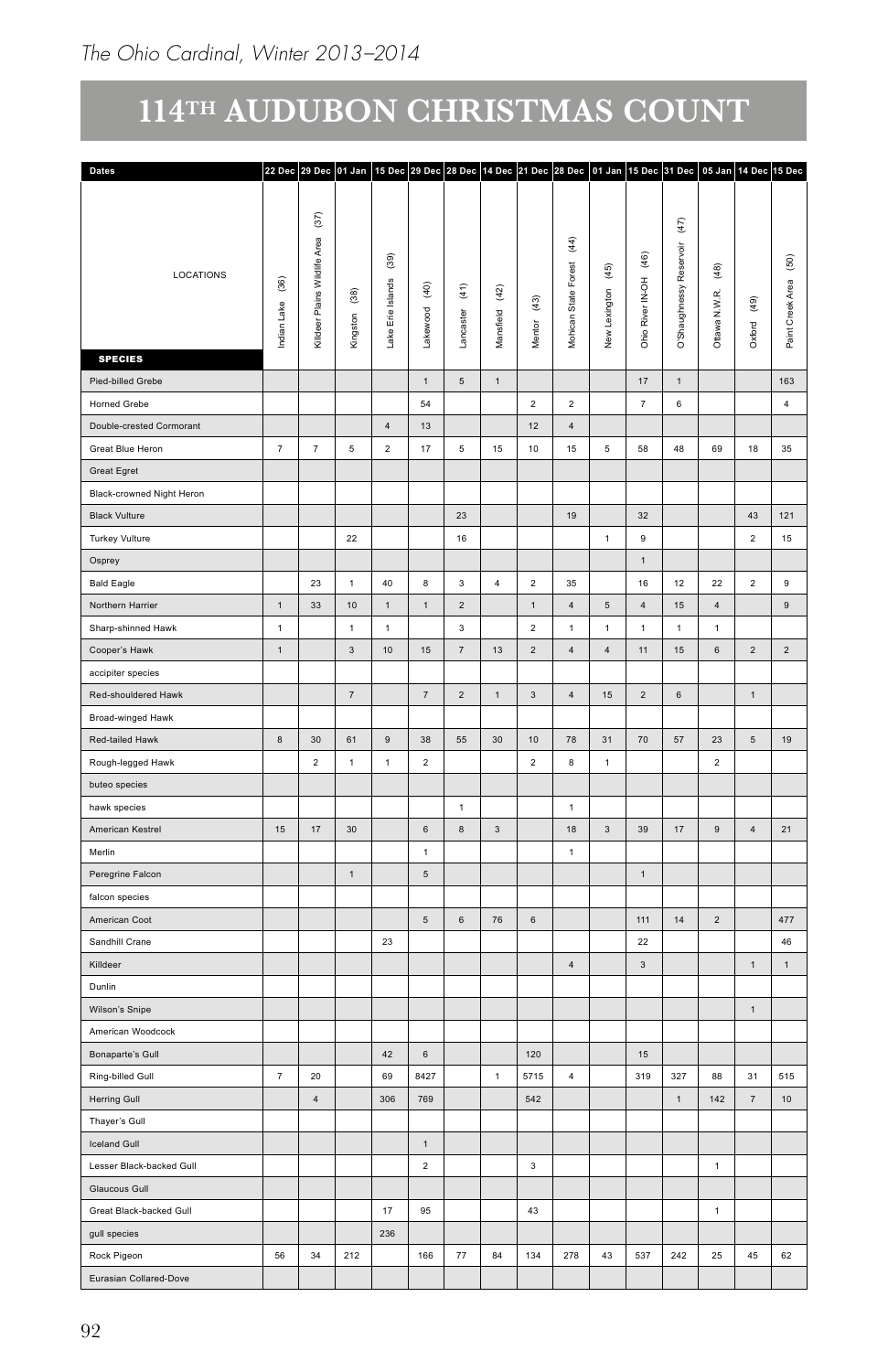| 28 Dec 04 Jan 21 Dec 14 Dec 27 Dec 29 Dec 28 Dec 04 Jan 14 Dec 30 Dec 28 Dec 15 Dec 28 Dec 22 Dec 21 Dec 20 Dec 21 Dec 14 Dec |                                |                 |                                                    |                       |                         |                   |                                                                       |                         |                         |                                           |                           |                 |                                                  |                       |                 |                    |                 |                                                                                                          |                         |
|-------------------------------------------------------------------------------------------------------------------------------|--------------------------------|-----------------|----------------------------------------------------|-----------------------|-------------------------|-------------------|-----------------------------------------------------------------------|-------------------------|-------------------------|-------------------------------------------|---------------------------|-----------------|--------------------------------------------------|-----------------------|-----------------|--------------------|-----------------|----------------------------------------------------------------------------------------------------------|-------------------------|
| $\widehat{\mathbb{E}}$<br>Parkersburg WV-OH                                                                                   | $\left( 52\right)$<br>Plymouth | Portsmouth (53) | $\widehat{\mathfrak{F}}$<br>Quail Hollow-Hartville | $(55)$<br>Ragersville | Rudolph (56)            | $\left(57\right)$ | $\begin{array}{c} \boxed{68} \end{array}$<br>Sunday and Monday Creeks | Tiffin (59)             | Toledo (60)             | $\widehat{\mathfrak{s}}$<br>Tri-Reservoir | $^{(62)}$<br>Trumbull Co. | Wellington (63) | $\widehat{\mathfrak{F}}$<br>Western Hamilton Co. | $^{(65)}$<br>Wheeling | Wilmot (66)     | $\left( 67\right)$ | Youngstown (68) | <b>INDIVIDUALS</b>                                                                                       | CIRCLES                 |
|                                                                                                                               |                                |                 |                                                    |                       |                         | Salem             |                                                                       |                         |                         |                                           |                           |                 |                                                  |                       |                 | Wooster            |                 |                                                                                                          |                         |
| $\overline{\mathbf{3}}$                                                                                                       |                                |                 |                                                    |                       |                         |                   |                                                                       |                         | 10 <sup>10</sup>        | $_{\rm 6}$                                |                           | $\mathbf{1}$    | 11                                               | $\mathbf{1}$          | $\mathbf{1}$    |                    |                 | 474                                                                                                      | 32                      |
|                                                                                                                               |                                |                 |                                                    |                       |                         |                   |                                                                       |                         |                         |                                           |                           |                 |                                                  |                       |                 | 1                  | $\mathbf 1$     | 143                                                                                                      | 16                      |
|                                                                                                                               |                                |                 |                                                    |                       |                         |                   |                                                                       |                         | 7                       | $\overline{\mathbf{3}}$                   |                           |                 |                                                  |                       |                 |                    |                 | 136                                                                                                      | 19 <sup>°</sup>         |
| 34                                                                                                                            | 4                              | 13              | 9                                                  | 16                    | $\,$ 6 $\,$             | $\scriptstyle{7}$ |                                                                       | $10$                    | 92                      | $\overline{2}$                            | $\overline{\mathbf{3}}$   | $\mathbf 1$     | 32                                               | $\mathbf 1$           | 36              | $11 -$             |                 | 1182                                                                                                     | 63                      |
|                                                                                                                               |                                |                 |                                                    |                       |                         |                   |                                                                       |                         |                         |                                           |                           |                 |                                                  |                       |                 |                    |                 | $\mathbf{1}$                                                                                             | $\mathbf{1}$            |
|                                                                                                                               |                                |                 |                                                    |                       |                         |                   |                                                                       |                         | $40\,$                  |                                           |                           |                 |                                                  |                       |                 |                    |                 | 93                                                                                                       | $5^{\circ}$             |
|                                                                                                                               |                                |                 |                                                    | $145$                 |                         |                   | $\mathbf 1$                                                           |                         |                         |                                           |                           |                 | $26\,$                                           |                       |                 |                    |                 | 1143                                                                                                     | 16                      |
| 12                                                                                                                            |                                |                 |                                                    | 390                   |                         |                   | $\mathbf{2}^-$                                                        |                         |                         |                                           |                           |                 | 12                                               |                       | 20              |                    |                 | 727                                                                                                      | 24                      |
|                                                                                                                               |                                |                 |                                                    |                       |                         |                   |                                                                       |                         |                         |                                           |                           |                 |                                                  |                       |                 |                    |                 | $\mathbf{1}$                                                                                             | $\mathbf 1$             |
| $_{\rm 3}$                                                                                                                    |                                | 12              | $\overline{2}$                                     | $\overline{2}$        | $\mathsf{s}\,$          | 1                 | $\overline{a}$                                                        | $\scriptstyle{7}$       | 59                      | 12                                        | 24                        | $\overline{2}$  | $\,$ 6 $\,$                                      |                       | $\mathbf{6}^-$  | $\overline{4}$     | $\sqrt{4}$      | 544                                                                                                      | $57\,$                  |
| $\,$ 1 $\,$                                                                                                                   |                                | $\sqrt{4}$      | $\overline{2}$                                     | $13$                  | 11                      | $_{\rm 3}$        |                                                                       | $\overline{\mathbf{3}}$ | $\scriptstyle\rm 7$     | $\,$ 1 $\,$                               | $\sqrt{5}$                | $_{3}$          | $\,$ 8 $\,$                                      |                       | $\bf{8}$        | $\,$ 1 $\,$        |                 | 278                                                                                                      | 55                      |
| $\overline{2}$                                                                                                                | $\overline{2}$                 |                 | $\overline{\mathbf{3}}$                            | $\sqrt{5}$            | $\mathbf{1}$            | $\mathbf{1}$      |                                                                       | $\mathbf{1}$            | $\overline{7}$          |                                           |                           | $\mathbf{1}$    | $\overline{1}$                                   |                       | $\overline{2}$  |                    | $\mathbf{1}$    | 97                                                                                                       | 46 <sup>°</sup>         |
| $\mathsf{9}$                                                                                                                  | $\,$ 1 $\,$                    | $\mathbf{3}$    | $\sqrt{5}$                                         | 31                    | $\bf8$                  | $\,$ 5 $\,$       | $\mathbf{1}$                                                          | $\overline{\mathbf{3}}$ | $22\,$                  | $\sqrt{2}$                                | $\overline{\mathbf{3}}$   | $\,$ 6 $\,$     | $14\,$                                           | $\,$ 1 $\,$           | $30\,$          | $\overline{4}$     | $\,$ 1 $\,$     | 454                                                                                                      | 64                      |
| $\mathbf{1}$                                                                                                                  |                                |                 | $\overline{2}$                                     |                       |                         |                   |                                                                       |                         |                         |                                           |                           |                 | $\overline{\mathbf{3}}$                          |                       |                 |                    |                 | $\overline{7}$                                                                                           | $\overline{4}$          |
| 10                                                                                                                            |                                | 3 <sup>1</sup>  | $\,$ 9 $\,$                                        | 1                     | 1                       | 7                 | $\overline{2}$                                                        | 1                       |                         | 32                                        | 11                        | $\sqrt{5}$      | $_{\rm 6}$                                       | $\overline{2}$        | $5\overline{5}$ |                    | 1               | 393                                                                                                      | 51                      |
|                                                                                                                               |                                |                 |                                                    |                       |                         |                   |                                                                       |                         |                         |                                           |                           |                 |                                                  |                       |                 |                    |                 | $\mathbf{1}$                                                                                             | 1                       |
| $47\,$                                                                                                                        | $16\,$                         | 14              | 30                                                 | 270                   | 31                      | 40                | 11                                                                    | 38                      | 41                      | 65                                        | 21                        | 51              | 61                                               | 1                     | 180             | $20\degree$        | $_{\rm 6}$      | 2546                                                                                                     | 68                      |
|                                                                                                                               |                                | $\mathbf{1}$    |                                                    | 12                    |                         | $\mathbf{1}$      |                                                                       | $\mathbf 1$             | $\mathbf{1}$            |                                           | $\overline{4}$            |                 |                                                  |                       | 14              | $\mathbf{1}$       |                 | 94                                                                                                       | 29                      |
| $\,$ 5 $\,$                                                                                                                   |                                |                 |                                                    |                       |                         |                   |                                                                       |                         |                         |                                           |                           |                 |                                                  |                       |                 |                    |                 | $\overline{7}$                                                                                           | $\overline{\mathbf{3}}$ |
|                                                                                                                               |                                |                 | $\overline{\mathbf{3}}$                            |                       |                         |                   |                                                                       |                         |                         |                                           |                           |                 |                                                  |                       | $\mathbf 1$     |                    |                 | $\,$ 6 $\,$                                                                                              | $\overline{4}$          |
| $15\,$                                                                                                                        | $_{\rm 3}$                     | $5^{\circ}$     | $\,$ 8 $\,$                                        | 68                    | $36\,$                  | 17                |                                                                       | 15 <sup>15</sup>        | 15                      | 10                                        | $\,9$                     | 22              | $16\,$                                           | $\overline{2}$        | 66              | $\scriptstyle{7}$  |                 | 863                                                                                                      | 63                      |
|                                                                                                                               |                                |                 |                                                    | $\overline{2}$        | $\mathbf{1}$            |                   |                                                                       |                         | $\mathbf 1$             |                                           |                           |                 | $\overline{2}$                                   |                       |                 | $\mathbf 1$        | $\,$ 1 $\,$     | 17 <sup>°</sup>                                                                                          | 14                      |
| $\mathbf 1$                                                                                                                   |                                |                 |                                                    |                       | $\overline{\mathbf{2}}$ |                   |                                                                       |                         | $\overline{2}$          |                                           |                           |                 |                                                  |                       |                 |                    |                 | 27                                                                                                       | 17 <sup>°</sup>         |
|                                                                                                                               |                                |                 |                                                    |                       | $\mathbf{1}$            |                   |                                                                       |                         |                         |                                           |                           |                 |                                                  |                       |                 |                    |                 | $\mathbf{1}$                                                                                             | $\mathbf 1$             |
|                                                                                                                               |                                |                 | 78                                                 |                       |                         | $57\,$            |                                                                       |                         | 98                      |                                           | $\overline{\mathbf{3}}$   | 110             | $\,$ 8 $\,$                                      | $\mathbf 1$           |                 |                    | $102$           | 2372                                                                                                     | 39                      |
|                                                                                                                               |                                |                 |                                                    |                       | $\overline{\mathbf{3}}$ |                   |                                                                       |                         |                         |                                           | $\mathbf{1}$              |                 |                                                  |                       |                 | $18\,$             |                 | 506                                                                                                      | $11 -$                  |
|                                                                                                                               |                                |                 |                                                    | 10                    |                         |                   |                                                                       |                         |                         |                                           |                           |                 | $5\overline{5}$                                  |                       | 10 <sub>1</sub> |                    |                 | 137                                                                                                      | 24                      |
|                                                                                                                               |                                |                 |                                                    |                       |                         |                   |                                                                       |                         |                         |                                           |                           |                 |                                                  |                       |                 |                    |                 | $\overline{2}$                                                                                           | $\overline{2}$          |
|                                                                                                                               | $\overline{2}$                 |                 |                                                    | 21                    |                         |                   |                                                                       |                         |                         |                                           |                           |                 | $\mathbf 1$                                      |                       | 9               |                    |                 | 52                                                                                                       | $10-10$                 |
|                                                                                                                               |                                |                 |                                                    |                       |                         |                   |                                                                       |                         |                         |                                           |                           |                 |                                                  |                       |                 |                    |                 | $\mathbf{1}$                                                                                             | 1                       |
|                                                                                                                               |                                |                 |                                                    |                       |                         |                   |                                                                       |                         | 26                      |                                           |                           |                 |                                                  |                       |                 |                    |                 | 3099                                                                                                     | 16                      |
| 28                                                                                                                            | 45                             |                 | 102                                                | 1536                  | 528                     | 85                |                                                                       | 16                      | 9189                    | 686                                       | 64                        | 46              | 145                                              | 18                    | $\mathsf g$     | 7                  | 1500            | 91,842                                                                                                   | 56                      |
| $\overline{1}$                                                                                                                | $\overline{2}$                 |                 | $\sqrt{4}$                                         | 50                    | 573                     | $\sqrt{5}$        |                                                                       |                         | 7466                    | $26\,$                                    | 1                         |                 | $\mathbf{1}$                                     | $\mathbf{1}$          | $\mathbf{1}$    | 19                 | 221             | 12,432                                                                                                   | 43                      |
|                                                                                                                               |                                |                 |                                                    |                       | $\mathbf 1$             |                   |                                                                       |                         | $\overline{2}$          |                                           |                           |                 |                                                  |                       |                 |                    |                 | $\overline{\mathbf{3}}$                                                                                  | $\overline{2}$          |
|                                                                                                                               |                                |                 |                                                    |                       |                         |                   |                                                                       |                         | $\overline{\mathbf{3}}$ |                                           |                           |                 |                                                  |                       |                 |                    |                 | 5 <sup>1</sup>                                                                                           | $\overline{\mathbf{3}}$ |
|                                                                                                                               |                                |                 |                                                    |                       | $\overline{5}$          |                   |                                                                       |                         | $27$                    |                                           |                           |                 |                                                  |                       |                 |                    |                 | 44 <sup>°</sup>                                                                                          | 10 <sub>1</sub>         |
|                                                                                                                               |                                |                 |                                                    |                       |                         |                   |                                                                       |                         | $\,$ 8 $\,$             |                                           |                           |                 |                                                  |                       |                 |                    | $\mathbf{1}$    | $\mathsf{g}% _{T}=\mathsf{g}_{T}\!\left( a,b\right) ,\mathsf{g}_{T}=\mathsf{g}_{T}\!\left( a,b\right) ,$ | $\overline{2}$          |
|                                                                                                                               |                                |                 |                                                    |                       |                         |                   |                                                                       |                         | 12                      |                                           |                           |                 |                                                  |                       |                 |                    |                 | 244                                                                                                      | 9                       |
|                                                                                                                               |                                |                 |                                                    |                       |                         |                   |                                                                       |                         |                         |                                           |                           |                 |                                                  |                       |                 |                    |                 | 263                                                                                                      | $\overline{\mathbf{3}}$ |
| 1212                                                                                                                          | 112                            | 115             | 443                                                | 1190                  | 128                     | 263               | $^{\rm 56}$                                                           | $147$                   | 635                     | 86                                        | 53                        | 114             | 692                                              | $73\,$                | 1792            | $\bf 25$           | 338             | 18,216                                                                                                   | 66                      |
|                                                                                                                               |                                |                 |                                                    |                       |                         |                   |                                                                       |                         |                         |                                           |                           |                 |                                                  |                       |                 | $\overline{2}$     |                 | $5^{\circ}$                                                                                              | $\overline{2}$          |
|                                                                                                                               |                                |                 |                                                    |                       |                         |                   |                                                                       |                         |                         |                                           |                           |                 |                                                  |                       |                 |                    |                 |                                                                                                          |                         |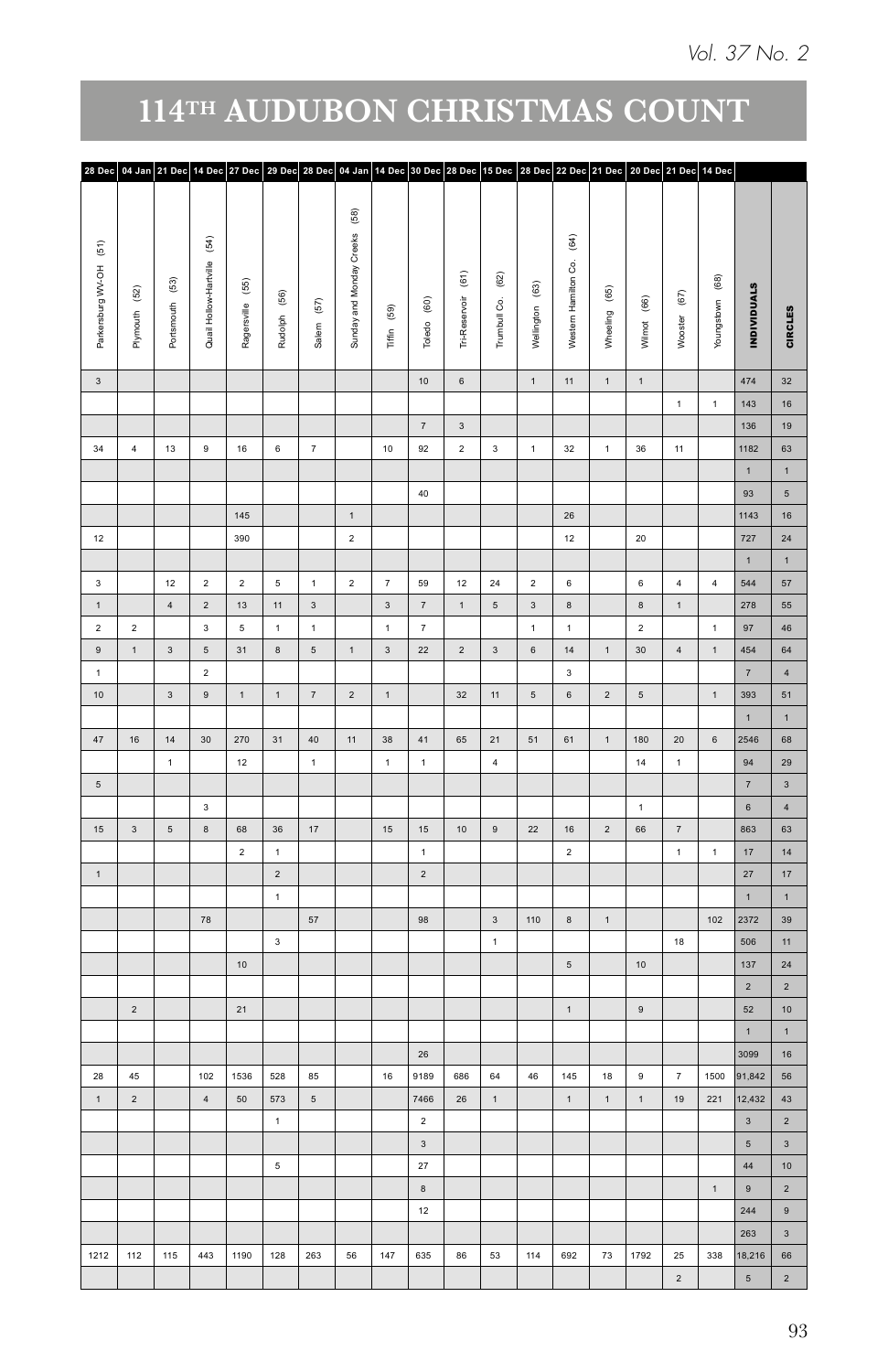| Dates                    |                                            |                                     |                                     |                                |                            |                                    |                   |                              |                                           |                         |                                             | 22 Dec 29 Dec 01 Jan 15 Dec 29 Dec 28 Dec 14 Dec 21 Dec 28 Dec 01 Jan 15 Dec 31 Dec 05 Jan 14 Dec 15 Dec |                                 |                         |                                               |
|--------------------------|--------------------------------------------|-------------------------------------|-------------------------------------|--------------------------------|----------------------------|------------------------------------|-------------------|------------------------------|-------------------------------------------|-------------------------|---------------------------------------------|----------------------------------------------------------------------------------------------------------|---------------------------------|-------------------------|-----------------------------------------------|
|                          |                                            | $(37)$                              |                                     |                                |                            |                                    |                   |                              |                                           |                         |                                             | (47)                                                                                                     |                                 |                         |                                               |
| LOCATIONS                | $\overline{6}$<br>$_{\text{Lake}}$<br>dian | Area<br>Wildlife<br>Killdeer Plains | $\widehat{\mathbf{36}}$<br>Kingston | (39)<br>Islands<br>Lake Erie I | $\overline{9}$<br>Lakewood | $\widehat{\mathfrak{t}}$<br>caster | $(42)$<br>isfield | $\left( 43\right)$<br>Mentor | $\overline{4}$<br>Forest<br>Mohican State | $(45)$<br>New Lexington | $\frac{6}{3}$<br>Ę<br>÷,<br>River<br>Ohio I | æ<br>ଜ                                                                                                   | $\widehat{48}$<br>Ottawa N.W.R. | (49)<br>Oxford          | $\widehat{\mathbb{S}}$<br>Area<br>Paint Creek |
| <b>SPECIES</b>           |                                            |                                     |                                     |                                |                            | ā                                  | ă                 |                              |                                           |                         |                                             | O'Sh                                                                                                     |                                 |                         |                                               |
| Mourning Dove            | 265                                        | ${\bf 248}$                         | 780                                 | 39                             | 317                        | 395                                | 193               | 48                           | 369                                       | 197                     | 284                                         | 432                                                                                                      | 206                             | 224                     | 190                                           |
| dove species             |                                            |                                     |                                     |                                |                            |                                    |                   |                              |                                           |                         |                                             |                                                                                                          |                                 |                         |                                               |
| Barn Owl                 |                                            |                                     |                                     |                                |                            |                                    |                   |                              |                                           |                         |                                             |                                                                                                          |                                 |                         |                                               |
| Eastern Screech-Owl      |                                            |                                     | $\overline{1}$                      | $13\,$                         | $\overline{1}$             |                                    | 12                | $\overline{1}$               | 7                                         |                         | $\overline{7}$                              |                                                                                                          | 13                              |                         |                                               |
| Great Horned Owl         |                                            |                                     | $\overline{2}$                      | 10                             | $\overline{4}$             |                                    |                   |                              | 1                                         |                         | 1                                           | $\overline{4}$                                                                                           | 10                              | $\overline{1}$          |                                               |
| Snowy Owl                |                                            |                                     |                                     |                                | 10                         |                                    |                   | $\overline{\mathbf{3}}$      |                                           |                         |                                             |                                                                                                          |                                 |                         |                                               |
| Barred Owl               |                                            | $\mathbf{3}$                        | $\overline{2}$                      |                                | $\overline{2}$             | 1                                  | $\overline{2}$    |                              | 4                                         | $\overline{\mathbf{3}}$ |                                             | $\overline{3}$                                                                                           |                                 | $\overline{1}$          |                                               |
| Long-eared Owl           |                                            |                                     |                                     |                                |                            |                                    |                   |                              |                                           |                         |                                             | $\mathbf{1}$                                                                                             | $\overline{2}$                  |                         |                                               |
| Short-eared Owl          |                                            | 10                                  |                                     |                                | $\mathbf{1}$               |                                    |                   |                              |                                           | $\,$ 1 $\,$             |                                             | $\overline{2}$                                                                                           |                                 |                         |                                               |
| Northern Saw-whet Owl    |                                            |                                     |                                     | $\mathbf{1}$                   |                            |                                    | $\mathbf{1}$      |                              |                                           |                         |                                             |                                                                                                          |                                 |                         |                                               |
| <b>Belted Kingfisher</b> | 1                                          |                                     | $9\,$                               |                                | $\boldsymbol{8}$           | $9\,$                              | $\,$ 6 $\,$       | $\overline{4}$               | 7                                         | $\overline{2}$          | 8                                           | $5\,$                                                                                                    |                                 | 7                       | $\bf{8}$                                      |
| Red-headed Woodpecker    | 1                                          | 17 <sub>2</sub>                     | $\mathbf{3}$                        |                                | $5\overline{5}$            | $\overline{2}$                     |                   |                              |                                           |                         |                                             | 8                                                                                                        | $\overline{\mathbf{2}}$         |                         | 1                                             |
| Red-bellied Woodpecker   | 17                                         | 19                                  | $\bf 46$                            | 25                             | $111$                      | 51                                 | 76                | $22\,$                       | 60                                        | $29\,$                  | 48                                          | 96                                                                                                       | 31                              | 29                      | 23                                            |
| Yellow-bellied Sapsucker |                                            |                                     |                                     | 2                              |                            | $\overline{4}$                     | $\mathbf{3}$      |                              | $\overline{2}$                            | $\mathbf{3}$            | $\overline{2}$                              | 9                                                                                                        |                                 | $\overline{2}$          | 1                                             |
| Downy Woodpecker         | 21                                         | 39                                  | 53                                  | 53                             | 102                        | 47                                 | 92                | $28\,$                       | 60                                        | ${\bf 28}$              | $64\,$                                      | $134\,$                                                                                                  | 70                              | $17\,$                  | 12                                            |
| Hairy Woodpecker         | $\mathbf{1}$                               | $\overline{2}$                      | 6                                   |                                | 31                         | $\overline{4}$                     | 28                | $\overline{\mathbf{3}}$      | 28                                        | $12\,$                  | 7                                           | 22                                                                                                       | $\overline{\mathbf{8}}$         | $\overline{\mathbf{3}}$ | $\overline{\mathbf{3}}$                       |
| Northern Flicker         | $\bf8$                                     | 38                                  | 44                                  | 14                             | 8                          | 23                                 | 8                 | $\overline{2}$               | 21                                        | $23\,$                  | $40\,$                                      | 71                                                                                                       | $\overline{9}$                  | $^{\rm 8}$              | 18                                            |
| Pileated Woodpecker      |                                            |                                     | 8                                   |                                | $\overline{4}$             | $13$                               | 9                 | $\overline{\mathbf{3}}$      | 27                                        | $13\,$                  | 18                                          | $5\overline{5}$                                                                                          |                                 | 11                      | $\overline{3}$                                |
| woodpecker species       | $\mathbf{3}$                               |                                     |                                     |                                |                            |                                    |                   |                              |                                           |                         |                                             |                                                                                                          |                                 |                         |                                               |
| Eastern Phoebe           |                                            |                                     |                                     |                                |                            |                                    |                   |                              |                                           |                         |                                             |                                                                                                          |                                 | $\overline{1}$          |                                               |
| Northern Shrike          | $\mathbf{1}$                               | $\sqrt{2}$                          |                                     |                                | $\mathbf{1}$               |                                    |                   |                              |                                           |                         |                                             |                                                                                                          |                                 |                         |                                               |
| Blue-headed vireo        |                                            |                                     |                                     |                                |                            |                                    |                   |                              |                                           |                         |                                             |                                                                                                          |                                 |                         |                                               |
| Blue Jay                 | 70                                         | 171                                 | 151                                 | $65\,$                         | 408                        | $147\,$                            | 241               | 157                          | 210                                       | 178                     | 58                                          | 242                                                                                                      | 139                             | $25\phantom{.0}$        | $42\,$                                        |
| American Crow            | $\bf 45$                                   | ${\bf 26}$                          | 397                                 | $32\,$                         | 89                         | 226                                | 15,000            | 101                          | 1030                                      | 257                     | 674                                         | 544                                                                                                      | $\mathbf{3}$                    | $30\,$                  | 169                                           |
| Horned Lark              | $75\,$                                     | 15                                  | 258                                 | 186                            |                            | $\,6\,$                            | 10                |                              | $\mathbf{3}$                              |                         | 721                                         | 389                                                                                                      | 575                             | 369                     | 60                                            |
| <b>Tree Swallow</b>      |                                            |                                     |                                     |                                |                            |                                    |                   |                              |                                           |                         |                                             |                                                                                                          |                                 |                         |                                               |
| Carolina Chickadee       |                                            |                                     | 89                                  |                                |                            | 171                                | $26\,$            |                              | 76                                        | $\bf 46$                | 159                                         | 243                                                                                                      |                                 | 109                     | 32                                            |
| Black-capped Chickadee   |                                            |                                     |                                     | 179                            | 216                        |                                    |                   | 141                          | 13                                        | 6                       |                                             |                                                                                                          | 12                              |                         |                                               |
| chickadee species        | 25                                         | 14                                  |                                     |                                |                            |                                    | 156               |                              | 38                                        |                         |                                             |                                                                                                          |                                 |                         |                                               |
| <b>Tufted Titmouse</b>   | 12                                         | 23                                  | 65                                  | $\overline{2}$                 | 65                         | 96                                 | 185               | 52                           | 96                                        | 41                      | 70                                          | 108                                                                                                      | $\overline{\mathbf{3}}$         | 49                      | 27                                            |
| Red-breasted Nuthatch    |                                            |                                     | $\overline{1}$                      | $\overline{2}$                 | $\overline{3}$             |                                    | 10                |                              | $\overline{1}$                            | $\overline{1}$          | $\mathbf{1}$                                |                                                                                                          | $\overline{1}$                  |                         |                                               |
| White-breasted Nuthatch  | 17                                         | 30                                  | 52                                  | $17\,$                         | 87                         | 101                                | 128               | 31                           | 92                                        | 34                      | 36                                          | 138                                                                                                      | 25                              | 36                      | 12                                            |
| <b>Brown Creeper</b>     | $\,$ 5 $\,$                                | 10                                  | 29                                  | $12\,$                         | $\sqrt{5}$                 | $\,$ 8 $\,$                        | $\overline{7}$    | $\sqrt{2}$                   | 14                                        | $\mathbf{3}$            | $17$                                        | 39                                                                                                       | $\,9$                           | $\mathbf{3}$            | $\mathbf{3}$                                  |
| Carolina Wren            | $\mathsf g$                                | $\mathbf{1}$                        | 68                                  | $14$                           | 34                         | 64                                 | 45                | $\mathbf{3}$                 | 27                                        | $\bf 24$                | 101                                         | 68                                                                                                       | 12                              | 35                      | 14                                            |
| House Wren               |                                            |                                     |                                     |                                |                            |                                    |                   |                              |                                           |                         |                                             |                                                                                                          |                                 |                         |                                               |
| Winter Wren              |                                            |                                     | $\overline{7}$                      | $\overline{1}$                 |                            | $\overline{4}$                     | $\,$ 1 $\,$       |                              | $\overline{\mathbf{3}}$                   |                         | $\overline{4}$                              | $\,$ 1 $\,$                                                                                              |                                 | $\mathbf{1}$            |                                               |
| Marsh Wren               |                                            |                                     |                                     |                                |                            |                                    |                   | $\,$ 1 $\,$                  |                                           |                         |                                             |                                                                                                          |                                 |                         |                                               |
| wren species             |                                            |                                     |                                     |                                |                            | 18                                 |                   |                              |                                           |                         |                                             |                                                                                                          |                                 |                         |                                               |
| Golden-crowned Kinglet   | 7                                          | 7                                   | $55\,$                              | $\bf8$                         | $19$                       | 44                                 | 64                | 9                            | 288                                       | 24                      | 45                                          | 49                                                                                                       | $\overline{4}$                  | 23                      | 15                                            |
| Ruby-crowned Kinglet     |                                            |                                     |                                     |                                | $\mathbf{3}$               |                                    |                   |                              |                                           |                         | 1                                           |                                                                                                          |                                 |                         |                                               |
| kinglet species          |                                            |                                     |                                     | $_{3}$                         |                            |                                    |                   |                              |                                           |                         |                                             |                                                                                                          |                                 |                         |                                               |
|                          |                                            |                                     |                                     |                                |                            |                                    |                   |                              |                                           |                         |                                             |                                                                                                          |                                 |                         |                                               |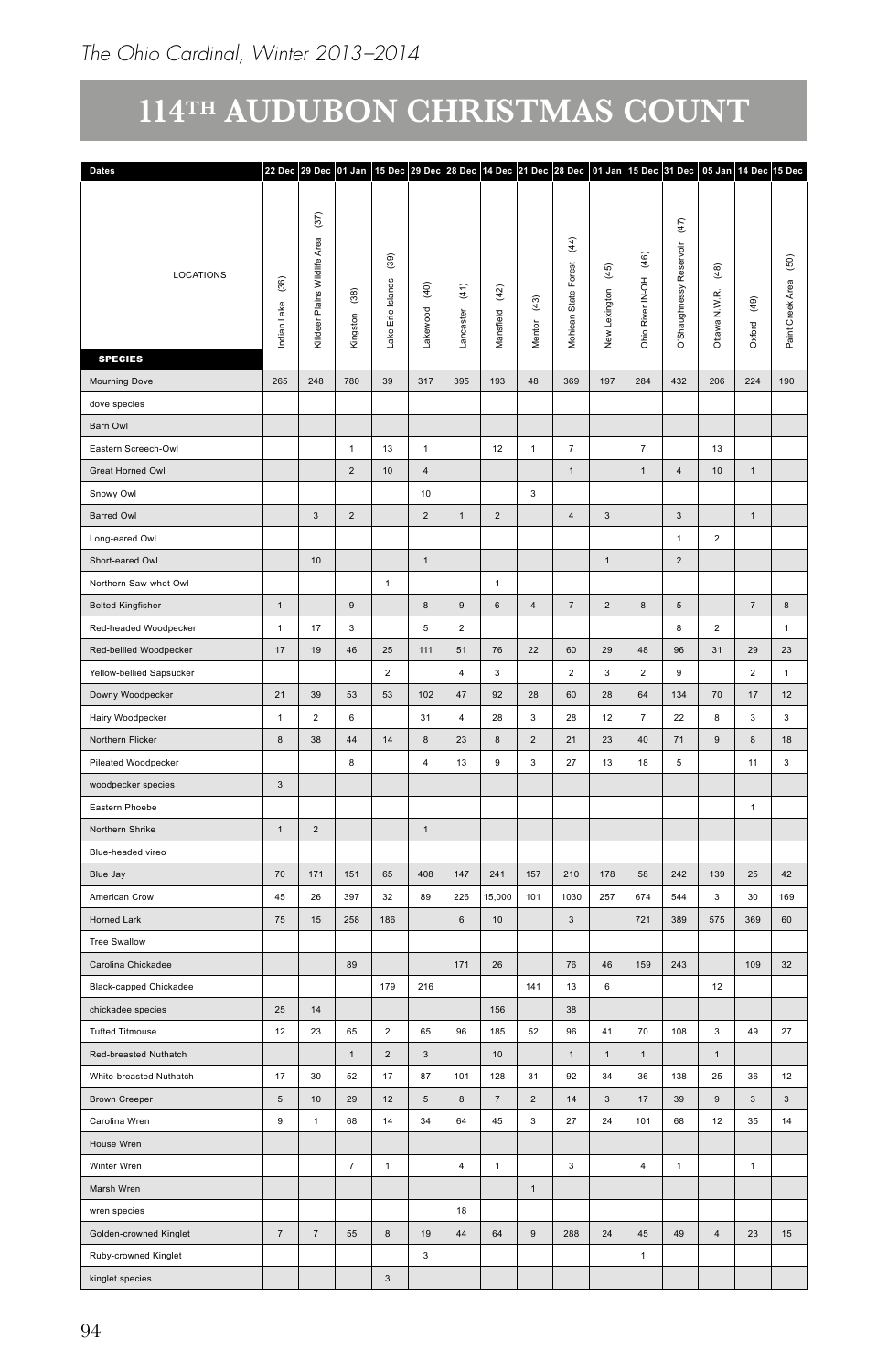| 28 Dec 04 Jan 21 Dec 14 Dec 27 Dec 29 Dec 28 Dec 04 Jan 14 Dec 30 Dec 28 Dec 15 Dec 28 Dec 22 Dec 21 Dec 20 Dec 21 Dec 14 Dec |                      |                         |                                                    |                          |                      |                   |                                             |                        |                      |                          |                      |                                       |                                                  |                     |                       |                           |                          |                         |                                   |
|-------------------------------------------------------------------------------------------------------------------------------|----------------------|-------------------------|----------------------------------------------------|--------------------------|----------------------|-------------------|---------------------------------------------|------------------------|----------------------|--------------------------|----------------------|---------------------------------------|--------------------------------------------------|---------------------|-----------------------|---------------------------|--------------------------|-------------------------|-----------------------------------|
| $(\mathbb{5})$<br>Parkersburg WV-OH                                                                                           | $\left( 52\right)$   | Portsmouth (53)         | $\widehat{\mathfrak{F}}$<br>Quail Hollow-Hartville | $\widehat{\mathbf{55}})$ |                      | $\left(57\right)$ | $_{\tiny (58)}$<br>Sunday and Monday Creeks | $(59)$                 | $^{(60)}$            | $\widehat{\mathfrak{S}}$ | $^{(62)}$            | $\widehat{\mathfrak{G}}$              | $\widehat{\mathfrak{F}}$<br>Western Hamilton Co. | $^{(65)}$           | $_{\tiny (66)}$       | $\mathfrak{S}$            | $_{\tiny (68)}$          | <b>INDIVIDUALS</b>      |                                   |
|                                                                                                                               | Plymouth             |                         |                                                    | Ragersville              | Rudolph (56)         | Salem             |                                             | Tiffin                 | Toledo               | Tri-Reservoir            | Trumbull Co.         | Wellington                            |                                                  | Wheeling            | Wilmot                | Wooster                   | Youngstown               |                         | <b>CIRCLES</b>                    |
| 393                                                                                                                           | $74\,$               | 286                     | 534                                                | 2306                     | 250                  | 146               |                                             | 483                    | 385                  | 202                      | 227                  | $141$                                 | 887                                              | $25\,$              | 1538                  | 245                       | 157                      | 24,442                  | $_{\rm 67}$                       |
|                                                                                                                               |                      |                         |                                                    |                          |                      |                   |                                             |                        |                      |                          |                      |                                       |                                                  |                     |                       |                           |                          | $\overline{3}$          | $\mathbf{1}$                      |
| $\overline{\mathbf{3}}$                                                                                                       |                      |                         |                                                    | $\sqrt{2}$               |                      |                   |                                             |                        |                      |                          |                      |                                       |                                                  |                     | $\overline{2}$        |                           |                          | $\overline{4}$          | $\overline{2}$                    |
|                                                                                                                               |                      |                         | 10                                                 | 9                        | 38                   |                   |                                             | $\overline{4}$         | 18                   |                          |                      |                                       | $\overline{2}$                                   |                     | $5^{\circ}$           |                           |                          | 244                     | 43<br>35 <sub>5</sub>             |
|                                                                                                                               | $\overline{2}$       |                         | $\,$ 8 $\,$                                        | $13\,$                   | $10$<br>$\mathbf{1}$ |                   |                                             | $\overline{1}$         | $10$                 |                          |                      |                                       | $\mathbf{1}$                                     |                     | 10<br>$\mathbf{1}$    |                           | $\mathbf{1}$             | $144$                   | $\overline{9}$                    |
|                                                                                                                               |                      | $\overline{2}$          | 4                                                  |                          |                      |                   |                                             |                        |                      | 3                        |                      | $\mathbf{1}$                          |                                                  |                     | 9                     |                           | $\overline{1}$           | 25                      | 42                                |
| $\sqrt{2}$                                                                                                                    |                      |                         |                                                    | $10\,$                   |                      |                   |                                             |                        |                      |                          |                      |                                       | $\overline{\mathbf{2}}$                          |                     |                       | $\,$ 1 $\,$               |                          | 118<br>$\overline{4}$   |                                   |
|                                                                                                                               |                      |                         |                                                    | $\overline{2}$           | $\,1\,$              |                   |                                             |                        | 1                    |                          |                      |                                       | $\overline{2}$                                   |                     |                       |                           |                          | 31                      | $\overline{\mathbf{3}}$<br>$13\,$ |
|                                                                                                                               |                      |                         |                                                    |                          |                      |                   |                                             |                        |                      |                          |                      |                                       |                                                  |                     |                       |                           |                          | $5\overline{)}$         | $\overline{\mathbf{3}}$           |
|                                                                                                                               | $\overline{1}$       | 8                       | $5\phantom{.0}$                                    | $26\,$                   | $\overline{2}$       | $\sqrt{5}$        |                                             | $\overline{2}$         | $\overline{2}$       | $\overline{4}$           | 1                    | 1                                     | $16\,$                                           |                     | 32                    | 5 <sub>5</sub>            | $\overline{\mathbf{2}}$  | 380                     | 58                                |
|                                                                                                                               |                      | 1                       | $\mathbf 1$                                        | 14                       | $\bf{8}$             | $\overline{2}$    |                                             |                        |                      | 11                       | $\sqrt{5}$           |                                       |                                                  |                     | 79                    |                           |                          | 274                     | 35 <sup>5</sup>                   |
|                                                                                                                               | 11                   | $17\,$                  | 68                                                 | 426                      | 61                   | 42                | $\sqrt{5}$                                  | $40\,$                 | 56                   | $64\,$                   | 11                   | 36                                    | 113                                              | 14                  | 442                   | $25\phantom{.0}$          | 14                       | 4285                    | 68                                |
| $\,9$                                                                                                                         |                      | $\mathbf{1}$            |                                                    | $\mathsf g$              |                      |                   | $\overline{2}$                              |                        | $\,$ 6 $\,$          |                          |                      | $\mathbf 1$                           | 9                                                |                     | 1                     |                           |                          | 176                     | 38                                |
| $45\,$                                                                                                                        | 13                   | 23                      | 56                                                 | 389                      | 72                   | 30                | $\overline{2}$                              | 53                     | 135                  | 86                       | $46\,$               | 23                                    | 142                                              | $13\,$              | 442                   | 53                        | $20\,$                   | 4729                    | 68                                |
| $11\,$                                                                                                                        |                      | $\overline{2}$          | $20\,$                                             | 115                      | 14                   | $\scriptstyle{7}$ |                                             | $\overline{4}$         | $11 -$               | $10$                     | $_{\rm 3}$           | 11 <sub>1</sub>                       | $20\,$                                           | $\overline{2}$      | 88                    | $\,$ 5 $\,$               | $\overline{\phantom{a}}$ | 902                     | 63                                |
| $39\,$                                                                                                                        | $\,$ 9               | $10\,$                  | $19$                                               | 152                      | $20\,$               | $\bf8$            | 1                                           | $\,9$                  | $45\,$               | $38\,$                   | $_{\rm 3}$           | $22\,$                                | $_{\rm 67}$                                      | $\scriptstyle\rm 7$ | $112$                 | 11                        | $\,$ 1 $\,$              | 1706                    |                                   |
|                                                                                                                               | $\overline{1}$       | 15 <sub>15</sub>        | $5\phantom{.0}$                                    | ${\bf 76}$               |                      | $\mathsf g$       | $\mathsf g$                                 | $\overline{1}$         |                      | 11                       | $\overline{2}$       | $\overline{4}$                        | 12                                               | $_{3}$              | $\bf 48$              |                           | $\,$ 1 $\,$              | 585                     | 52                                |
|                                                                                                                               |                      |                         |                                                    |                          |                      |                   |                                             |                        |                      |                          |                      |                                       |                                                  |                     |                       |                           |                          | $\overline{\mathbf{3}}$ |                                   |
|                                                                                                                               |                      | 1                       |                                                    |                          |                      |                   |                                             | $\mathbf{1}$           |                      |                          |                      |                                       | $\overline{2}$                                   |                     | 1                     |                           |                          | 19                      |                                   |
|                                                                                                                               |                      |                         |                                                    |                          |                      |                   |                                             |                        |                      | $\mathbf{1}$             | 1                    | $\mathbf 1$                           |                                                  |                     | $1$ .                 | $\,1\,$                   |                          | 14                      |                                   |
|                                                                                                                               |                      |                         |                                                    |                          |                      |                   |                                             |                        |                      |                          |                      |                                       |                                                  |                     |                       |                           |                          | $\mathbf{1}$            |                                   |
|                                                                                                                               | 31                   | 73                      | 287                                                | 685                      | 243                  | 175               | 27                                          | 166                    | 142                  | 404                      | 156                  | 101                                   | 242                                              | 45                  | 778                   | 80                        | 15                       | 11,576                  |                                   |
|                                                                                                                               | 57                   | 175                     | 245                                                | 3454                     | 35                   | 477               | 17                                          | 152                    | 25                   | 392                      | 170                  | 86                                    | 1505                                             | 30,052              | 615                   | 268                       | 2404                     | 80,004                  |                                   |
|                                                                                                                               | 479                  | 10                      | 44                                                 | 322                      | 124                  | 17                |                                             | $\overline{2}$         | 15                   |                          | 41                   | 19                                    | 8                                                |                     | 459                   | 26                        | 22                       | 18,225                  | 57                                |
|                                                                                                                               |                      |                         |                                                    |                          |                      |                   |                                             |                        | 10                   |                          |                      |                                       |                                                  |                     |                       |                           |                          | 10 <sub>1</sub>         | 1                                 |
|                                                                                                                               |                      | 62                      |                                                    | 730                      |                      |                   | 10                                          |                        |                      |                          |                      |                                       | 521                                              | 71                  | 330                   | 68                        |                          | 6610                    | 39                                |
|                                                                                                                               | 17 <sup>7</sup>      |                         | 212                                                | 11                       | $20\degree$          | 87                |                                             | 45                     | 146                  | 254                      | 99                   | 78                                    |                                                  |                     | 55                    | 8                         | 79                       | 3490                    | $36\,$                            |
|                                                                                                                               |                      |                         |                                                    |                          |                      |                   |                                             |                        |                      |                          |                      |                                       |                                                  |                     | $51\,$                | $\ensuremath{\mathsf{3}}$ |                          | 571                     | 10 <sub>1</sub><br>$67\,$         |
| 134                                                                                                                           | $13\,$               | 56                      | 64                                                 | 517                      | $50\,$               | $\bf 45$          | $\overline{4}$                              | $22\,$<br>$\mathbf{1}$ | $35\,$               | 81                       | $40\,$               | 29                                    | 152                                              | $40\,$              | 420                   | 49                        | 20                       | 5439                    | 33 <sup>°</sup>                   |
| 60                                                                                                                            | $\sqrt{2}$           |                         | $_{\rm 3}$                                         | $\,$ 6 $\,$              | $_{3}$<br>$97\,$     | $_{\rm 3}$        |                                             |                        | $\overline{4}$<br>73 | $107\,$                  |                      | 11                                    | $_{\rm 3}$                                       |                     | $\overline{2}$<br>347 |                           | $\mathbf{2}$<br>$15\,$   | 99<br>4322              | 68                                |
| $\,$ 3 $\,$                                                                                                                   | $15\,$<br>$\sqrt{2}$ | $\mathbf{^{29}}$        | 60<br>$_{3}$                                       | 436                      |                      | 42<br>$\sqrt{2}$  | 11                                          | $30\,$                 | 31                   |                          | $20\,$<br>$\sqrt{2}$ | ${\bf 54}$<br>$\overline{\mathbf{2}}$ | 95                                               | $20\,$              |                       | $30\,$<br>$\overline{4}$  |                          | 784                     |                                   |
|                                                                                                                               |                      | $\,1\,$                 |                                                    | ${\bf 29}$               | $\bf 24$             |                   | $\,$ 1 $\,$                                 | $10\,$                 |                      | $^{\rm 3}$               |                      |                                       | $26\,$                                           | $\,$ 1 $\,$         | $51\,$                |                           |                          |                         |                                   |
| 132                                                                                                                           | $\overline{2}$       | 68                      | 33                                                 | 257                      | $\bf 25$             | $22\,$            | $^{\rm 12}$<br>$\mathbf{1}$                 | 14                     | ${\bf 26}$           | $20\,$                   | $\bf8$               | $_{3}$                                | $303\,$                                          | 22                  | 228<br>$\mathbf{1}$   | 23                        | $\overline{7}$           | 3432<br>$\overline{2}$  |                                   |
|                                                                                                                               |                      |                         | $\overline{2}$                                     | $\sqrt{5}$               |                      |                   |                                             | 1                      | $5\overline{5}$      |                          | $\overline{2}$       |                                       | $\overline{2}$                                   |                     | $\overline{2}$        |                           |                          | 90                      |                                   |
|                                                                                                                               |                      |                         |                                                    |                          |                      |                   |                                             |                        |                      |                          |                      |                                       |                                                  |                     |                       | $\overline{2}$            |                          | $\overline{3}$          |                                   |
|                                                                                                                               |                      |                         |                                                    |                          |                      |                   |                                             |                        |                      |                          |                      |                                       |                                                  |                     |                       |                           |                          | 18                      | $\overline{2}$<br>1               |
| 32                                                                                                                            |                      |                         |                                                    |                          |                      |                   |                                             |                        |                      |                          |                      |                                       |                                                  |                     |                       |                           |                          |                         | 67                                |
|                                                                                                                               | $\overline{4}$       | $18\,$                  | $22\,$                                             | 379                      | $\,$ 9 $\,$          | 16                | $5\overline{)}$                             | 14                     | $17$                 | 53                       | 22                   | 15                                    | 100                                              | $18\,$              | 191                   | 47                        | $\mathbf{1}$             | 3147                    |                                   |
| $\overline{1}$                                                                                                                |                      | $\overline{\mathbf{3}}$ | $\overline{1}$                                     |                          |                      |                   |                                             | $\overline{2}$         |                      |                          |                      |                                       | 1                                                |                     |                       |                           |                          | 29<br>$_{3}$            | 15<br>$\mathbf{1}$                |
|                                                                                                                               |                      |                         |                                                    |                          |                      |                   |                                             |                        |                      |                          |                      |                                       |                                                  |                     |                       |                           |                          |                         |                                   |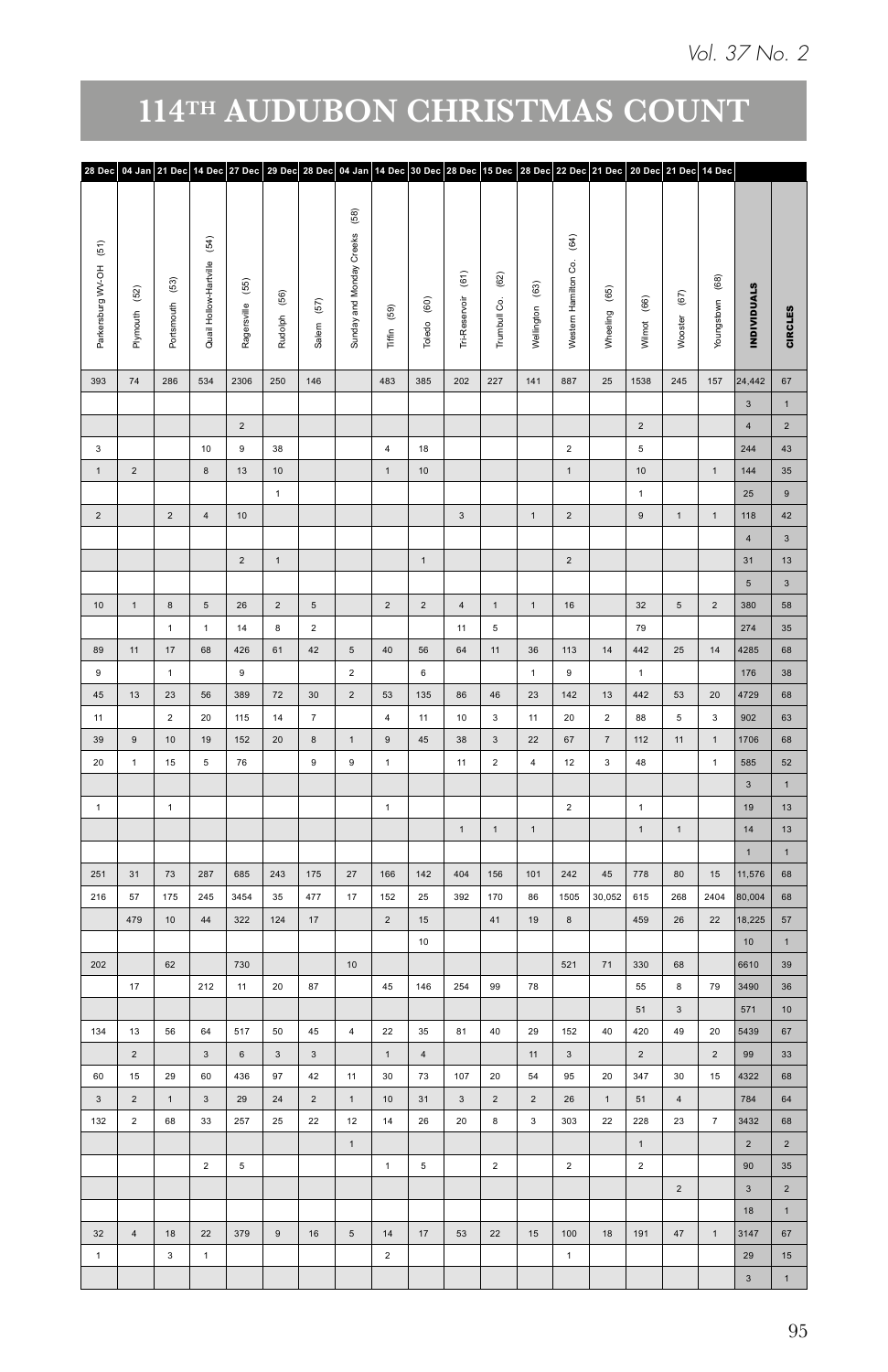| Dates                    |                                             |                                                          |                                    |                                              |                           |                                   |                         |                              |                                          |                         |                                                                        | 22 Dec 29 Dec 01 Jan 15 Dec 29 Dec 28 Dec 14 Dec 21 Dec 28 Dec 01 Jan 15 Dec 31 Dec 05 Jan 14 Dec 15 Dec |                                    |                          |                                            |
|--------------------------|---------------------------------------------|----------------------------------------------------------|------------------------------------|----------------------------------------------|---------------------------|-----------------------------------|-------------------------|------------------------------|------------------------------------------|-------------------------|------------------------------------------------------------------------|----------------------------------------------------------------------------------------------------------|------------------------------------|--------------------------|--------------------------------------------|
|                          |                                             |                                                          |                                    |                                              |                           |                                   |                         |                              |                                          |                         |                                                                        |                                                                                                          |                                    |                          |                                            |
| LOCATIONS                | $\begin{array}{c} (36) \end{array}$<br>Lake | $(\bar{37})$<br>Area<br>Wildlife<br>r Plains<br>Killdeer | $\widehat{\mathbf{g}}$<br>Kingston | $\left( 39\right)$<br>Islands<br>Lake Erie I | $\widehat{q}$<br>Lakewood | $\widehat{\mathfrak{t}}$<br>ister | $^{(42)}$<br>sfield     | $\left( 43\right)$<br>Mentor | $\frac{4}{3}$<br>Forest<br>Mohican State | $(45)$<br>New Lexington | $\widehat{\mathfrak{g}}$<br>$\overline{\varepsilon}$<br>Ohio River IN- | $(47)$<br>å<br>isy                                                                                       | $\left(48\right)$<br>Ottawa N.W.R. | $\overline{6}$<br>Oxford | $\widehat{\mathbb{S}}$<br>Paint Creek Area |
| <b>SPECIES</b>           |                                             |                                                          |                                    |                                              |                           |                                   | š                       |                              |                                          |                         |                                                                        | o'Sh                                                                                                     |                                    |                          |                                            |
| Eastern Bluebird         | $\scriptstyle\rm 7$                         | $\overline{7}$                                           | 68                                 |                                              | $\,9$                     | 140                               | 82                      | $16\,$                       | 198                                      | 105                     | 65                                                                     | $177\,$                                                                                                  | $\,9$                              | 21                       | 55                                         |
| Hermit Thrush            |                                             |                                                          | $\overline{\mathbf{3}}$            | $\overline{2}$                               |                           | $\overline{1}$                    |                         |                              |                                          |                         | $\mathbf{1}$                                                           | $\overline{1}$                                                                                           | $\overline{1}$                     |                          | $\mathbf{1}$                               |
| American Robin           | $9\,$                                       | 227                                                      | 542                                | 266                                          | 1023                      | 231                               | 83                      | 347                          | 84                                       | 65                      | 1523                                                                   | 3146                                                                                                     | 36                                 | 394                      | 298                                        |
| Gray Catbird             | $\mathbf{1}$                                |                                                          |                                    |                                              |                           |                                   | $\overline{1}$          | $\overline{1}$               |                                          |                         |                                                                        | $\overline{1}$                                                                                           |                                    |                          |                                            |
| Northern Mockingbird     |                                             | 8                                                        | $25\,$                             |                                              | $6\phantom{.}6$           | 17                                |                         |                              | 14                                       | $18\,$                  | 36                                                                     | 13                                                                                                       | $\overline{1}$                     | $\overline{4}$           | 7                                          |
| Brown Thrasher           |                                             |                                                          | $\overline{2}$                     |                                              |                           |                                   |                         |                              |                                          |                         |                                                                        |                                                                                                          |                                    |                          |                                            |
| European Starling        | 2316                                        | 2175                                                     | 2958                               | 6905                                         | 1770                      | 2664                              | 369                     | 1039                         | 654                                      | 990                     | 11,214                                                                 | 3681                                                                                                     | 1467                               | 2632                     | 856                                        |
| American Pipit           |                                             |                                                          |                                    |                                              |                           |                                   |                         |                              |                                          |                         | 17                                                                     | $\mathbf{1}$                                                                                             |                                    |                          |                                            |
| Cedar Waxwing            |                                             |                                                          | $6\phantom{.}6$                    | 27                                           | $\overline{2}$            | $\overline{2}$                    | 36                      | 55                           | $\overline{\mathbf{3}}$                  |                         | 11                                                                     | 78                                                                                                       |                                    |                          | 12                                         |
| Orange-crowned Warbler   |                                             |                                                          |                                    |                                              |                           |                                   |                         |                              |                                          |                         |                                                                        |                                                                                                          |                                    |                          |                                            |
| Yellow-rumped Warbler    |                                             | 11                                                       | 14                                 | $43\,$                                       |                           | $\bf 45$                          | 12                      |                              | 10                                       | $27\,$                  | 146                                                                    | 53                                                                                                       | $\overline{2}$                     | $\,$ 1 $\,$              | 18                                         |
| Pine Warbler             |                                             |                                                          |                                    |                                              |                           |                                   |                         |                              |                                          |                         |                                                                        |                                                                                                          |                                    |                          |                                            |
| Palm Warbler             |                                             |                                                          |                                    |                                              |                           |                                   |                         |                              |                                          |                         |                                                                        |                                                                                                          |                                    |                          |                                            |
| Common Yellowthroat      |                                             |                                                          |                                    |                                              |                           |                                   |                         |                              |                                          |                         |                                                                        |                                                                                                          |                                    |                          |                                            |
| Summer Tanager           |                                             |                                                          |                                    |                                              |                           |                                   |                         |                              |                                          |                         |                                                                        |                                                                                                          |                                    |                          |                                            |
| Eastern Towhee           |                                             | $\overline{a}$                                           | $12\,$                             | $\overline{1}$                               |                           | 11                                | $\overline{a}$          | $\overline{1}$               | $6\phantom{.0}$                          | 23                      | 35                                                                     | $5\phantom{.0}$                                                                                          |                                    | $\overline{1}$           | $\overline{\mathbf{3}}$                    |
| American Tree Sparrow    | 32                                          | 604                                                      | $\bf 82$                           | 34                                           | 134                       | 24                                | 151                     | 112                          | 82                                       | $25\,$                  | 511                                                                    | 235                                                                                                      | 799                                | 30                       | 37                                         |
| Chipping Sparrow         |                                             |                                                          | $\overline{1}$                     |                                              |                           |                                   |                         |                              | $\overline{1}$                           |                         |                                                                        |                                                                                                          |                                    |                          |                                            |
| Field Sparrow            | 1                                           |                                                          | $\overline{1}$                     |                                              |                           | $\overline{2}$                    |                         |                              | 1                                        | $\overline{1}$          | $\overline{2}$                                                         | $\overline{2}$                                                                                           | 1                                  | $\mathbf{1}$             | 15 <sup>15</sup>                           |
| Savannah Sparrow         |                                             |                                                          | $\overline{\mathbf{3}}$            |                                              |                           |                                   |                         |                              |                                          |                         | $\mathsf g$                                                            | $\mathbf{1}$                                                                                             | $\overline{\mathbf{3}}$            | $\overline{\mathbf{3}}$  |                                            |
| Le Conte's Sparrow       |                                             |                                                          |                                    |                                              |                           |                                   |                         |                              |                                          |                         |                                                                        |                                                                                                          |                                    |                          |                                            |
| Fox Sparrow              |                                             | $\mathbf{1}$                                             |                                    |                                              |                           |                                   | $\overline{1}$          |                              |                                          |                         | $\overline{4}$                                                         | $\overline{1}$                                                                                           | $\overline{4}$                     | $\mathbf{1}$             | $\overline{7}$                             |
| Song Sparrow             | $\scriptstyle\rm 7$                         | 44                                                       | $77\,$                             | $\mathbf{1}$                                 | $38\,$                    | 116                               | $77\,$                  | $\scriptstyle{7}$            | 86                                       | $18\,$                  | 436                                                                    | 87                                                                                                       | 100                                | 67                       | 40                                         |
| Lincoln's Sparrow        |                                             |                                                          |                                    |                                              |                           |                                   |                         |                              |                                          |                         |                                                                        |                                                                                                          |                                    |                          |                                            |
| Swamp Sparrow            |                                             | 6                                                        | $\overline{2}$                     | $\overline{2}$                               | $\sqrt{2}$                | $10$                              | $\overline{4}$          |                              |                                          | $\mathbf{1}$            | 223                                                                    | $\sqrt{5}$                                                                                               | 11                                 | $\scriptstyle{7}$        | 1                                          |
| White-throated Sparrow   | 14                                          | 24                                                       | 123                                | $\bf 79$                                     | $30\,$                    | 29                                | 38                      | 50                           | $12\,$                                   | $19$                    | 199                                                                    | $121\,$                                                                                                  | 15                                 | 63                       | $70\,$                                     |
| White-crowned Sparrow    |                                             | $25\phantom{.0}$                                         | $61\,$                             |                                              |                           | $11\,$                            | $\mathbf{1}$            | $\bf8$                       | $\sqrt{2}$                               | $\scriptstyle{7}$       | 213                                                                    | 37                                                                                                       |                                    |                          | $\,$ 5 $\,$                                |
| sparrow species          | 52                                          |                                                          |                                    |                                              |                           | $\overline{1}$                    |                         |                              |                                          |                         |                                                                        |                                                                                                          |                                    |                          |                                            |
| Dark-eyed Junco          | 91                                          | 108                                                      | 201                                | 139                                          | 369                       | 126                               | 524                     | 107                          | 360                                      | 193                     | 306                                                                    | 745                                                                                                      | 307                                | 119                      | 122                                        |
| Dark-eyed (Oregon) Junco |                                             |                                                          |                                    |                                              |                           |                                   |                         |                              | $\overline{1}$                           |                         |                                                                        |                                                                                                          |                                    |                          |                                            |
| Lapland Longspur         |                                             | $\blacksquare$                                           |                                    | 6 <sup>1</sup>                               |                           |                                   |                         |                              |                                          |                         | 404                                                                    |                                                                                                          | 135                                | 9                        |                                            |
| Snow Bunting             |                                             |                                                          |                                    | 82                                           | 29                        |                                   | 5                       |                              |                                          |                         |                                                                        |                                                                                                          | 244                                |                          |                                            |
| Northern Cardinal        | 34                                          | 78                                                       | 142                                | 163                                          | 206                       | 174                               | 368                     | 134                          | 157                                      | 164                     | 329                                                                    | 335                                                                                                      | 225                                | 119                      | 76                                         |
| Red-winged Blackbird     |                                             | $\mathbf{1}$                                             |                                    | 12                                           | 80                        | $\mathbf{1}$                      | $\overline{\mathbf{3}}$ | 18                           | $\overline{1}$                           |                         | 142                                                                    | $\mathbf{1}$                                                                                             | 87                                 | 15                       |                                            |
| Eastern Meadowlark       |                                             | 18                                                       |                                    |                                              |                           |                                   |                         |                              |                                          | $\,$ 1 $\,$             | 49                                                                     | $\sqrt{2}$                                                                                               |                                    |                          | $38\,$                                     |
| Rusty Blackbird          |                                             | $\mathbf{1}$                                             |                                    |                                              |                           |                                   | $\mathbf{1}$            |                              |                                          |                         | $\,$ 5 $\,$                                                            |                                                                                                          |                                    | $25\,$                   |                                            |
| Brewer's Blackbird       |                                             |                                                          |                                    |                                              |                           |                                   |                         |                              |                                          |                         |                                                                        |                                                                                                          | $\overline{1}$                     |                          |                                            |
| Common Grackle           |                                             |                                                          | 43                                 | 8                                            | 6                         | 210                               | $\mathbf{1}$            | 9                            | 8                                        | $\overline{1}$          | 17                                                                     | $\overline{2}$                                                                                           | $\overline{2}$                     | 6                        | $\overline{2}$                             |
| Brown-headed Cowbird     | 16                                          |                                                          | $\overline{1}$                     | $35\,$                                       |                           | $_{3}$                            | $\sqrt{5}$              |                              |                                          |                         | $\,$ 6 $\,$                                                            | 9                                                                                                        | 153                                | 13                       |                                            |
| blackbird species        |                                             |                                                          |                                    |                                              |                           |                                   |                         |                              |                                          |                         |                                                                        |                                                                                                          |                                    |                          |                                            |
| Purple Finch             |                                             |                                                          |                                    |                                              |                           | $\mathbf{1}$                      |                         |                              | $\overline{1}$                           |                         |                                                                        |                                                                                                          |                                    |                          |                                            |
|                          |                                             |                                                          |                                    |                                              |                           |                                   |                         |                              |                                          |                         |                                                                        |                                                                                                          |                                    |                          |                                            |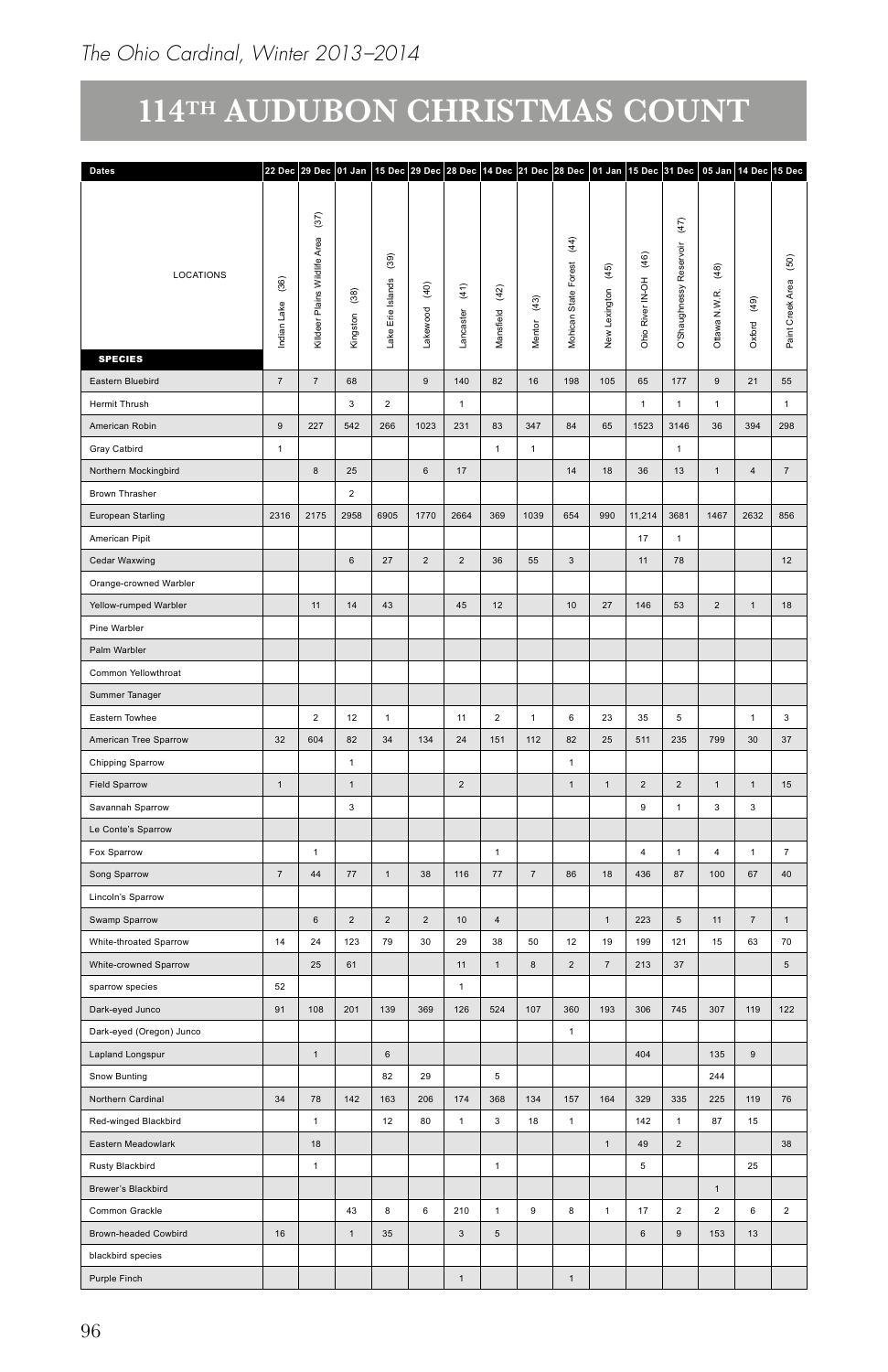|                                                               | 28 Dec 04 Jan 21 Dec 14 Dec 27 Dec 29 Dec 28 Dec 04 Jan 14 Dec 30 Dec 28 Dec 15 Dec 28 Dec 22 Dec 21 Dec 20 Dec 21 Dec 14 Dec |                                      |                                                    |                                |              |                   |                                                    |                         |                     |                                           |     |                           |                                      |                                                  |                       |                     |                               |                               |                    |                 |
|---------------------------------------------------------------|-------------------------------------------------------------------------------------------------------------------------------|--------------------------------------|----------------------------------------------------|--------------------------------|--------------|-------------------|----------------------------------------------------|-------------------------|---------------------|-------------------------------------------|-----|---------------------------|--------------------------------------|--------------------------------------------------|-----------------------|---------------------|-------------------------------|-------------------------------|--------------------|-----------------|
| $(\mathbf{51})$<br>Parkersburg WV-OH<br>$^{(52)}$<br>Plymouth |                                                                                                                               | $\widehat{\mathbb{S}}$<br>Portsmouth | $\widehat{\mathfrak{F}}$<br>Quail Hollow-Hartville | Ragersville (55)               | Rudolph (56) | $\left(57\right)$ | $\widehat{\mathbb{S}}$<br>Sunday and Monday Creeks | $(59)$                  | Toledo (60)         | $\widehat{\mathfrak{s}}$<br>Tri-Reservoir |     | $^{(62)}$<br>Trumbull Co. | $\widehat{\mathbb{S}}$<br>Wellington | $\widehat{\mathfrak{F}}$<br>Western Hamilton Co. | $^{(65)}$<br>Wheeling | $(66)$              | $\left( 67\right)$<br>Wooster | $_{\tiny (68)}$<br>Youngstown | <b>INDIVIDUALS</b> | <b>CIRCLES</b>  |
|                                                               |                                                                                                                               |                                      |                                                    |                                |              | Salem             |                                                    | Tiffin                  |                     |                                           |     |                           |                                      |                                                  |                       | Wilmot              |                               |                               |                    |                 |
| $19$<br>257                                                   |                                                                                                                               | $25\,$                               | 52                                                 | 598<br>$\overline{\mathbf{3}}$ | ${\bf 28}$   | $66\,$            | $\scriptstyle{7}$                                  | 31                      | $\,9$<br>$\sqrt{5}$ | $106\,$                                   |     | 59                        | 78                                   | 135<br>$\overline{2}$                            | $25\,$                | 353<br>$\mathbf{1}$ | $26\,$                        | $13\,$                        | 4841<br>$111$      | 65<br>29        |
| 480<br>$\overline{4}$                                         |                                                                                                                               | $104\,$                              | 31                                                 | 720                            | 199          | $22\,$            | $35\,$                                             | $40\,$                  | 1060                | 49                                        |     | $9\,$                     | 61                                   | 5668                                             | $16\,$                | 494                 | 170                           | $\mathbf{3}$                  | 41,796             | 66              |
| $_{\rm 6}$                                                    |                                                                                                                               | $\overline{2}$                       |                                                    |                                |              |                   |                                                    |                         | $\overline{2}$      |                                           |     |                           |                                      | $\overline{1}$                                   |                       | $\mathbf{1}$        |                               |                               | 30                 | 16              |
| 81                                                            |                                                                                                                               | 13                                   | $\mathbf{3}$                                       | 110                            | $\,$ 9 $\,$  | $12$              |                                                    |                         | 12                  | $\mathbf{3}$                              |     | $\overline{2}$            |                                      | 126                                              |                       | 146                 | $\,$ 9 $\,$                   | $_{3}$                        | 1149               | 51              |
|                                                               |                                                                                                                               | $\mathbf{1}$                         |                                                    |                                |              |                   |                                                    |                         |                     |                                           |     |                           |                                      | $\overline{1}$                                   |                       |                     |                               |                               | 12                 | $\overline{9}$  |
| 2624<br>605                                                   |                                                                                                                               | 807                                  | 1973                                               | 8238                           |              | 22,796 1679       |                                                    | 1447                    | 23,498              | 1130                                      | 915 |                           |                                      | 1905 19,426                                      |                       | 1225 5664           | 816                           | 254                           | 248,335            | 67              |
|                                                               |                                                                                                                               |                                      |                                                    | $\mathbf{3}$                   | $\mathbf{1}$ |                   |                                                    |                         |                     |                                           |     |                           |                                      |                                                  |                       |                     |                               |                               | 75                 | 12              |
|                                                               |                                                                                                                               |                                      | 280                                                | 77                             | 21           | 14                | $\,$ 1 $\,$                                        | 23                      | $20\degree$         |                                           |     |                           | 10                                   | $17$                                             | $_{\rm 6}$            | 48                  | 63                            |                               | 2006               | 42              |
|                                                               |                                                                                                                               |                                      |                                                    |                                |              |                   |                                                    |                         |                     |                                           |     |                           |                                      |                                                  |                       |                     |                               |                               | $\mathbf{1}$       | $\mathbf{1}$    |
| 71<br>$\overline{2}$                                          |                                                                                                                               | $\mathbf 1$                          | 51                                                 | 36                             | $\mathbf 1$  |                   | 1                                                  | $13$                    | 22                  | 23                                        |     | $\,$ 6 $\,$               | $26\,$                               | $44\,$                                           |                       | 35 <sub>o</sub>     | 87                            |                               | 1940               | 55              |
|                                                               |                                                                                                                               |                                      | $\mathbf{1}$                                       |                                |              |                   |                                                    |                         |                     |                                           |     |                           |                                      |                                                  |                       |                     |                               | $\mathbf{1}$                  | $\sqrt{5}$         | $_{3}$          |
|                                                               |                                                                                                                               |                                      |                                                    | 1                              |              |                   |                                                    |                         |                     |                                           |     |                           |                                      |                                                  |                       |                     |                               |                               | $9\,$              | 3               |
|                                                               |                                                                                                                               |                                      |                                                    | $\,$ 1 $\,$                    |              |                   |                                                    |                         |                     |                                           |     |                           |                                      |                                                  |                       |                     |                               |                               | $\mathbf{1}$       | $\overline{1}$  |
|                                                               |                                                                                                                               |                                      |                                                    |                                |              |                   |                                                    |                         |                     |                                           |     |                           |                                      |                                                  |                       |                     |                               | $\mathbf{1}$                  | $\mathbf{1}$       | 1               |
| $42\,$                                                        |                                                                                                                               | 3 <sup>1</sup>                       | $5\phantom{.0}$                                    | 129                            |              | $\overline{2}$    | 15                                                 |                         | 1                   | $\overline{2}$                            |     | 1                         | $6 -$                                | 35                                               |                       | 158                 | $_{\rm 6}$                    |                               | 982                | 52              |
| 14<br>97<br>$\,$ 8                                            |                                                                                                                               |                                      | 658                                                | 1170                           | 278          | 122               | $\overline{4}$                                     | 133                     | 776                 | 162                                       |     | 483                       | 135                                  | 179                                              |                       | 865                 | 339                           | 51                            | 15,244             | 66              |
|                                                               |                                                                                                                               |                                      |                                                    |                                |              |                   |                                                    |                         |                     |                                           |     |                           |                                      |                                                  |                       |                     |                               |                               | 16                 | 9               |
|                                                               |                                                                                                                               | $\sqrt{5}$                           |                                                    | 97                             | 4            |                   |                                                    |                         | 3 <sup>1</sup>      |                                           |     |                           | $1 -$                                | $36\,$                                           |                       | 12                  |                               |                               | 422                | 37              |
|                                                               |                                                                                                                               |                                      |                                                    | 13                             |              |                   |                                                    |                         |                     |                                           |     |                           |                                      |                                                  |                       |                     |                               |                               | 63<br>$\mathbf{1}$ | 12<br>1         |
|                                                               |                                                                                                                               |                                      |                                                    | $\overline{2}$                 |              |                   |                                                    |                         | $_{\rm 6}$          | $\overline{1}$                            |     |                           |                                      | $\overline{7}$                                   |                       | $\overline{2}$      |                               |                               | 88                 | 22              |
| $6\overline{6}$                                               |                                                                                                                               | 24                                   | 92                                                 | 1480                           | 32           | 60                | 16                                                 | 18                      | 98                  | 56                                        |     | 14                        | 36                                   | 347                                              | 32                    | 879                 | 169                           | $10$                          | 8384               | 67              |
| 218                                                           |                                                                                                                               |                                      |                                                    |                                |              |                   |                                                    |                         |                     |                                           |     |                           |                                      |                                                  |                       |                     |                               |                               | 1                  | 1               |
| 21                                                            |                                                                                                                               |                                      | $\,$ 6 $\,$                                        | 12                             | $3 -$        | $\overline{2}$    |                                                    |                         | 18                  | $6\phantom{.0}$                           |     | $\mathbf{3}$              | 10                                   | 20                                               |                       | 40                  | 50                            | $\overline{2}$                | 789                | 52              |
| 44<br>$\bf{8}$                                                |                                                                                                                               | 65                                   | 25                                                 | 330                            | 4            | $\overline{4}$    | $\bf 8$                                            | $\overline{\mathbf{3}}$ | 143                 | $\mathbf{1}$                              |     | $\bf 8$                   | 12                                   | 399                                              | 14                    | 204                 | 122                           | 12                            | 6073               | 66              |
| $27\,$<br>$^{\rm 8}$                                          |                                                                                                                               | 20 <sub>2</sub>                      | 20                                                 | 475                            | $\mathbf{3}$ | 1                 |                                                    | 1                       | 18                  |                                           |     | $\overline{2}$            | $5\overline{5}$                      | $46\,$                                           |                       | 589                 | 28                            |                               | 2081               | 47              |
|                                                               |                                                                                                                               |                                      |                                                    |                                |              |                   |                                                    |                         |                     |                                           |     |                           |                                      |                                                  |                       |                     |                               |                               | 107                | 5 <sub>5</sub>  |
| 168                                                           |                                                                                                                               | 111                                  | 449                                                | 1267                           | 237          | 112               | $10\,$                                             | 431                     | 940                 | 269                                       |     | 310                       | $50\,$                               | 236                                              | $_{\rm 67}$           | 1359                | $57\,$                        | $76\,$                        | 21,909             | 68              |
|                                                               |                                                                                                                               |                                      |                                                    |                                |              |                   |                                                    |                         |                     |                                           |     |                           |                                      |                                                  |                       |                     |                               |                               | $\mathbf 6$        | $\overline{2}$  |
| 111                                                           |                                                                                                                               |                                      |                                                    | $\,$ 6 $\,$                    | 6790         |                   |                                                    |                         |                     |                                           |     |                           |                                      |                                                  |                       | 133                 | $\mathbf{1}$                  |                               | 11,233             | 24              |
| $\overline{4}$                                                |                                                                                                                               |                                      |                                                    | $10\,$                         | $32\,$       |                   |                                                    |                         | $27\,$              |                                           |     |                           |                                      |                                                  |                       | $\overline{4}$      |                               | $\,$ 6 $\,$                   | 1799               | $20\,$          |
| 232<br>${\bf 26}$                                             |                                                                                                                               | $95\,$                               | 317                                                | 1083                           | 116          | 117               | $17\,$                                             | $127\,$                 | 243                 | $211$                                     |     | $135\,$                   | $^{\rm 55}$                          | 690                                              | 48                    | 1024                | $157\,$                       | $\bf 48$                      | 15,316             | 68              |
|                                                               | $\overline{1}$                                                                                                                | $40\,$                               | 114                                                | 93                             | $_{\rm 3}$   |                   |                                                    | $\overline{\mathbf{2}}$ | 10,674              | 41                                        |     | $\overline{1}$            |                                      | 622                                              |                       | 1551                | $\overline{4}$                | $\overline{2}$                | 14,420             | 44 <sup>1</sup> |
| $_{\rm 6}$                                                    |                                                                                                                               |                                      |                                                    | 26                             | $\mathbf{1}$ |                   |                                                    | $\mathbf{1}$            | $\sqrt{2}$          |                                           |     |                           |                                      | $\overline{1}$                                   |                       | 13                  |                               |                               | 292                | $26\,$          |
|                                                               |                                                                                                                               |                                      | $\overline{\mathbf{3}}$                            | $\overline{9}$                 |              |                   |                                                    |                         | $\overline{2}$      |                                           |     |                           |                                      | 661                                              |                       | 15                  |                               | $\mathbf{1}$                  | 778                | 18              |
|                                                               |                                                                                                                               |                                      |                                                    |                                |              |                   |                                                    |                         |                     |                                           |     |                           |                                      |                                                  |                       | 1                   |                               |                               | $\overline{2}$     | $\overline{2}$  |
| 19                                                            |                                                                                                                               | 12                                   | 23                                                 | 108                            |              |                   |                                                    |                         | 4375                | 209                                       |     | $\mathbf{1}$              | 1                                    | 16,454                                           | $\mathbf{1}$          | 2080                |                               |                               | 24,428             | 45 <sup>°</sup> |
|                                                               |                                                                                                                               |                                      | 155                                                | $^{\rm 8}$                     | 36           |                   |                                                    | 11                      | 5588                | $\sqrt{4}$                                |     | 7                         | 24                                   | 2750                                             |                       | 437                 |                               |                               | 9611               | 40              |
|                                                               |                                                                                                                               |                                      |                                                    | 32                             |              |                   |                                                    |                         |                     |                                           |     |                           |                                      |                                                  |                       | 675                 |                               |                               | 757                | 3 <sup>7</sup>  |
| $\overline{1}$                                                |                                                                                                                               |                                      |                                                    |                                |              |                   |                                                    |                         |                     |                                           |     |                           |                                      | $\overline{1}$                                   |                       |                     |                               |                               | 42                 | 13              |